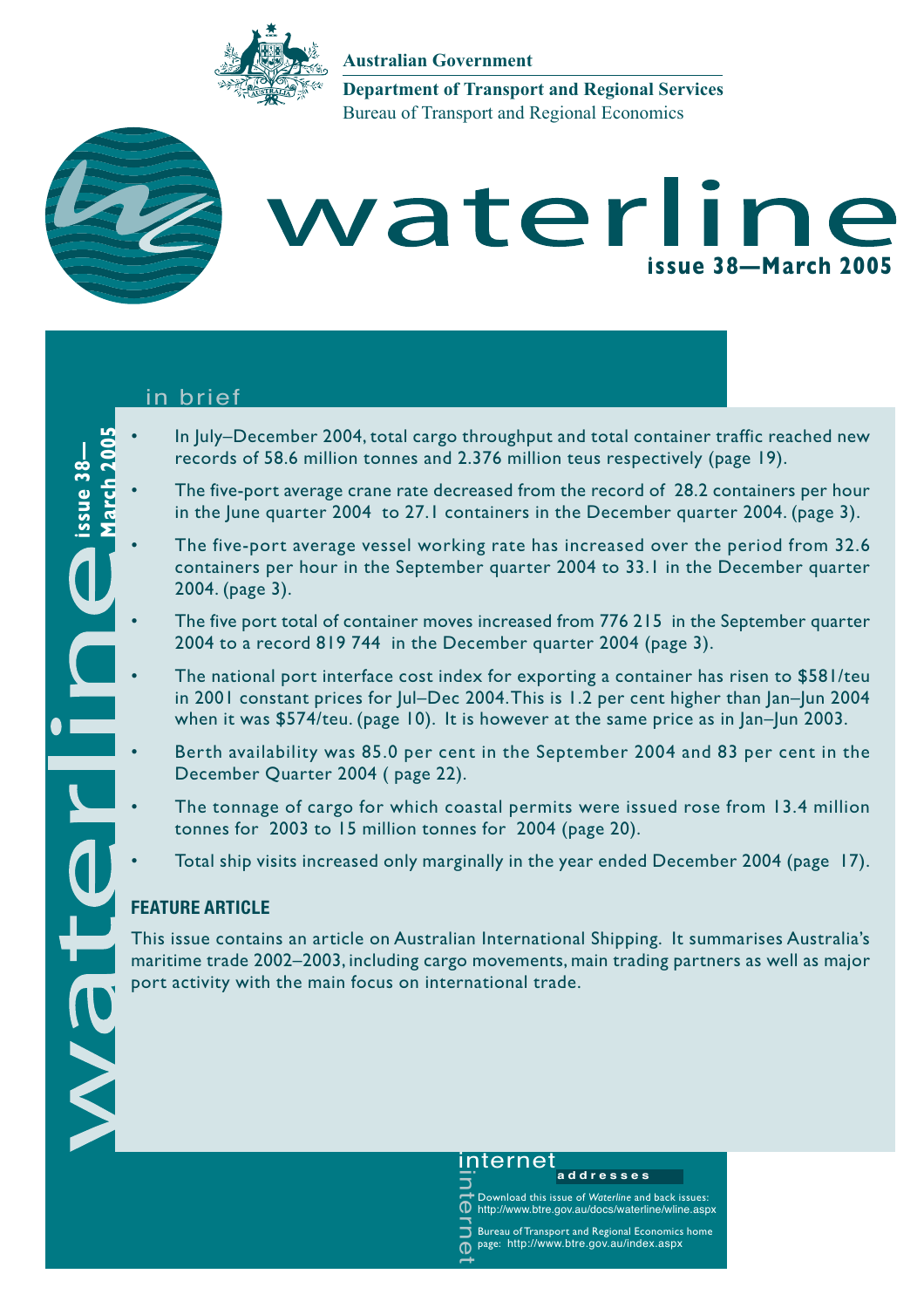#### **STEVEDORING PRODUCTIVI TY**

Table 1 presents the December quarter 2002 to December quarter 2004 indicators of stevedoring productivity at the five major Australian container ports, expressed in container moves per hour. Figures 1 to 6 present these data over the December quarter 1997 to December quarter 2004 period. The data for Brisbane, Sydney, Melbourne and Fremantle are weighted averages for the container terminals operated by P&O Ports and Patrick. The Adelaide data are for the CSX World Terminals container terminal.

National crane rate productivity, as measured by the five port average, decreased to 27.5 containers per hour in the September quarter 2004 (1 per cent lower than the September quarter 2003 rate of 27.8). In the December quarter 2004, the crane rate fell again by 1.4 per cent to 27.1 containers per hour ( 0.4 per cent lower than the December quarter 2003 rate of 27.2).

In summary

- the five-port average crane rate (average productivity per crane while the ship is worked) was 27.7 in the March quarter 2004, 28.2 in the June quarter 2004, 27.5 in the September quarter 2004, and 27.1 containers per hour for the December quarter 2004;
- the five port total of container moves through reporting terminals increased from 776 125 in the September quarter 2004 to a new record of 819 744 moves in the December quarter 2004, an increase of 11.2 per cent on the previous reported record for June 2004 of 737 231;
- the five-port average vessel working rate (productivity per ship based on the time labour is aboard the ship) was 33.7 in the March quarter 2004, 34.1 in the June quarter 2004, 32.6 in the September quarter 2004, and 33.1 containers per hour in the December quarter 2004, which was 0.7 per cent lower than the rate of 33.3 achieved in the December quarter 2003.

The *Brisbane* (P&O Ports, Patrick) average crane rate decreased from 27.3 in the June quarter 2004 to 26.6 in the September quarter 2004, and fell marginally to 26.5 containers per hour in the December quarter 2004. The vessel working rate also decreased from 29.7 containers per hour in the June quarter 2004 to 26.0 in the September quarter 2004, and to 24.6 in the December quarter 2004.

The *Sydney* (P&O Ports, Patrick) average crane rate decreased from 27.5 in the June quarter 2004 to 27.1 in the September quarter 2004, and again to 26.7 containers per hour in the December quarter 2004. The vessel working rate decreased to 35.9 containers per hour in the June quarter 2004 to 33.7 in the September quarter 2004, and increased to 34.9 in the December quarter 2004.

The *Melbourne* (P&O Ports, Patrick) average crane rate decreased from 29.4 in the June quarter 2004 to 28.5 in the September quarter 2004, and again to 27.5 containers per hour in the December quarter 2004. The vessel working rate fell from 36.3 containers per hour in the June quarter 2004 to 35.9 in the September quarter 2004 and decreased further to 35.6 in the December quarter 2004.

The *Adelaide* (CSX World Terminals) average crane rate increased from 28.3 in the June quarter 2004 to 28.9 in the September quarter 2004, and increased further to 29.8 containers per hour in the December quarter 2004. The vessel working rate rose from 31.5 containers per hour in the June quarter 2004 to 34.4 in the September quarter 2004, and rose further to 35.3 in the December quarter 2004.

The *Fremantle* (P&O Ports, Patrick) average crane rate fell from 27.1 in the June quarter 2004 to 26.3 in the September quarter 2004, but increased to 27.2 containers per hour in the December quarter 2004. The vessel working rate fell from 28.6 containers per hour in the June quarter 2004 to 28.5 in the September quarter 2004, and then rose to 31.3 in the December quarter 2004.

Overall, stevedoring (or crane-rate) variability was reasonably stable over the June 2004 to December 2004 quarters.

#### **Teus per hour**

Table 20 on page 27 presents the stevedoring productivity indicators in terms of teus per hour. These data are retained in Waterline for the purpose of long-term historical comparison. They are not directly comparable with the data in Table 1 because indicators based on teus per hour may be affected by changes in the mix of 20-foot and 40-foot containers from one period to the next.



**page2**

LO **2005** 

arch

Σ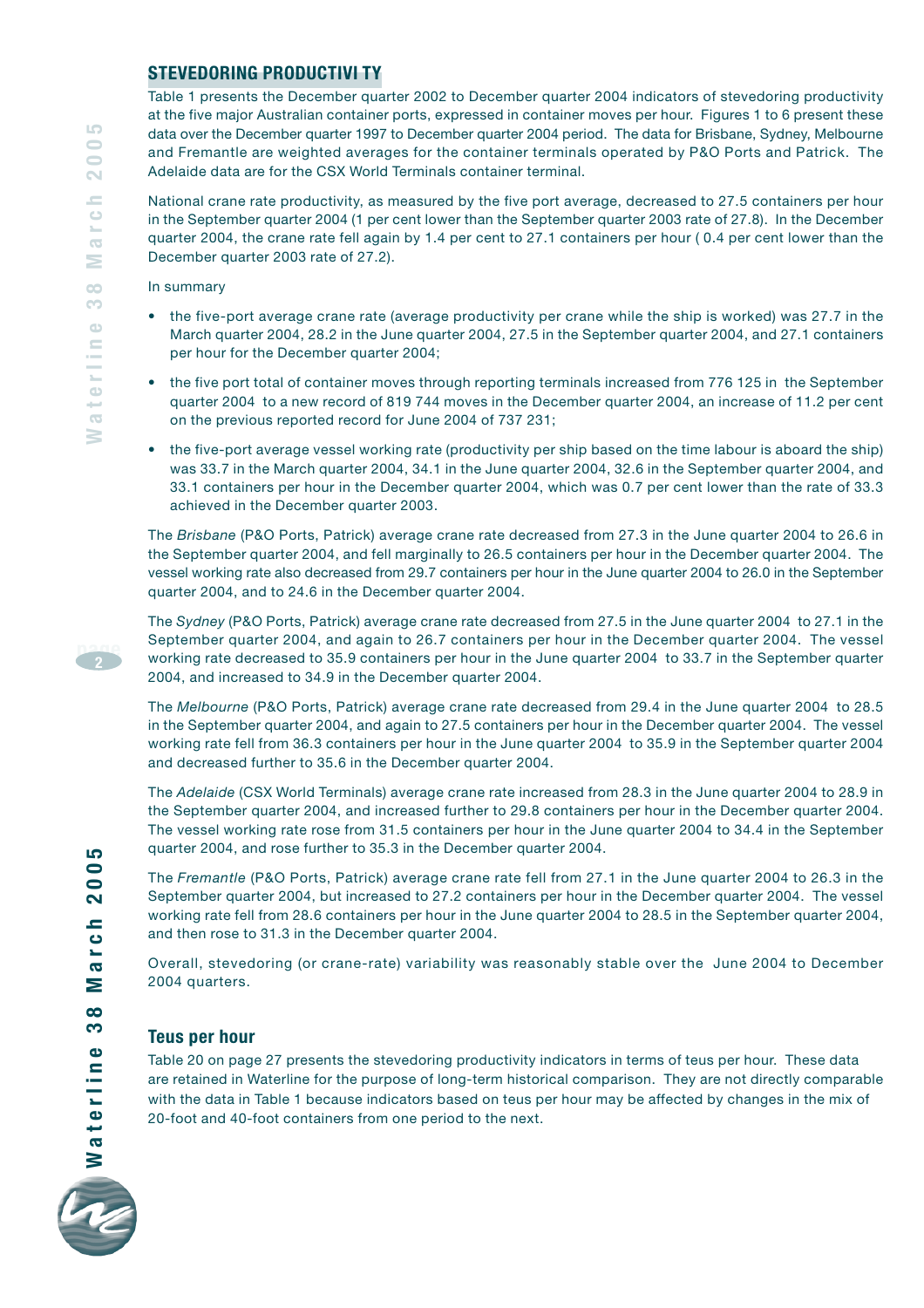| <b>Port / Indicator</b><br><b>Five ports</b> | <b>Dec-02</b> | Mar-03   | $Jun-03$ | $Sep-03$ | <b>Dec-03</b> | Mar-04  | <b>Jun-04</b> | $Sep-04$ | Dec-04  |
|----------------------------------------------|---------------|----------|----------|----------|---------------|---------|---------------|----------|---------|
| Ships handled                                | 856           | 821      | 822      | 841      | 850           | 801     | 825           | 905      | 936     |
| <b>Total containers</b>                      | 685 458       | 643 406  | 639 157  | 686 067  | 734 597       | 698 685 | 737 231       | 776 125  | 819744  |
| Crane rate                                   | 26.0          | 26.1     | 27.5     | 27.8     | 27.2          | 27.7    | 28.2          | 27.5     | 27.1    |
| Vessel working rate                          | 30.7          | 31.6     | 32.5     | 34.4     | 33.3          | 33.7    | 34.1          | 32.6     | 33.1    |
| Crane time not worked (per cent)             | 29            | 27       | 28       | 29       | 28            | 28      | 28            | 29       | 28      |
| 40-foot containers (per cent)                | 37            | 35       | 36       | 39       | 39            | 38      | 38            | 41       | 42      |
| Ship rate                                    | 43.4          | 43.4     | 45.1     | 48.3     | 46.1          | 46.7    | 47.6          | 45.9     | 45.6    |
| Throughput pbm                               | 96            | 90       | 90       | 96       | 103           | 98      | 103           | 109      | 115     |
|                                              |               |          |          |          |               |         |               |          |         |
| <b>Brisbane</b>                              |               |          |          |          |               |         |               |          |         |
| Ships handled                                | 216           | 206      | 184      | 192      | 194           | 179     | 175           | 219      | 227     |
| <b>Total containers</b>                      | 107 692       | 98 4 82  | 92 872   | 107 257  | 114 580       | 106 652 | 110 300       | 132 527  | 134 274 |
| Crane rate                                   | 26.7          | 25.5     | 26.7     | 25.5     | 25.7          | 26.3    | 27.3          | 26.6     | 26.5    |
| Vessel working rate                          | 24.1          | 24.7     | 27.0     | 24.9     | 26.3          | 27.0    | 29.7          | 26.0     | 24.6    |
| Crane time not worked (per cent)             | 40            | 35       | 34       | 36       | 35            | 36      | 34            | 38       | 40      |
| 40-foot containers (per cent)                | 34            | 32       | 34       | 37       | 38            | 37      | 37            | 42       | 43      |
| Stevedoring variability (per cent)           | 57            | 52       | 54       | 58       | 52            | 57      | 54            | 53       | 56      |
| Ship rate                                    | 40.4          | 38.1     | 41.1     | 39.2     | 40.6          | 42.2    | 44.8          | 41.7     | 41.3    |
| Throughput pbm                               | 67            | 61       | 58       | 67       | 71            | 66      | 69            | 82       | 84      |
|                                              |               |          |          |          |               |         |               |          |         |
| <b>Sydney</b>                                |               |          |          |          |               |         |               |          |         |
| Ships handled                                | 210           | 211      | 217      | 228      | 238           | 221     | 231           | 253      | 262     |
| <b>Total containers</b>                      | 215 863       | 201 358  | 194 177  | 215 321  | 236 567       | 217 419 | 231 556       | 241 539  | 256 898 |
| Crane rate                                   | 25.2          | 25.9     | 27.2     | 28.0     | 26.2          | 26.7    | 27.5          | 27.1     | 26.7    |
| Vessel working rate                          | 32.7          | 33.5     | 35.4     | 37.8     | 33.1          | 36.2    | 35.9          | 33.7     | 34.9    |
| Crane time not worked (per cent)             | 26            | 25       | 26       | 27       | 27            | 25      | 25            | 25       | 26      |
| 40-foot containers (per cent)                | 40            | 38       | 40       | 41       | 42            | 41      | 42            | 44       | 45      |
| Stevedoring variability (per cent)           | 56            | 48       | 50       | 41       | 49            | 54      | 51            | 48       | 53      |
| Ship rate                                    | 44.2          | 44.8     | 48.0     | 51.8     | 45.5          | 48.2    | 47.7          | 45.3     | 47.0    |
| Throughput pbm                               | 111           | 104      | 100      | 111      | 122           | 112     | 119           | 124      | 132     |
| <b>Melbourne</b>                             |               |          |          |          |               |         |               |          |         |
| Ships handled                                | 243           | 229      | 235      | 240      | 241           | 223     | 244           | 266      | 272     |
| <b>Total containers</b>                      | 250 679       | 234 243  | 240 028  | 246 024  | 259 334       | 254 261 | 273 495       | 279 831  | 301 997 |
| Crane rate                                   | 26.1          | 26.1     | 27.8     | 28.5     | 28.6          | 29.3    | 29.4          | 28.5     | 27.5    |
| Vessel working rate                          | 32.0          | 33.7     | 33.0     | 37.2     | 38.1          | 36.5    | 36.3          | 35.9     | 35.6    |
| Crane time not worked (per cent)             | 29            | 26       | 27       | 28       | 26            | 28      | 30            | 29       | 25      |
| 40-foot containers (per cent)                | 37            | 36       | 37       | 39       | 39            | 38      | 39            | 42       | 41      |
| Stevedoring variability (per cent)           | 63            | 63       | 52       | 57       | 58            | 62      | 66            | 62       | 65      |
| Ship rate                                    | 45.3          | 45.6     | 45.1     | 52.0     | 51.6          | 50.5    | 52.0          | 50.6     | 47.7    |
| Throughput pbm                               | 137           | 128      | 131      | 135      | 142           | 139     | 150           | 153      | 165     |
|                                              |               |          |          |          |               |         |               |          |         |
| <b>Adelaide</b>                              |               |          |          |          |               |         |               |          |         |
| Ships handled                                | 58            | 50       | 58       | 62       | 63            | 60      | 60            | 54       | 56      |
| <b>Total containers</b>                      | 30 214        | 29 4 0 1 | 32 093   | 35 221   | 36 954        | 35 100  | 35 207        | 35 950   | 34 654  |
| Crane rate                                   | 24.0          | 25.9     | 27.4     | 28.0     | 28.2          | 28.1    | 28.3          | 28.9     | 29.8    |
| Vessel working rate                          | 34.0          | 36.2     | 36.0     | 31.1     | 33.7          | 32.8    | 31.5          | 34.4     | 35.3    |
| Crane time not worked (per cent)             | 11            | 12       | 15       | 18       | 13            | 13      | 13            | 16       | 10      |
| 40-foot containers (per cent)                | 30            | 28       | 25       | 26       | 29            | 25      | 26            | 24       | 27      |
| Stevedoring variability (per cent)           | na            | na       | na       | na       | na            | na      | na            | na       | na      |
| Ship rate                                    | 38.2          | 41.3     | 42.4     | 37.7     | 38.7          | 37.9    | 36.1          | 40.9     | 39.2    |
| Throughput pbm                               | 64            | 63       | 68       | 75       | 79            | 75      | 75            | 76       | 74      |
|                                              |               |          |          |          |               |         |               |          |         |
| <b>Fremantle</b>                             |               |          |          |          |               |         |               |          |         |
| Ships handled                                | 129           | 125      | 128      | 119      | 114           | 118     | 115           | 113      | 119     |
| <b>Total containers</b>                      | 81 010        | 79 922   | 79 987   | 82 244   | 87 162        | 85 253  | 86 673        | 86 278   | 91 921  |
| Crane rate                                   | 28.1          | 27.5     | 28.1     | 28.1     | 27.0          | 27.0    | 27.1          | 26.3     | 27.2    |
| Vessel working rate                          | 28.9          | 27.8     | 28.6     | 30.4     | 28.8          | 28.0    | 28.6          | 28.5     | 31.3    |
| Crane time not worked (per cent)             | 30            | 31       | 35       | 32       | 31            | 31      | 31            | 30       | 28      |
| 40-foot containers (per cent)                | 37            | 34       | 33       | 38       | 37            | 36      | 34            | 39       | 41      |
| Stevedoring variability (per cent)           | 36            | 44       | 49       | 46       | 52            | 41      | 38            | 41       | 41      |
| Ship rate                                    | 41.2          | 40.5     | 44.1     | 44.9     | 41.7          | 40.6    | 41.6          | 40.7     | 43.4    |
|                                              | 63            | 62       | 62       | 64       | 67            | 66      | 67            | 67       | 71      |

*pbm per berth metre*

*Notes 1. The definitions used in compiling the stevedoring productivity data are detailed in Waterline 33, pages 15-17.*

*2. The data in this table are expressed in container moves per hour and therefore are not directly comparable with the teus per hour data in table 13.*

*3. Crane time not worked is the difference between the ship and the vessel working rates as a percentage of the net rate.*

*Sources Patrick, P&O Ports and CSX World Terminals.*



⋝  $\infty$  $\overline{3}$ 

**page <sup>3</sup>**

**Waterline 38 March 2005**

 $\frac{8}{3}$ 

Waterline

 $\sum$ 

arch

2005

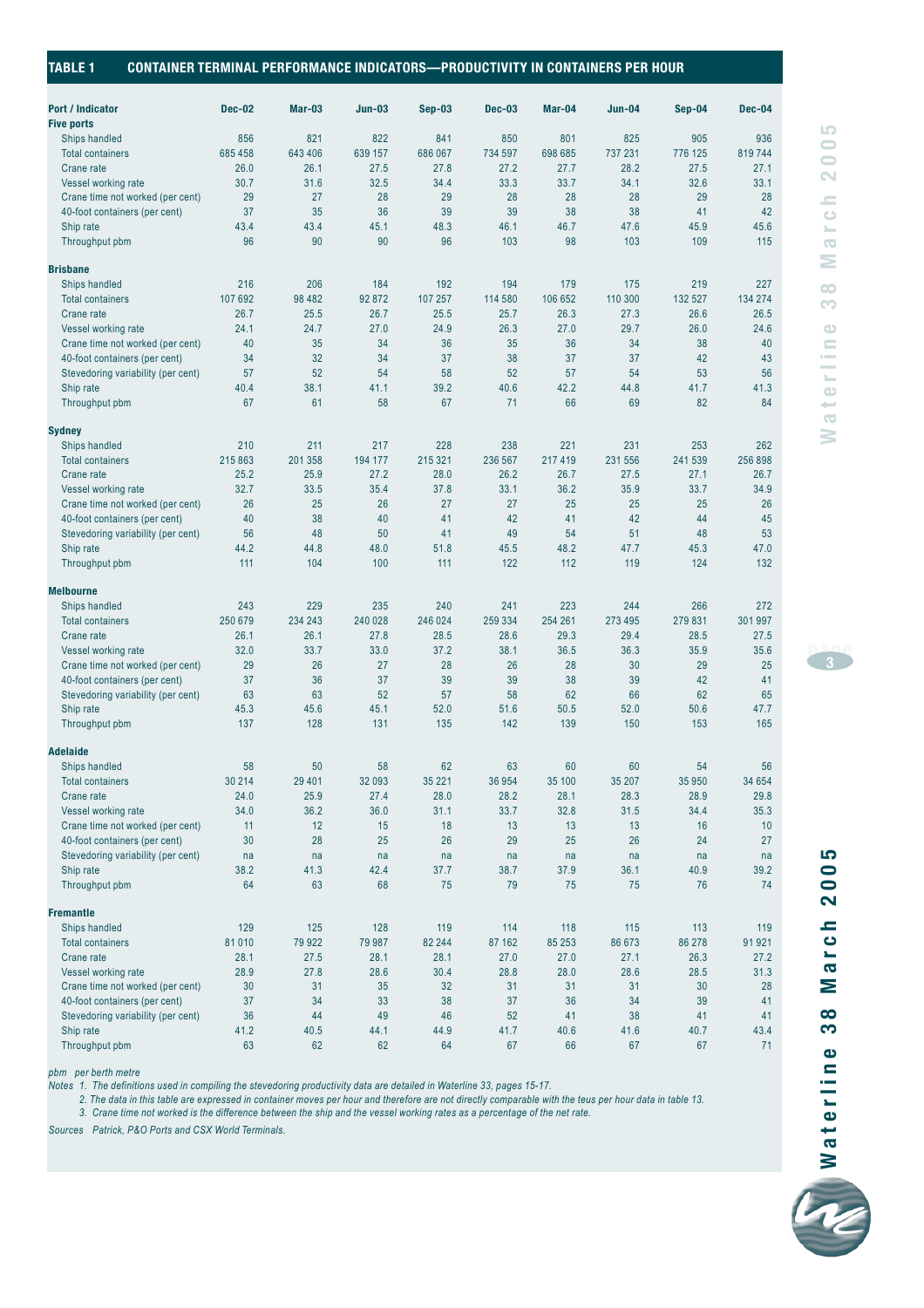#### **FIGURE 1 FIVE MAJOR PORTS 60 55 50** Containers per hour **Containers per hour Ship rate 45 40 Vessel working rate 35 30 Crane 25 rate 20 15 10 Jun Sep-01 Dec-01 Mar-02 Jun-02 Sep-02 Dec-02 Mar-03 Jun-03 Sep-03 Dec-03 Mar-04 Jun-04 Sep-04 Dec-04 -01 Dec-97 Mar-98 Jun-98 Sep-98 Dec-98 Mar-99 Jun-99 Sep-99 Dec-99 Mar-00 Jun-00 Sep-00 Dec-00 Mar-01 Quarter**

**CONTAINER TERMINAL PRODUCTIVITY**





*Note These figures are based on data contained in table 1. Readers should refer to the notes in that table. Sources Patrick, P&O Ports and CSX World Terminals.*

2005 arch Σ  $\infty$ S Waterline

**page4**

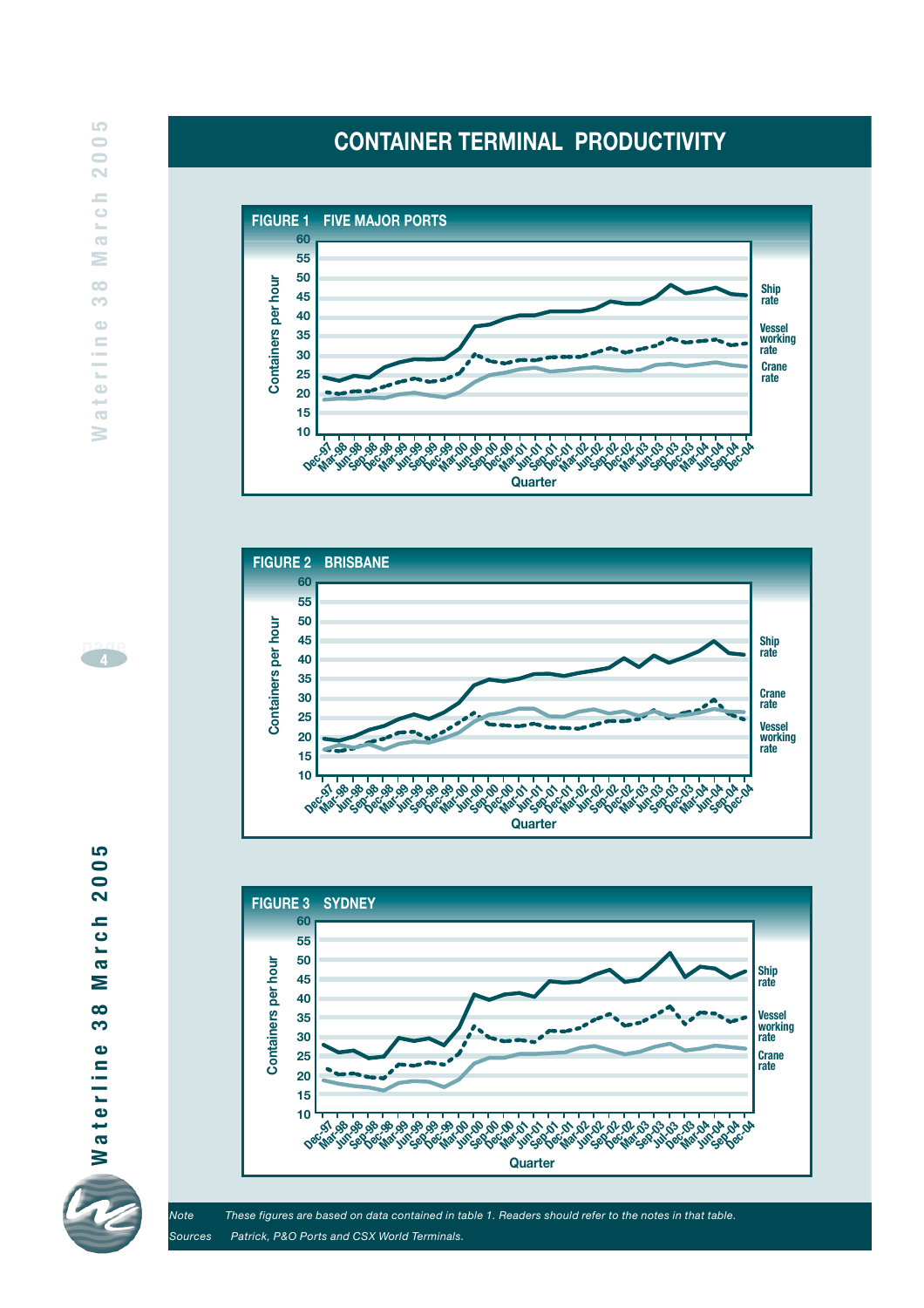## **CONTAINER TERMINAL PRODUCTIVITY**







*Note These figures are based on data contained in table 1. Readers should refer to the notes in that table. Sources Patrick, P&O Ports and CSX World Terminals.*

LO<sub>1</sub>



2005 **Waterline 38 March 2005** r c h  $\overline{\mathbf{c}}$ Σ  $\infty$ က  $\bullet$ Waterlin

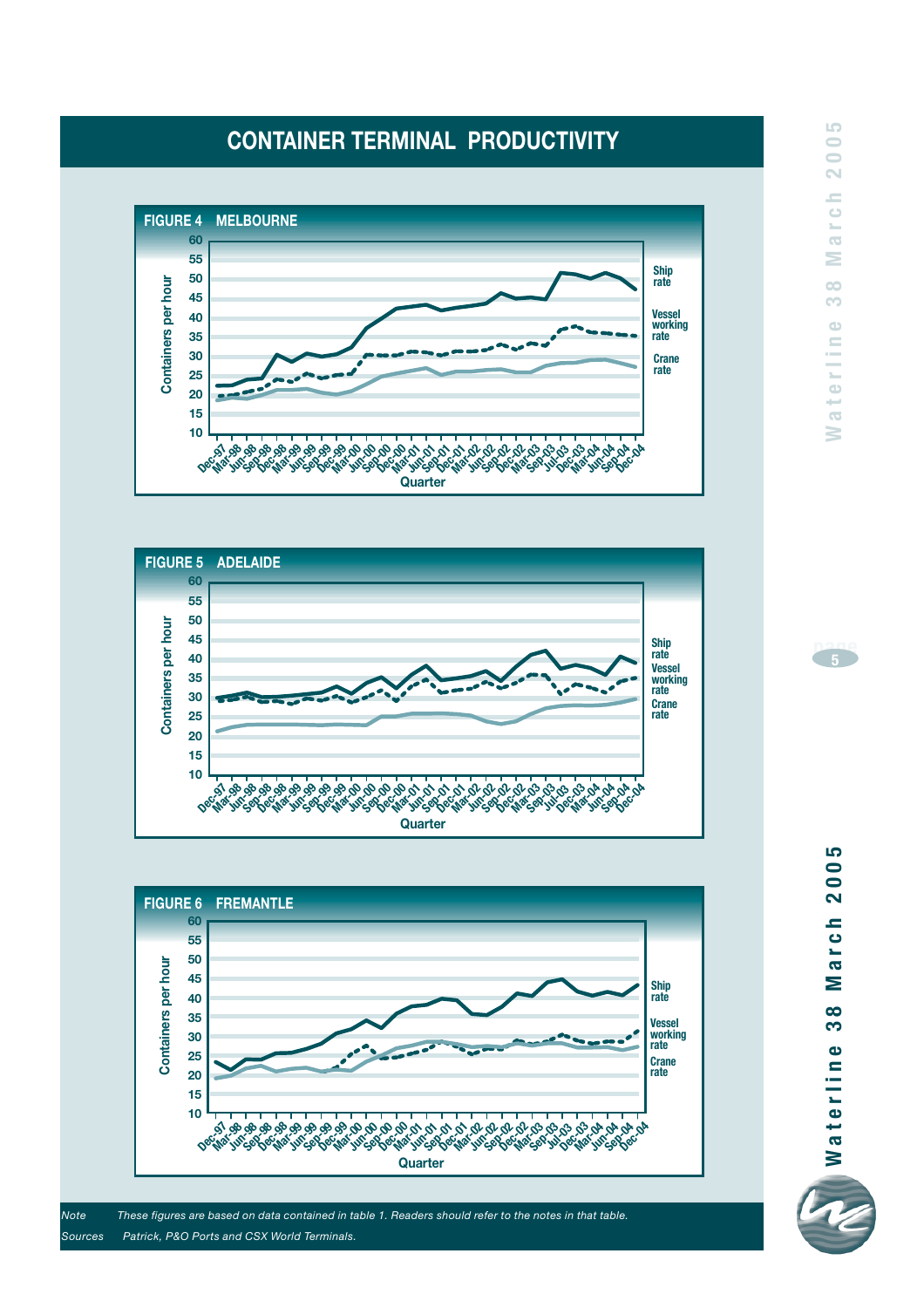#### **PORT INTERFACE COST INDEX**

The port interface cost index provides a measure of shore-based shipping costs (charges) for containers moved through Australian mainland capital city ports. These five ports account for approximately 90 per cent of Australia's container traffic. Data for January–June 2004 and July–December 2004 are presented in tables 2 to 6. The port interface cost index is based on an indicative approach; that is, the index is not an average of all costs, but is based on those costs typically charged by service providers in most instances.

#### **Port and related charges**

Table 2 provides the parameters used to determine the port and related charges in tables 3 and 4. These parameters relate to a representative port call by container ships using the Lloyd's ship classification *unitised cellular container* ship (UCC). For the 15 000 to 20 000 GT range the representative vessel size used is 17 215 GT and for the 35 000 to 40 000 GT range, the representative vessel size is 37 394 GT.

|                                     |                 | <b>Brisbane</b> |                 | <b>Sydney</b>          |                 | <b>Melbourne</b> |                 | <b>Adelaide</b>        |                 | <b>Fremantle</b> |
|-------------------------------------|-----------------|-----------------|-----------------|------------------------|-----------------|------------------|-----------------|------------------------|-----------------|------------------|
|                                     | Jan-Jun<br>2004 | Jul-Dec<br>2004 | Jan-Jun<br>2004 | <b>Jul-Dec</b><br>2004 | Jan-Jun<br>2004 | Jul-Dec<br>2004  | Jan-Jun<br>2004 | <b>Jul-Dec</b><br>2004 | Jan-Jun<br>2004 | Jul-Dec<br>2004  |
| Vessel size GT 17 215               |                 |                 |                 |                        |                 |                  |                 |                        |                 |                  |
| Average Teus exchanged <sup>a</sup> |                 |                 |                 |                        |                 |                  |                 |                        |                 |                  |
| All                                 | 629             | 697             | 977             | 751                    | 1 2 4 3         | 1 2 2 2          | 504             | 902                    | 1 1 6 7         | 1 2 8 1          |
| Loaded                              | 504             | 462             | 823             | 562                    | 1071            | 1 0 2 4          | 369             | 466                    | 985             | 1 2 2 1          |
| Empty                               | 125             | 235             | 154             | 189                    | 173             | 198              | 136             | 436                    | 182             | 60               |
| <b>Loaded inwards</b>               | 318             | 291             | 537             | 401                    | 549             | 605              | 120             | 151                    | 406             | 696              |
| Loaded outwards                     | 185             | 171             | 286             | 161                    | 522             | 419              | 249             | 315                    | 579             | 525              |
| Ship call parameters <sup>a</sup>   |                 |                 |                 |                        |                 |                  |                 |                        |                 |                  |
| Number of port calls                | $\overline{4}$  | $6\phantom{1}6$ | $\overline{2}$  | $\overline{4}$         | $\overline{2}$  | $\overline{4}$   | $\mathbf{1}$    |                        | 3               |                  |
| Elapsed berth time (hrs)            | 26              | 24              | 27              | 27                     | 35              | 35               | 18              | 20                     | 31              | 18               |
| Vessel size GT 37 394               |                 |                 |                 |                        |                 |                  |                 |                        |                 |                  |
| Average Teus exchanged <sup>b</sup> |                 |                 |                 |                        |                 |                  |                 |                        |                 |                  |
| All                                 | 1 2 6 3         | 1 2 7 6         | 1783            | 1648                   | 1921            | 1793             | 653             | 804                    | 726             | 850              |
| Loaded                              | 859             | 992             | 1 2 8 0         | 1 1 6 1                | 1560            | 1 4 3 7          | 499             | 478                    | 522             | 620              |
| Empty                               | 404             | 284             | 503             | 487                    | 360             | 356              | 154             | 326                    | 204             | 230              |
| Loaded inwards                      | 498             | 632             | 885             | 828                    | 862             | 859              | 188             | 138                    | 311             | 329              |
| Loaded outwards                     | 361             | 360             | 396             | 334                    | 698             | 579              | 311             | 340                    | 211             | 291              |
| Ship call parameters <sup>b</sup>   |                 |                 |                 |                        |                 |                  |                 |                        |                 |                  |
| Number of port calls                | 3               | $\overline{4}$  | 3               | $\overline{4}$         | 3               | $\overline{4}$   | $\overline{2}$  | $\overline{2}$         | 4               | 3                |
| Elapsed berth time (hrs)            | 34              | 34              | 36              | 34                     | 38              | 39               | 20              | 23                     | 24              | 14               |

*a. Mean value for ships between 15 000 and 20 000 GT. b. Mean value for ships between 35 000 and 40 000 GT.*

*Sources BTRE estimates based on ship call data supplied by relevant port authorities/corporations and other port service providers.*

Tables 3 and 4 provide the port and related charges at the five mainland capital city ports for the 15 000 to 20 000 GT range and the 35 000 to 40 000 GT range respectively, for January–June 2004 and July–December 2004. Port and related charges comprise ship-based charges and cargo-based charges.

#### **Ship-based charges**

While overall ship-based charges changed little in July–December 2004, there were some significant changes in charges per teu, mainly reflecting the variation in the average number of teus exchanged per ship call.

Compared to the previous period, the overall changes in total ship-based charges per teu in July–December 2004 for ships in the 15 000 to 20 000 GT range were:

- at *Brisbane*—a 15 per cent decrease;
- at *Sydney*—a 30 per cent increase due a significant decrease in the number of teus exchanged;
- at *Melbourne*—a 3 per cent increase;
- at *Adelaide*—a 40 per cent decrease due to a significant increase in the number teus exchanged; and
- at *Fremantle*—a 8 per cent decrease.

For ships in this range, the average number of teus exchanged increased by 11 per cent at Brisbane and 79 per cent at Adelaide, but decreased by, 2 per cent at Melbourne, 23 per cent at Sydney and 10per cent at Fremantle when compared to the previous period.



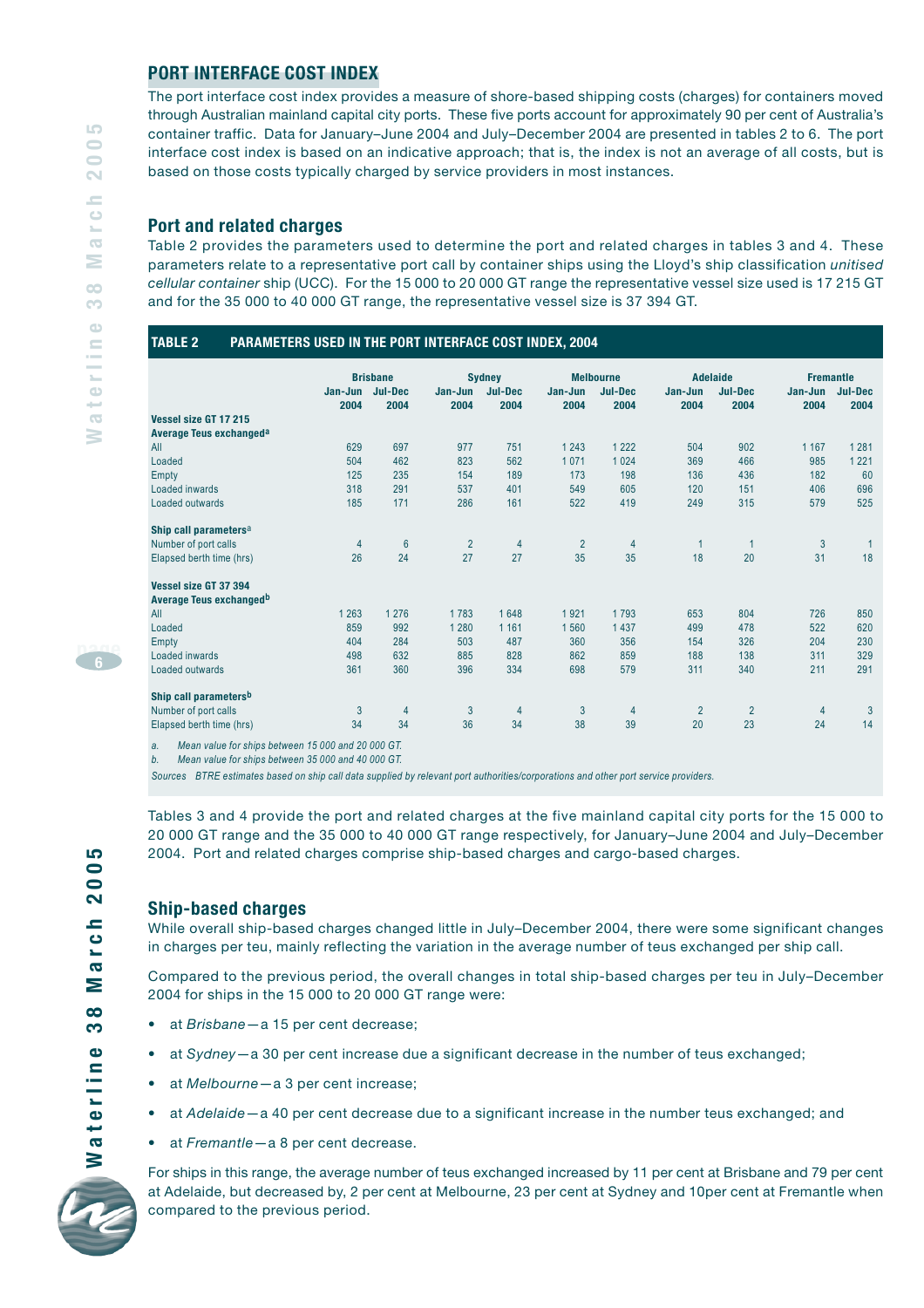#### **TABLE 3 PORT AND RELATED CHARGES FOR SHIPS IN THE 15 000–20 000 GT RANGE, 2004**

|                                          |                         | <b>Brisbane</b> |                 | <b>Sydney</b>   |                 | <b>Melbourne</b> |                 | <b>Adelaide</b> |                         | <b>Fremantle</b> |
|------------------------------------------|-------------------------|-----------------|-----------------|-----------------|-----------------|------------------|-----------------|-----------------|-------------------------|------------------|
|                                          | Jan-Jun Jul-Dec<br>2004 | 2004            | Jan-Jun<br>2004 | Jul-Dec<br>2004 | Jan-Jun<br>2004 | Jul-Dec<br>2004  | Jan-Jun<br>2004 | Jul-Dec<br>2004 | Jan-Jun Jul-Dec<br>2004 | 2004             |
| Ship-based charges (\$/teu)              |                         |                 |                 |                 |                 |                  |                 |                 |                         |                  |
| Conservancy                              | 4.05                    | 1.88            | ٠               |                 | ٠               | ×,               | 5.34            | 3.17            | ٠                       |                  |
| <b>Tonnage</b>                           | ٠                       | ÷,              | 7.56            | 9.84            | 4.19            | 4.27             | 9.09            | 5.36            | 2.39                    | 2.18             |
| Pilotage                                 | 9.87                    | 9.16            | 3.39            | 4.41            | 5.26            | 5.51             | 5.64            | 4.02            | 1.97                    | 1.79             |
| Towage                                   | 14.18                   | 12.80           | 9.12            | 11.87           | 7.36            | 7.49             | 30.19           | 17.38           | 4.31                    | 4.05             |
| Mooring, unmooring                       | 2.95                    | 2.67            | 3.14            | 4.09            | 0.84            | 0.86             | ٠               | ٠               | 0.75                    | 0.69             |
| Berth hirea                              | ٠                       |                 | $\sim$          | ×,              | $\mathbf{r}$    | ÷,               | ٠               |                 | $\sim$                  |                  |
| Total <sup>b</sup>                       | 31.07                   | 26.50           | 23.21           | 30.22           | 17.66           | 18.13            | 50.25           | 29.93           | 9.42                    | 8.71             |
| Cargo-based charges (\$/teu)             |                         |                 |                 |                 |                 |                  |                 |                 |                         |                  |
| Wharfage                                 |                         |                 |                 |                 |                 |                  |                 |                 |                         |                  |
| Imports                                  | 28.60                   | 28.60           | 66.00           | 66.00           | 31.24           | 34.54            | 58.30           | 59.95           | 49.50                   | 49.50            |
| <b>Exports</b>                           | 28.60                   | 28.60           | 49.50           | 49.50           | 31.24           | 34.54            | 58.30           | 59.95           | 49.50                   | 49.50            |
| <b>Harbour dues</b>                      | 46.20                   | 46.20           | ٠.              |                 |                 |                  |                 |                 | $\sim$                  |                  |
| Berth charge                             |                         |                 |                 |                 |                 |                  |                 | ٠               | 15.29                   | 15.29            |
| Total port and related charges (\$/teu)b |                         |                 |                 |                 |                 |                  |                 |                 |                         |                  |
| Loaded imports                           | 106                     | 101             | 89              | 96              | 49              | 53               | 109             | 90              | 74                      | 74               |
| Loaded exports                           | 106                     | 101             | 73              | 80              | 49              | 53               | 109             | 90              | 74                      | 74               |
|                                          |                         |                 |                 |                 |                 |                  |                 |                 |                         |                  |
| Charges per ship visit (\$/visit)        |                         |                 |                 |                 |                 |                  |                 |                 |                         |                  |
| Total ship-based charges                 | 19529                   | 18 4 67         | 22 684          | 22 684          | 21 962          | 22 157           | 25 3 3 7        | 27 004          | 10 995                  | 11 160           |
| Empty teus <sup>c</sup>                  | 1951                    | 3669            |                 |                 |                 |                  |                 |                 |                         |                  |
| not applicable                           |                         |                 |                 |                 |                 |                  |                 |                 |                         |                  |

*a. Charged by stevedores and itemised separately from basic stevedoring charge.*

*b. Components may not sum to totals due to rounding.*

*c. Sum of wharfage, harbour dues and berth charge per empty teu, multiplied by average exchange of empty teus.* 

*Note Port and related charges are based on the parameters described in table 2.*

*Sources BTRE estimates based on: ship call data supplied by relevant port authorities/corporations, and price schedules of relevant port authorities/corporations, towage operators and pilotage service providers.*

#### **TABLE 4 PORT AND RELATED CHARGES FOR SHIPS IN THE 35 000–40 000 GT RANGE, 2004**

|                                          | Jan-Jun<br>2004 | <b>Brisbane</b><br>Jul-Dec<br>2004 | Jan-Jun<br>2004 | <b>Sydney</b><br>Jul-Dec<br>2004 | Jan-Jun<br>2004 | <b>Melbourne</b><br>Jul-Dec<br>2004 | Jan-Jun<br>2004 | <b>Adelaide</b><br>Jul-Dec<br>2004 | <b>Fremantle</b><br>Jan-Jun<br>2004 | Jul-Dec<br>2004 |
|------------------------------------------|-----------------|------------------------------------|-----------------|----------------------------------|-----------------|-------------------------------------|-----------------|------------------------------------|-------------------------------------|-----------------|
| Ship-based charges (\$/teu)              |                 |                                    |                 |                                  |                 |                                     |                 |                                    |                                     |                 |
| Conservancy                              | 4.38            | 4.45                               |                 |                                  |                 |                                     | 5.42            | 4.72                               |                                     |                 |
| Tonnage                                  | $\sim$          | $\sim$                             | 8.99            | 9.73                             | 5.90            | 6.31                                | 10.43           | 9.36                               | 8.34                                | 7.13            |
| Pilotage                                 | 7.08            | 7.17                               | 3.16            | 3.42                             | 4.33            | 4.77                                | 6.28            | 5.47                               | 3.17                                | 2.71            |
| Towage                                   | 8.92            | 7.98                               | 5.32            | 5.75                             | 5.10            | 5.46                                | 30.01           | 25.11                              | 10.26                               | 9.05            |
| Mooring, unmooring                       | 1.47            | 1.46                               | 2.02            | 2.19                             | 0.55            | 0.59                                | ٠               |                                    | 1.21                                | 1.04            |
| Berth hire <sup>a</sup>                  | ٠               |                                    | ÷               | $\sim$                           | ÷               |                                     | ٠.              |                                    | ٠                                   |                 |
| Totalb                                   | 21.85           | 21.06                              | 19.49           | 21.09                            | 15.87           | 17.13                               | 52.14           | 44.66                              | 22.98                               | 19.92           |
| Cargo-based charges (\$/teu)             |                 |                                    |                 |                                  |                 |                                     |                 |                                    |                                     |                 |
| Wharfage                                 |                 |                                    |                 |                                  |                 |                                     |                 |                                    |                                     |                 |
| Imports                                  | 28.60           | 28.60                              | 66.00           | 66.00                            | 31.24           | 34.54                               | 58.30           | 59.95                              | 49.50                               | 49.50           |
| <b>Exports</b>                           | 28.60           | 28.60                              | 49.50           | 49.50                            | 31.24           | 34.54                               | 58.30           | 59.95                              | 49.50                               | 49.50           |
| Harbour dues                             | 46.20           | 46.20                              | ٠               |                                  |                 |                                     |                 |                                    | ٠                                   |                 |
| Berth charge                             |                 |                                    |                 |                                  |                 |                                     |                 |                                    | 15.29                               | 15.29           |
| Total port and related charges (\$/teu)b |                 |                                    |                 |                                  |                 |                                     |                 |                                    |                                     |                 |
| Loaded imports                           | 97              | 96                                 | 85              | 87                               | 47              | 52                                  | 110             | 105                                | 88                                  | 85              |
| Loaded exports                           | 97              | 96                                 | 69              | 71                               | 47              | 52                                  | 110             | 105                                | 88                                  | 85              |
| Charges per ship visit (\$/visit)        |                 |                                    |                 |                                  |                 |                                     |                 |                                    |                                     |                 |
| Total ship-based charges                 | 27 597          | 26 877                             | 34 766          | 34 766                           | 30 4 7 5        | 30722                               | 34 049          | 35 904                             | 16 684                              | 16 9 26         |
| Empty teus <sup>c</sup>                  | 6315            | 4 4 3 9                            |                 |                                  |                 |                                     |                 |                                    |                                     |                 |

*- not applicable*

*a. Charged by stevedores and itemised separately from basic stevedoring charge.*

*b. Components may not sum to totals due to rounding.*

*c. Sum of wharfage, harbour dues and berth charge per empty teu, multiplied by average exchange of empty teus.* 

*Note Port and related charges are based on the parameters described in table 2.*

*Sources BTRE estimates based on: ship call data supplied by relevant port authorities/corporations, and price schedules of relevant port authorities/corporations, towage operators and pilotage service providers.*

LO



2005

r c h  $\overline{\mathbf{c}}$ Σ  $\infty$ က

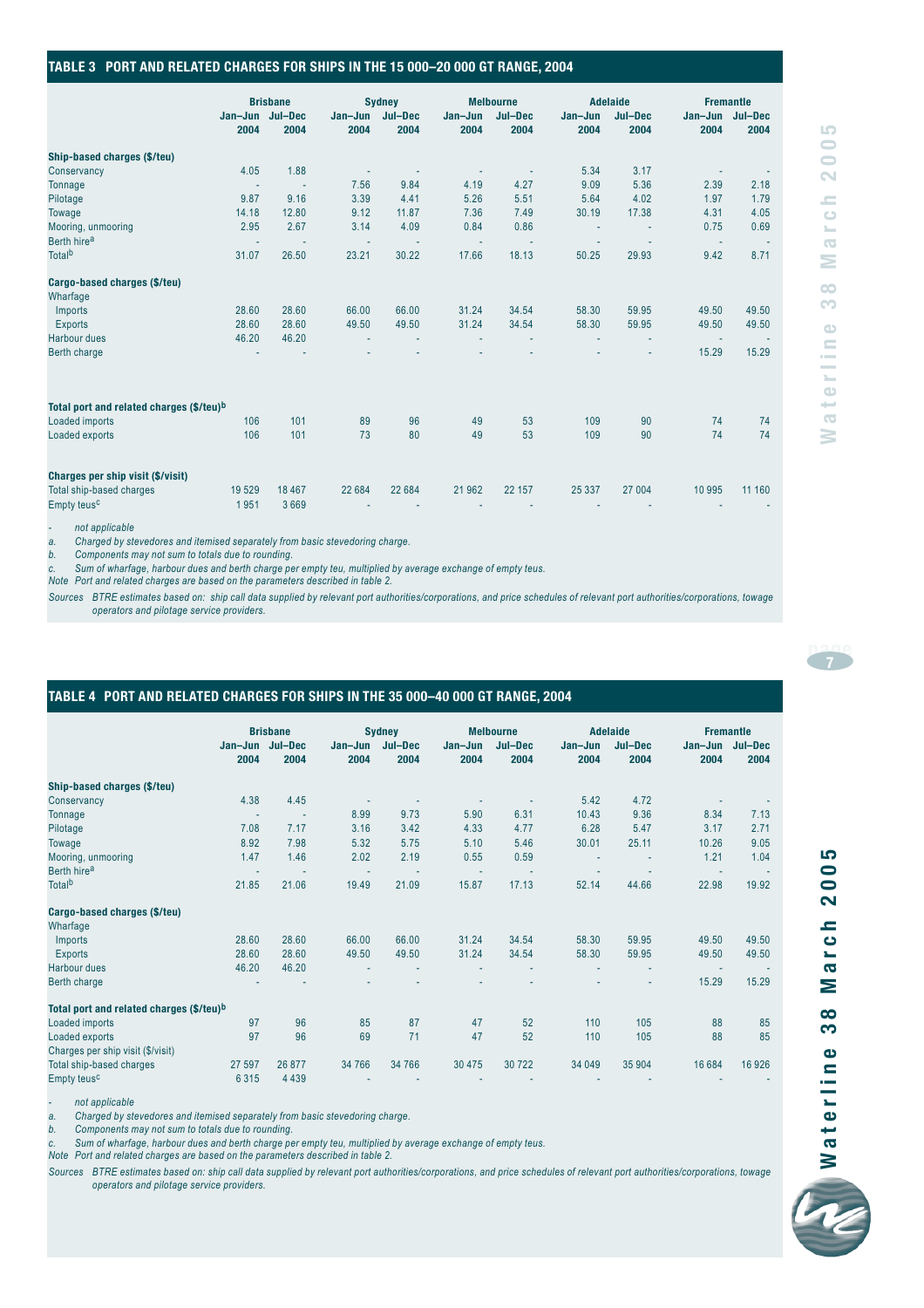Compared to the previous period, the overall changes in total ship-based charges per teu in July–December 2004 for ships in the 35 000 to 40 000 GT range were:

- at *Brisbane*—a 4 per cent decrease;
- at *Sydney*—a 8 per cent increase;
- at *Melbourne*—a 8 per cent increase);
- at *Adelaide*—a 14 per cent decrease; and
- at *Fremantle*—a 13 per cent decrease.

In the 35 000 to 40 000 GT range, the average number of teus exchanged rose at Brisbane, Adelaide and Fremantle in July–December 2004 when compared to the previous period. The increases were 1 per cent at Brisbane, 17 per cent at Fremantle and Adelaide 23 per cent. Sydney decreased by 8 per cent and Melbourne by 7 per cent.

Fremantle continues to have the lowest ship-based charges on a per ship visit basis for representative vessel sizes for ships in the 15 000 to 20 000 GT range while Melbourne now has the lowest ship based charges for ships in the 35 000 to 40 000 GT range.

#### **Cargo-based charges**

Cargo-based charges increased by 10 per cent in Melbourne and 3 per cent in Adelaide over the period July 2004 quarter to the Dec 2004 quarter. There were no cargo based increases in Sydney, Melbourne and Fremantle over the same period.

#### **Stevedoring charges per teu**

The stevedoring charges per teu used in this issue of Waterline are those published in the most recently available ACCC report on stevedoring prices (2003–04 data reported in Report No. 6 of November 2004). This issue updates the provisional stevedoring charges figures published for the July–December 2003 and January–June 2004 periods from \$169.0 per teu to \$171.49 per teu.

#### **LAND–BASED CHARGES PER TEU**

Average customs brokers' fees and road transport charges for January–June 2004 and July–December 2004 are included in tables 5 and 6. These charges are based on data provided by some 30 customs brokers and 30 road transport operators.

Customs brokers' fees for import are higher than fees for export, reflecting the more complex clearance procedures for import containers. During July–December 2004 the average customs broker fee for imports decreased by 2 per cent at Sydney, 4 per cent at Melbourne, and 2 per cent at Fremantle, increased by 3 per cent at Adelaide and did not change at Brisbane. For exports the average fee remained unchanged at Sydney, decreased by 5 per cent at Brisbane, 6 per cent at Adelaide, and 12.5 per cent at Fremantle. Average fees increased by 5 per cent at Melbourne.

Road transport charges increased at Brisbane by 9 per cent, Melbourne by 9 per cent, and at Adelaide by 5 per cent, while decreasing at Sydney by 4 per cent and Fremantle by 3 per cent. One of the parameters used to estimate road transport charges is the time taken to move containers between the wharf and the customer's warehouse. Both distance and traffic congestion impact on this parameter and, therefore, help explain the significant difference between road transport charges at Melbourne and Sydney compared with Brisbane, Adelaide and Fremantle.

#### **Indices for individual ports**

Table 5 indicates that for ships in the 15 000 to 20 000 GT range between January–June 2004 and July–December 2004, costs per teu for both import and export containers decreased 1 per cent at Sydney and increased by 4 per cent and 6 per cent at Melbourne. At Brisbane, costs per teu for import containers increased by 2 per cent for exports and imports. At Fremantle, the costs per teu for imports and exports decreased by 2 per cent for imports and 3 per cent for exports respectively, and at Adelaide, by 1 per cent and 3 per cent.

Table 6 indicates that for ships in the 35 000 to 40 000 GT range, between January–June 2004 and July–December 2004 there were slight increases at Brisbane of 2.9 per cent for imports and 2.3 per cent for exports, and at Sydney both decreased by 2 per cent respectively. There were increases at Melbourne of 4 and 6 per cent. At Adelaide, imports increased by 1 per cent and exports decreased marginally, while Fremantle decreased by 2 per cent and 3 per cent respectively.



Waterline

These results should be interpreted with caution. The use of a single stevedoring charge for all ports reflects the scope of the available information, which is not disaggregated on an individual port basis. In practice, container stevedoring charges tend to vary between ports.

**page8**

LO **2005** 

arch

Σ  $\infty$ S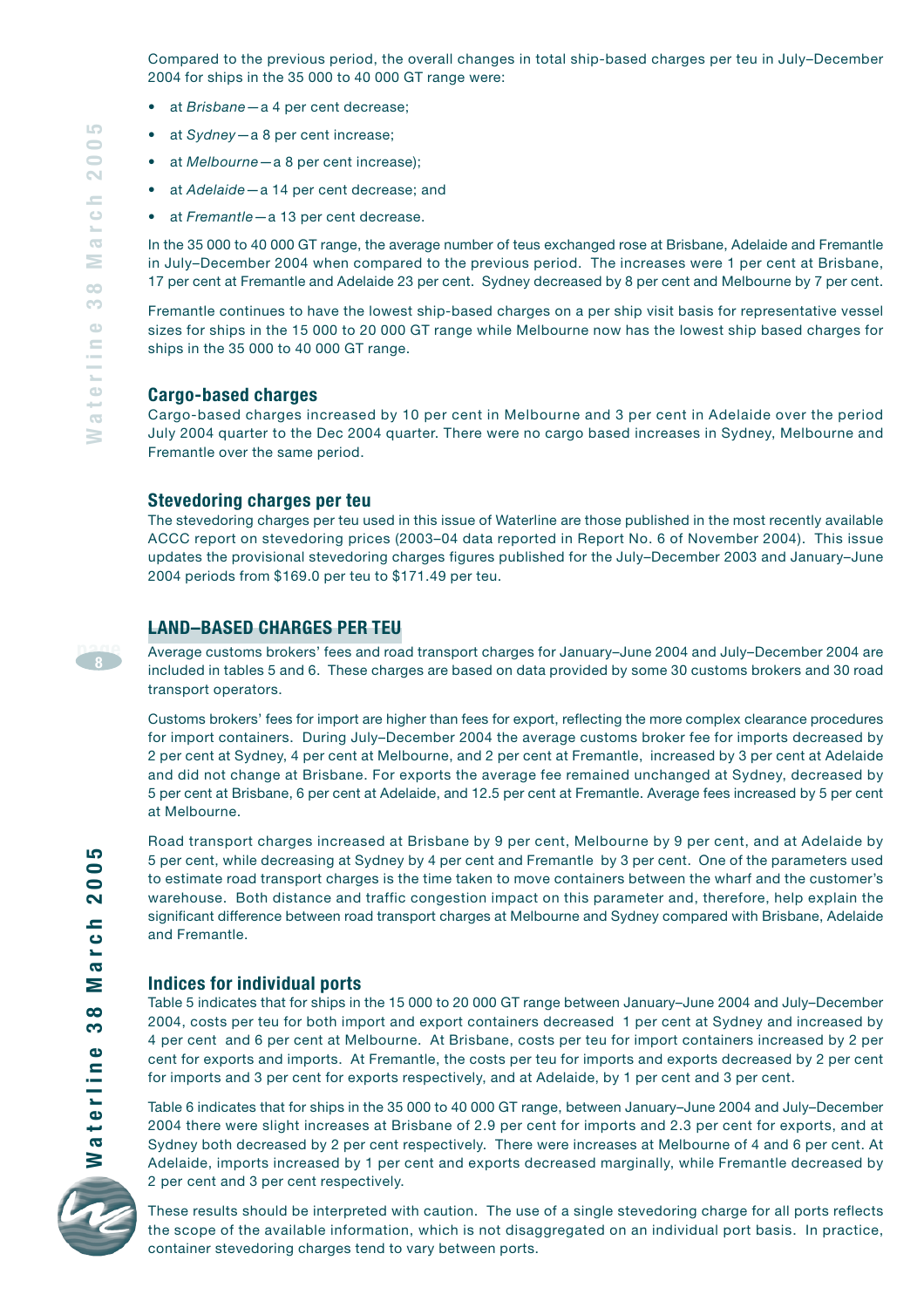#### **TABLE 5 PORT INTERFACE COSTS FOR SHIPS IN THE 15 000–20 000 GT RANGE, 2004**

|                           |                         | <b>Brisbane</b> |                 | <b>Sydney</b>   |                 | <b>Melbourne</b> |                 | <b>Adelaide</b> | <b>Fremantle</b> |                 |
|---------------------------|-------------------------|-----------------|-----------------|-----------------|-----------------|------------------|-----------------|-----------------|------------------|-----------------|
|                           | Jan-Jun Jul-Dec<br>2004 | 2004            | Jan-Jun<br>2004 | Jul-Dec<br>2004 | Jan-Jun<br>2004 | Jul-Dec<br>2004  | Jan-Jun<br>2004 | Jul-Dec<br>2004 | Jan-Jun<br>2004  | Jul-Dec<br>2004 |
| <b>Import</b>             |                         |                 |                 |                 |                 |                  |                 |                 |                  |                 |
| Ship-based charges        | 31                      | 27              | 23              | 30              | 18              | 18               | 50              | 30              | 9                | 9               |
| Cargo-based charges       | 75                      | 75              | 66              | 66              | 31              | 31               | 58              | 58              | 65               | 65              |
| StevedoringP              | 171                     | 171             | 171             | 171             | 171             | 171              | 171             | 171             | 171              | 171             |
| Customs brokers' fees     | 132                     | 132             | 134             | 131             | 134             | 129              | 125             | 129             | 153              | 150             |
| Road transport charges    | 223                     | 243             | 360             | 346             | 310             | 336              | 196             | 205             | 202              | 196             |
| Import total <sup>a</sup> | 633                     | 647             | 755             | 744             | 664             | 690              | 601             | 596             | 600              | 591             |
| <b>Export</b>             |                         |                 |                 |                 |                 |                  |                 |                 |                  |                 |
| Ship-based charges        | 31                      | 27              | 23              | 30              | 18              | 18               | 50              | 30              | 9                | 9               |
| Cargo-based charges       | 75                      | 75              | 50              | 50              | 31              | 31               | 58              | 58              | 65               | 65              |
| StevedoringP              | 171                     | 171             | 171             | 171             | 171             | 171              | 171             | 171             | 171              | 171             |
| Customs brokers' fees     | 104                     | 99              | 112             | 112             | 77              | 81               | 77              | 73              | 72               | 63              |
| Road transport charges    | 223                     | 243             | 360             | 346             | 310             | 336              | 196             | 205             | 202              | 196             |
| <b>Export totala</b>      | 605                     | 615             | 716             | 709             | 607             | 641              | 553             | 539             | 519              | 505             |

*a. Components may not sum to totals due to rounding.* 

*p. Provisional, updated annually after the release of the ACCC stevedoring monitoring report.*

*Notes 1. Based on parameters described in table 2.*

*2. Waterline data on customs brokers' fees and road transport charges are collected for the purpose of monitoring trends in charges over time. They should not be used for inter-port comparisons, as sample characteristics may vary between ports.*

*3. The stevedoring charge used in Waterline is monitored by the ACCC and is the weighted average for Brisbane, Sydney, Melbourne, Adelaide, Fremantle and Burnie. Stevedoring charges vary between ports but detailed data for individual ports are not publicly available.*

*Sources BTRE estimates based on: ship call data supplied by relevant port authorities/corporations; price schedules of relevant port authorities/corporations, towage operators and pilotage service providers; surveys of customs brokers and road transport operators; and stevedoring charge data supplied by the ACCC.*

#### **TABLE 6 PORT INTERFACE COSTS FOR SHIPS IN THE 35 000–40 000 GT RANGE, 2004**

|                           | Jan-Jun<br>2004 | <b>Brisbane</b><br>Jul-Dec<br>2004 | Jan-Jun<br>2004 | <b>Sydney</b><br>Jul-Dec<br>2004 | Jan-Jun<br>2004 | <b>Melbourne</b><br>Jul-Dec<br>2004 | Jan-Jun<br>2004 | <b>Adelaide</b><br>Jul-Dec<br>2004 | <b>Fremantle</b><br>Jan-Jun<br>2004 | Jul-Dec<br>2004 |
|---------------------------|-----------------|------------------------------------|-----------------|----------------------------------|-----------------|-------------------------------------|-----------------|------------------------------------|-------------------------------------|-----------------|
| <b>Import</b>             |                 |                                    |                 |                                  |                 |                                     |                 |                                    |                                     |                 |
| Ship-based charges        | 22              | 21                                 | 19              | 21                               | 16              | 17                                  | 52              | 45                                 | 23                                  | 20              |
| Cargo-based charges       | 75              | 75                                 | 66              | 66                               | 31              | 31                                  | 58              | 58                                 | 65                                  | 65              |
| StevedoringP              | 171             | 171                                | 171             | 171                              | 171             | 171                                 | 171             | 171                                | 171                                 | 171             |
| Customs brokers' fees     | 132             | 132                                | 134             | 131                              | 134             | 129                                 | 125             | 129                                | 153                                 | 150             |
| Road transport charges    | 223             | 243                                | 360             | 346                              | 310             | 336                                 | 196             | 205                                | 202                                 | 196             |
| Import total <sup>a</sup> | 624             | 642                                | 751             | 735                              | 663             | 689                                 | 603             | 610                                | 614                                 | 602             |
| <b>Export</b>             |                 |                                    |                 |                                  |                 |                                     |                 |                                    |                                     |                 |
| Ship-based charges        | 22              | 21                                 | 19              | 21                               | 16              | 17                                  | 52              | 45                                 | 23                                  | 20              |
| Cargo-based charges       | 75              | 75                                 | 50              | 50                               | 31              | 31                                  | 58              | 58                                 | 65                                  | 65              |
| StevedoringP              | 171             | 171                                | 171             | 171                              | 171             | 171                                 | 171             | 171                                | 171                                 | 171             |
| Customs brokers' fees     | 104             | 99                                 | 112             | 112                              | 77              | 81                                  | 77              | 73                                 | 72                                  | 63              |
| Road transport charges    | 223             | 243                                | 360             | 346                              | 310             | 336                                 | 196             | 205                                | 202                                 | 196             |
| <b>Export totala</b>      | 596             | 609                                | 712             | 699                              | 605             | 640                                 | 555             | 553                                | 533                                 | 516             |

*a. Components may not sum to totals due to rounding.* 

*p. Provisional, updated annually after the release of the ACCC stevedoring monitoring report.*

*Notes 1. Based on parameters described in table 2.*

*2. Waterline data on customs brokers' fees and road transport charges are collected for the purpose of monitoring trends in charges over time. They should not be used for inter-port comparisons, as sample characteristics may vary between ports.*

*3. The stevedoring charge used in Waterline is monitored by the ACCC and is the weighted average for Brisbane, Sydney, Melbourne, Adelaide, Fremantle and Burnie. Stevedoring charges vary between ports but detailed data for individual ports are not publicly available.*

*Sources BTRE estimates based on: ship call data supplied by relevant port authorities/corporations; price schedules of relevant port authorities/corporations, towage operators and pilotage service providers; surveys of customs brokers and road transport operators; and stevedoring charge data supplied by the ACCC.*

LO



LO  $\Rightarrow$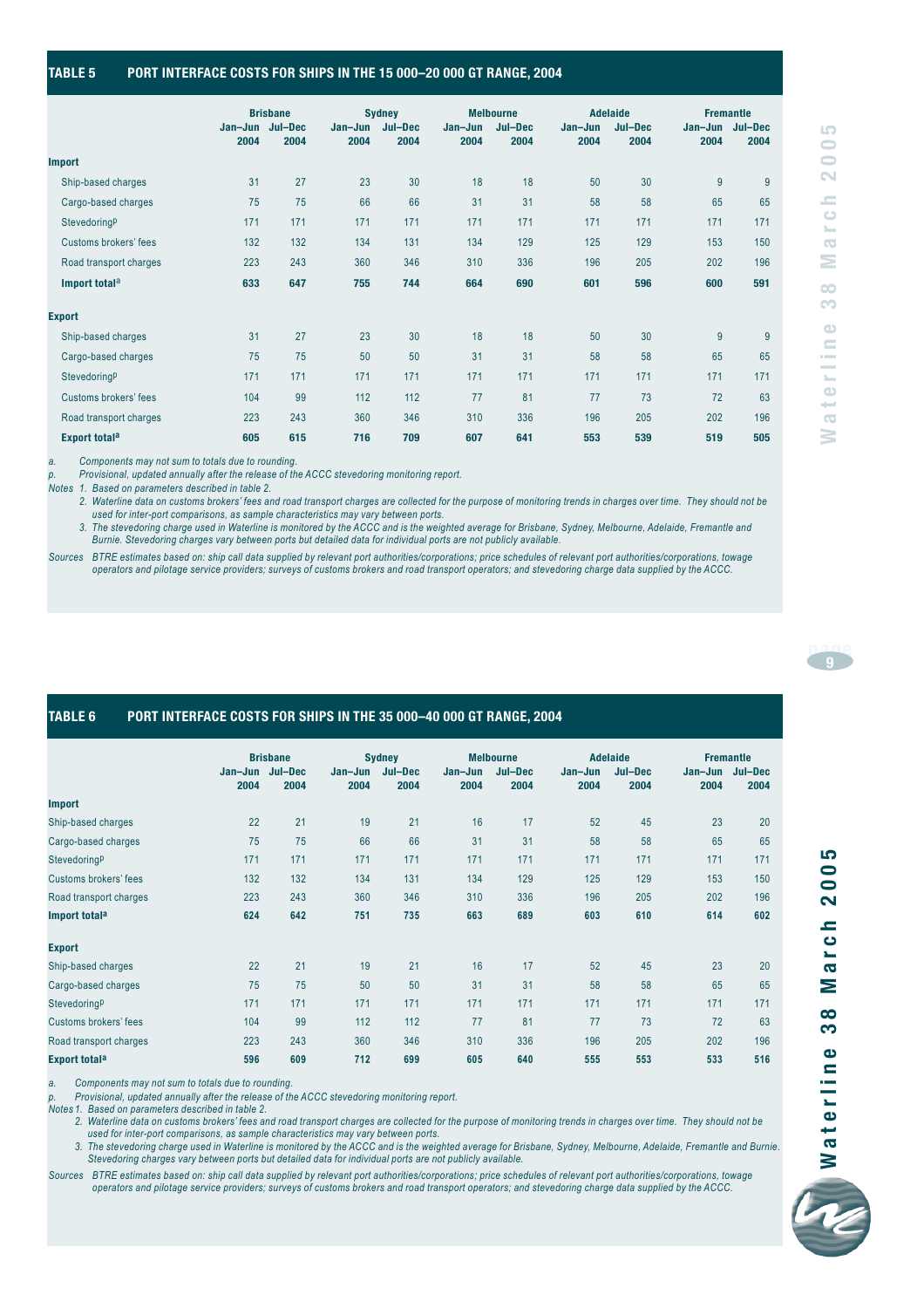#### **National index**

Figure 7 provides the national port interface cost index for ships in the 15 000 to 20 000 GT range from 1992 onwards. In current prices, the national index for imports increased from \$676 per teu in January–June 2004 to \$686 in July–December 2004. At the same time the index for exports decreased from \$624 per teu to \$638 per teu.

In real terms (2001 prices), the national cost index per import teu has declined by 20 per cent since 1993, and by 18 per cent per export teu.



*Sources BTRE estimates based on: ship call data supplied by port authorities/corporations; price schedules of port authorities/corporations, towage operators and pilotage service providers; surveys of customs brokers and road transport operators; stevedoring charges data supplied by the ACCC and industry sources; and ABS 5206.041 National Accounts table.*

Table 7 shows the national port interface cost index from July–December 2001 for ships in the 35 000 to 40 000 GT range. The national index for imports increased from \$674 January–June 2004 to \$680 per teu in July–December 2004 in current prices. The index for exports increased from \$623 to \$632 per teu in current prices.

#### **TABLE 7 NATIONAL PORT INTERFACE COST INDEX FOR SHIPS IN THE 35 000–40 000 GT RANGE, 2001–2004**

|                                  | <b>Jul-Dec 2001</b> | Jan-Jun 2002 | <b>Jul-Dec 2002</b> | $Jan$ -Jun 2003 | <b>Jul-Dec 2003</b> | Jan-Jun 2004 | <b>Jul-Dec 2004</b> |
|----------------------------------|---------------------|--------------|---------------------|-----------------|---------------------|--------------|---------------------|
| <b>IMPORTS</b> in current prices | 643                 | 654          | 660                 | 653             | 661                 | 674          | 684                 |
| Imports in 2001 prices           | 645                 | 642          | 637                 | 623             | 620                 | 621          | 625                 |
| <b>EXPORTS</b> in current prices | 588                 | 603          | 610                 | 608             | 614                 | 623          | 636                 |
| Exports in 2001 prices           | 589                 | 592          | 589                 | 581             | 576                 | 574          | 581                 |

*Sources BTRE estimates based on: ship call data supplied by port authorities/corporations; price schedules of port authorities/corporations, towage operators and pilotage service providers; surveys of customs brokers and road transport operators; stevedoring charges data supplied by the ACCC and industry sources; and ABS 5206.041 National Accounts table.*



**page10**

LO  $\bigcirc$  $\Rightarrow$  $\mathbf{\sim}$  $\equiv$  $\circ$  $\mathbf{S}_{\text{max}}$  $\overline{\mathbb{C}}$  $\geq$  $\circ$ 

Ô  $\bigcirc$  $\equiv$ 

terli

 $\overline{\mathbf{c}}$ ₹

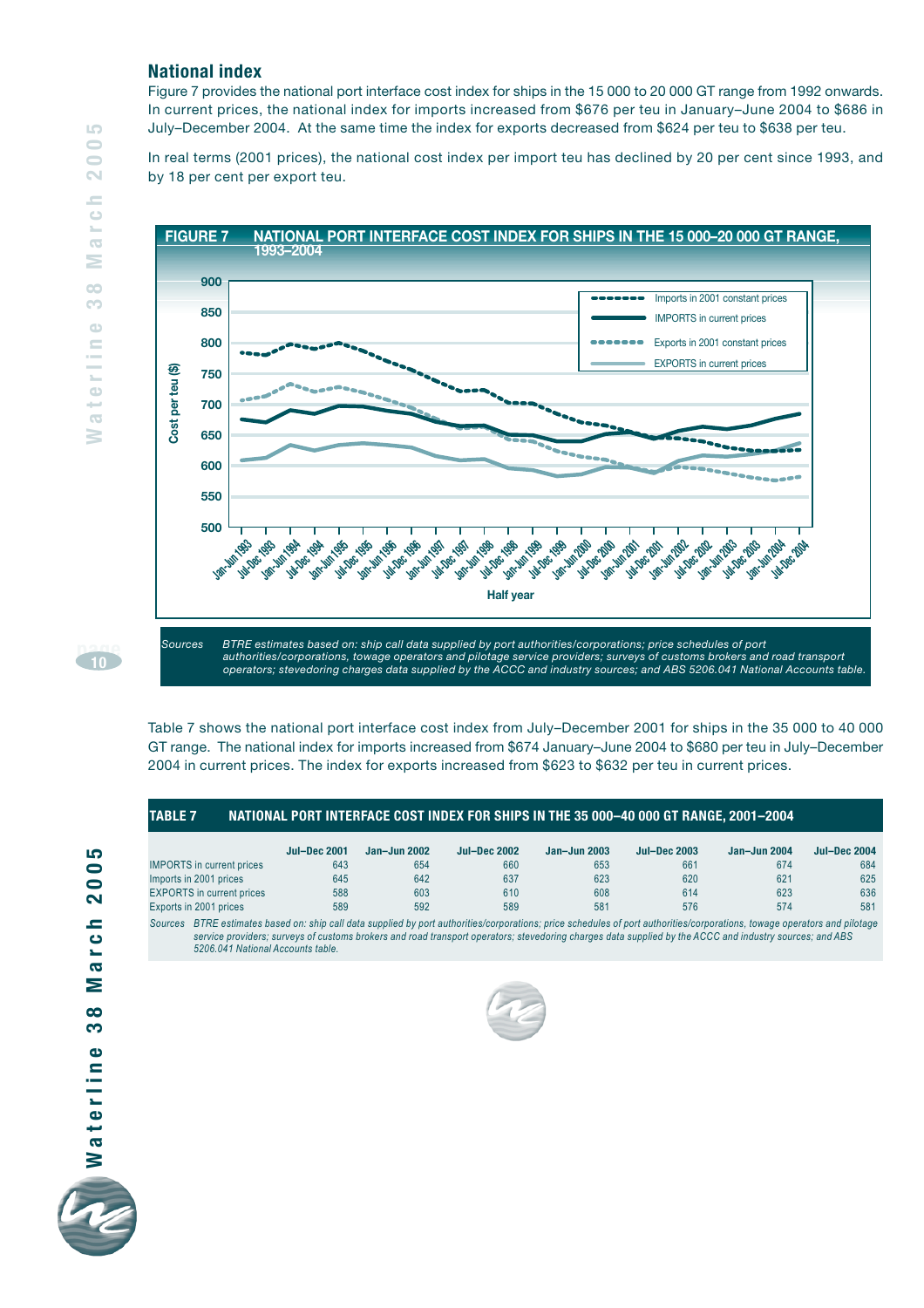#### **AUSTRALIAN INTERNATIONAL SHIPPING**

This article summarises Australia's maritime trade for 2002–2003, including cargo movements, main trading partners and major port activity. More detailed information is available in the BTRE *Australian Sea Freight* publications which are appear annually and are available at http://www.btre.gov.au/index.aspx under Publications, Information Papers. *Australian Sea Freight 2002–2003* was released on 21 March 2005.

#### **Overview**

In 2002, shipping carrying Australia's international and domestic trade represented 11.3 per cent of the world maritime task (Table 8). In terms of tonne kilometres, Australia's proportion of world maritime trade task is 5 500 billion tonne kilometres, or 12.8 per cent of the world task. In 2003, the Australian trade task grew by 4.7 per cent over 2002. Australia's international and domestic sea trade have both been steadily increasing over the last 12 years.

In terms of overall maritime trade in 2002–2003:

- 712.0 million tonnes of cargo moved across Australian wharves. This represented a 6.2 per cent increase over 2001-2002, making it the busiest year on record. 76.1 per cent of this cargo was international exports, 8.9 per cent international imports, and 7.5 per cent each for coastal cargo loaded and discharged.
- 178 258 international sea passengers cleared Australian customs in 2002–2003. This is up from 88 854 passengers in 1997–98 representing a 14.9 per cent annual growth over 5 years, and a 20.1 per cent increase over 2001–20021.
- Domestic inter-state passenger movements on the Bass Strait ferries were 314 600 passengers in 2001–02, while intra-state passenger ferry movements, including urban ferries, are estimated 18.85 million<sup>2</sup>.

#### **TABLE 8 AUSTRALIA'S MARITIME TASK, 1999 TO 2003**

|                               |                 |                | <b>Loaded</b> |          | <b>Discharged</b> |          |              |                |
|-------------------------------|-----------------|----------------|---------------|----------|-------------------|----------|--------------|----------------|
|                               |                 |                | <b>Total</b>  | Per cent |                   | Per cent |              | <b>Total %</b> |
| Item / year                   | <b>Domestic</b> | <b>Exports</b> | loaded        | world    | <b>Imports</b>    | world    | <b>World</b> | world trade    |
| <b>Trade (million tonnes)</b> |                 |                |               |          |                   |          |              |                |
| 1999                          | 47              | 438            | 486           | 9.4      | 58                | 1.1      | 5 1 6 9      | 10.5           |
| 2000                          | 52              | 486            | 538           | 9.9      | 55                | 1.0      | 5 4 3 4      | 10.9           |
| 2001                          | 52              | 495            | 548           | 9.9      | 56                | 1.0      | 5 5 1 5      | 10.9           |
| 2002                          | 53              | 515            | 568           | 10.2     | 60                | 1.1      | 5 5 4 9      | 11.3           |
| 2003                          | 53              | 541            | 593           | na       | 63                | na       | na           | na             |
| Trade task (billion tonne km) |                 |                |               |          |                   |          |              |                |
| 2001                          | 107             | 4688           | 4796          | 11.1     | 537               | 1.2      | 43 066       | 12.4           |
| 2002                          | 113             | 4813           | 4 9 2 6       | 11.4     | 574               | 1.3      | 43 0 84      | 12.8           |
| 2003                          | 117             | 5017           | 5 1 3 4       | na       | 622               | na       | na           | na             |

*na Data for the world task is currently not available for 2003.*

*Note Trade task data only available for 2001 onwards*

*Sources ABS, International Cargo Statists, unpublished; BTRE, Australian transport Statistics, 2002, 2003, 2004; BTRE, Australian Sea Freight, 2002-2004; ISL, Shipping Statistics Yearbook 2003, 2004.*

#### **TABLE 9 INTERNATIONAL SEA FREIGHT, 1994–1995 TO 2002–2003**

|                                                                                |                                                  | <b>Weight (tonnes)</b> |              |                | <b>Value (\$billion)</b> |              |
|--------------------------------------------------------------------------------|--------------------------------------------------|------------------------|--------------|----------------|--------------------------|--------------|
| Year                                                                           | <b>Exports</b>                                   | <b>Imports</b>         | <b>Total</b> | <b>Exports</b> | <b>Imports</b>           | <b>Total</b> |
| 1994-1995                                                                      | 362.4                                            | 45.9                   | 408.3        | 53.0           | 54.5                     | 107.6        |
| 1995-1996                                                                      | 372.9                                            | 47.1                   | 420.0        | 60.0           | 55.8                     | 115.8        |
| 1996-1997                                                                      | 404.0                                            | 49.8                   | 453.8        | 63.4           | 56.9                     | 120.4        |
| 1997-1998                                                                      | 427.1                                            | 51.9                   | 479.0        | 69.6           | 64.1                     | 133.7        |
| 1998-1999                                                                      | 431.8                                            | 56.3                   | 488.1        | 68.2           | 68.5                     | 136.7        |
| 1999-2000                                                                      | 462.0                                            | 56.7                   | 518.7        | 78.2           | 76.5                     | 154.6        |
| 2000-2001                                                                      | 495.0                                            | 55.0                   | 550.0        | 99.4           | 83.0                     | 182.3        |
| 2001-2002                                                                      | 501.0                                            | 57.8                   | 558.7        | 99.5           | 85.2                     | 184.7        |
| 2002-2003                                                                      | 529.4                                            | 62.2                   | 591.6        | 93.4           | 94.9                     | 188.4        |
| Note Weight figures have been revised from those appearing in BTRE 2004, IP50. |                                                  |                        |              |                |                          |              |
| Source                                                                         | ABS, International Cargo Statistics, unpublished |                        |              |                |                          |              |

1 Australian Custom Services, *Custom Figures, Australian Custom Services Quarterly Statistical Bulletins*, Canberra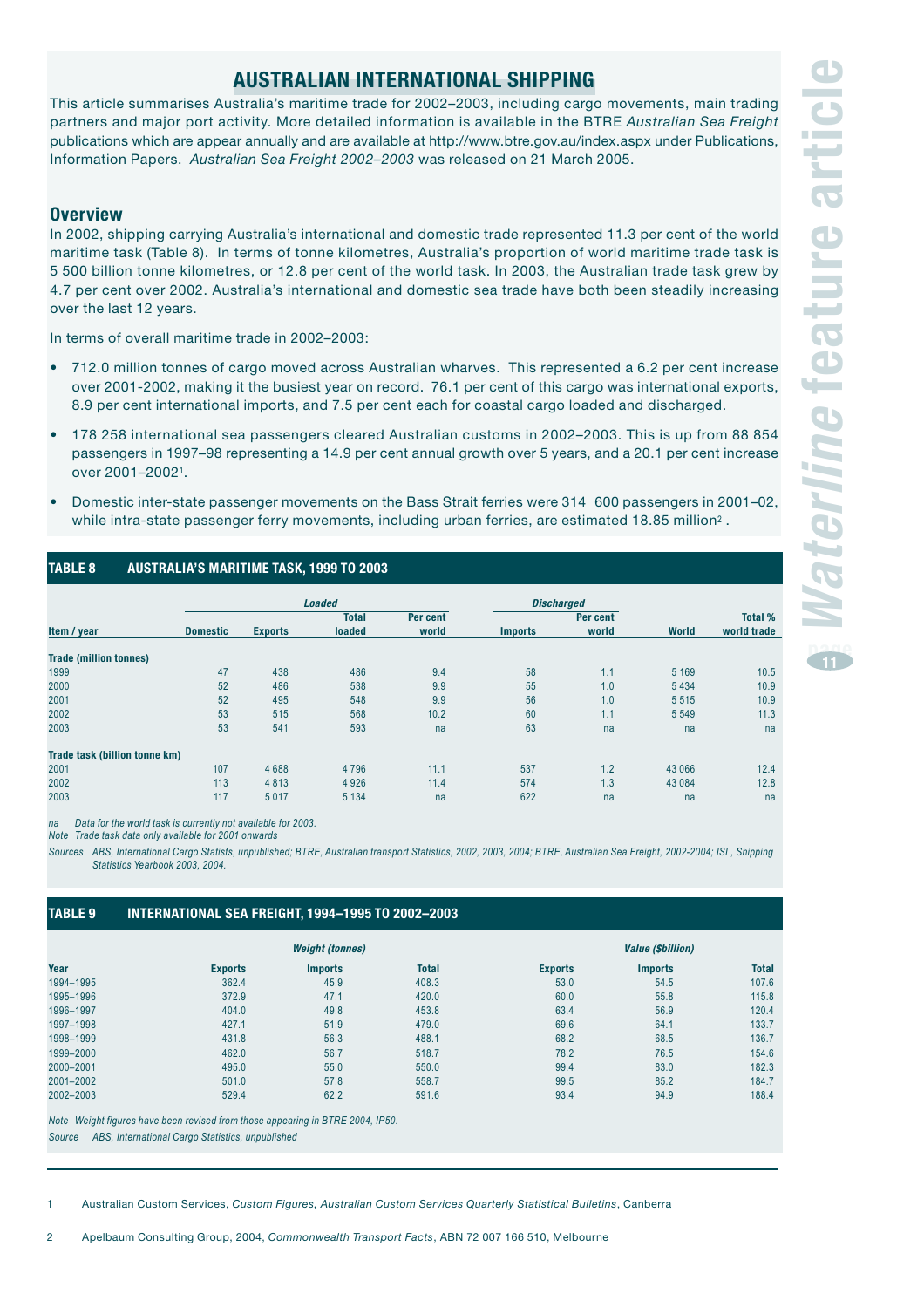**12**

#### **International Freight**

Approximately 591.6 million tonnes of international cargo moved across Australian wharves in 2002–2003 (Table 9). This represents a 5.4 per cent increase in exports and a 7.1 per cent increase in imports by weight over 2001–2002. However, in terms of value, there was a 6.5 per cent decrease in exports, and a 10.2 per cent increase in imports.

The largest exporting state (by weight and value) continues to be Western Australia, with Queensland emerging as the largest importing state by weight. New South Wales remains the largest importing state by value, with Victoria in second place.

#### **Commodity split (Table 10)**

Australia's main imports are crude oil, general cargo, and hazardous and noxious materials . The main commodity groups under 'general cargo' are machinery, motor vehicles (including agricultural machinery) household goods, electrical equipment, textiles and apparel, motor vehicle parts and tyres.

#### **TABLE 10 AUSTRALIAN MARITIME TRADE BY COMMODITY, 2002–2003**

|                                           |                | <b>Weight (tonnes)</b> |                | <b>Value (\$'000s)</b> |
|-------------------------------------------|----------------|------------------------|----------------|------------------------|
| <b>Commodity group</b>                    | <b>Imports</b> | <b>Exports</b>         | <b>Imports</b> | <b>Exports</b>         |
| <b>Hazardous and Noxious</b>              | 9 0 34 2 88    | 2039675                | 9 120 478      | 3 100 545              |
| Dry bulk                                  |                |                        |                |                        |
| Alumina/bauxite                           | 18 689         | 12 820 191             | 12 190         | 3 587 636              |
| Iron ore                                  | 4610788        | 193 093 693            | 114 473        | 5 329 457              |
| Coal                                      | 167 105        | 209 728 606            | 18709          | 11 991 856             |
| Other dry bulk                            | 4 063 764      | 52 733 029             | 902 928        | 9678233                |
| Sub-total <sup>a</sup>                    | 8 8 6 0 3 4 6  | 468 375 520            | 1 048 299      | 30 587 183             |
| <b>Liquid bulk</b>                        |                |                        |                |                        |
| Liquefied natural gas (LNG) <sup>b</sup>  | 0              | $\mathbf{0}$           | $\star$        | 2607099                |
| Liquefied petroleum gas (LPG)             | 153 989        | 1733565                | 78 148         | 856 211                |
| Crude oil                                 | 23 313 746     | 15 006 160             | 8626027        | 5 875 244              |
| Petroleum products                        | 4 964 589      | 3 800 898              | 1876019        | 1692528                |
| Other liquid bulk                         | 304 509        | 714 819                | 365 005        | 339 433                |
| Sub-total <sup>a</sup>                    | 28 736 832     | 21 255 443             | 10 945 199     | 11 370 514             |
| <b>General cargo including containers</b> |                |                        |                |                        |
| Reefer                                    | 962 623        | 3 3 6 8 3 7 8          | 3 048 095      | 8910560                |
| Live animals                              | 394            | 638 981                | 670            | 1024818                |
| Other general cargo                       | 13 792 958     | 17 036 893             | 70 212 089     | 34 441 759             |
| Sub-total <sup>a</sup>                    | 14 755 975     | 21 044 251             | 73 260 854     | 44 377 137             |
| Confidential                              | 822 345        | 16 640 805             | 572 646        | 3 993 251              |
| <b>Total</b>                              | 62 209 786     | 529 355 694            | 94 947 476     | 93 428 630             |

*b. For LNG weights are confidential but the value of LNG is not confidential.*

*Source ABS, International Cargo Statistics, unpublished.*

Australia's main commodity exports by weight are coal and iron ore, while by value the major items are general cargo, coal, other dry bulk and reefer. The main commodity groups under 'general cargo' are wool, wine, aluminium, motor vehicles, cotton and dried milk.

Although Australian maritime exports and imports are roughly equal by value, exports dominate imports when measured by weigh by approximately nine to one, primarily due to the dry bulk and liquid petroleum and gas trades.

#### **Maritime Markets**

Figures 8 and 9 show the major markets for Australian maritime trade. Japan is Australia's largest trading partner for imports and exports by value followed by China and the United States of America, (Table 11—page 15). While trade with China is growing, trade with the USA is decreasing.

Our near neighbours, New Zealand (5th imports and exports), Indonesia (8th exports and 6th imports) and Papua New Guinea (26th on imports and 21st on exports), remain important as trading partners for Australia.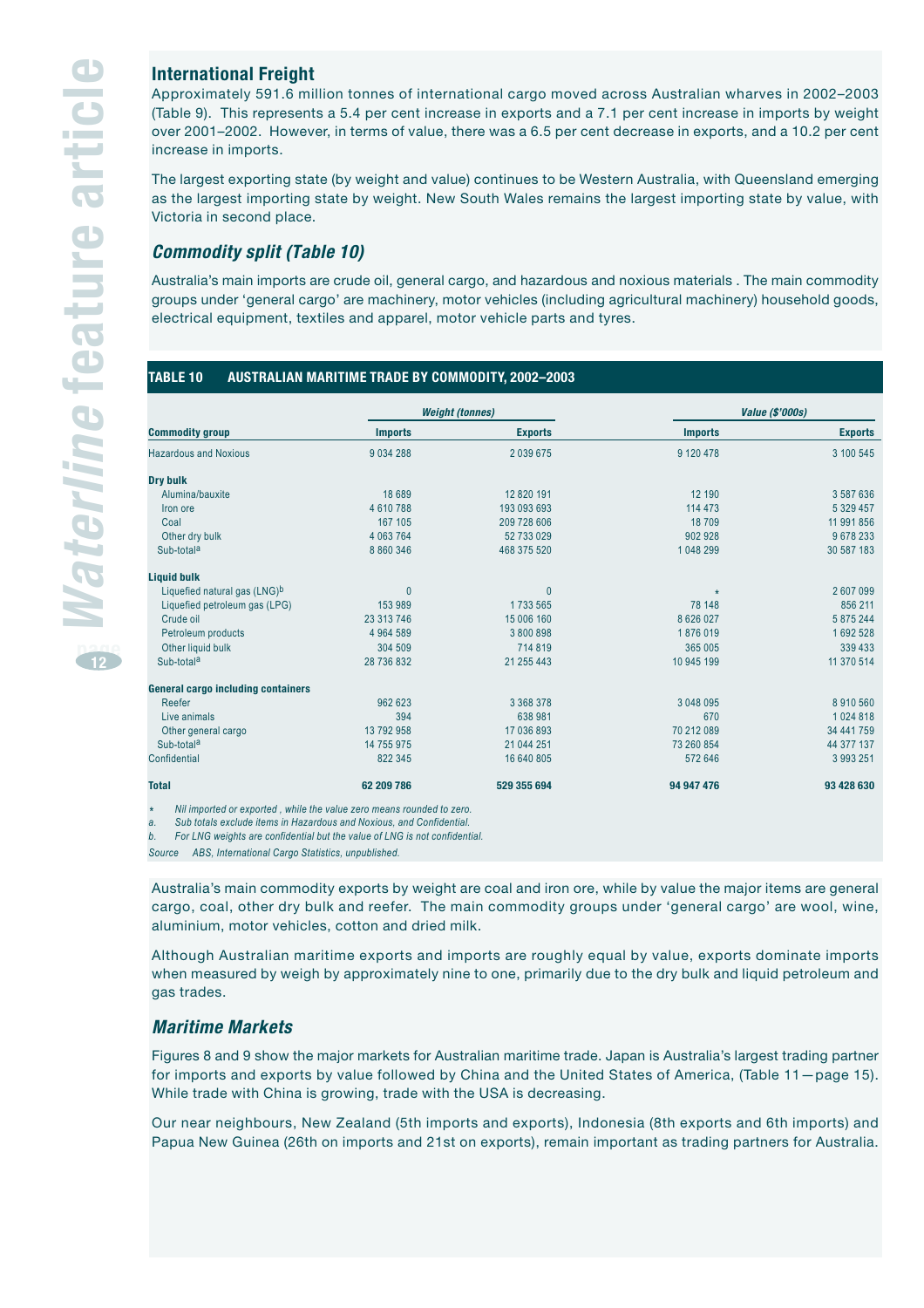

#### **Exports**

*Japan and North Asia* are Australia's largest export market by both value (\$28.34 billion) and weight (278.9 million tonnes), followed by *East Asia* and *South-East Asia* (3rd in value, 4th in weight), (Figures 8 and 9). The main commodity items and their destination markets are:

- general cargo ( South-East Asia, East Asia, and Japan and North Asia);
- coal (Japan and North Asia, Europe, India and East Asia);
- reefer (Japan and North Asia, North and Central America, South East Asia and East Asia); and
- crude oil (Japan and North Asia, and South East Asia).

In terms of weight the main export items are

- coal (Japan and North Asia, Europe, South Asia and East Asia); and
- iron ore (Japan and North Asia, and East Asia).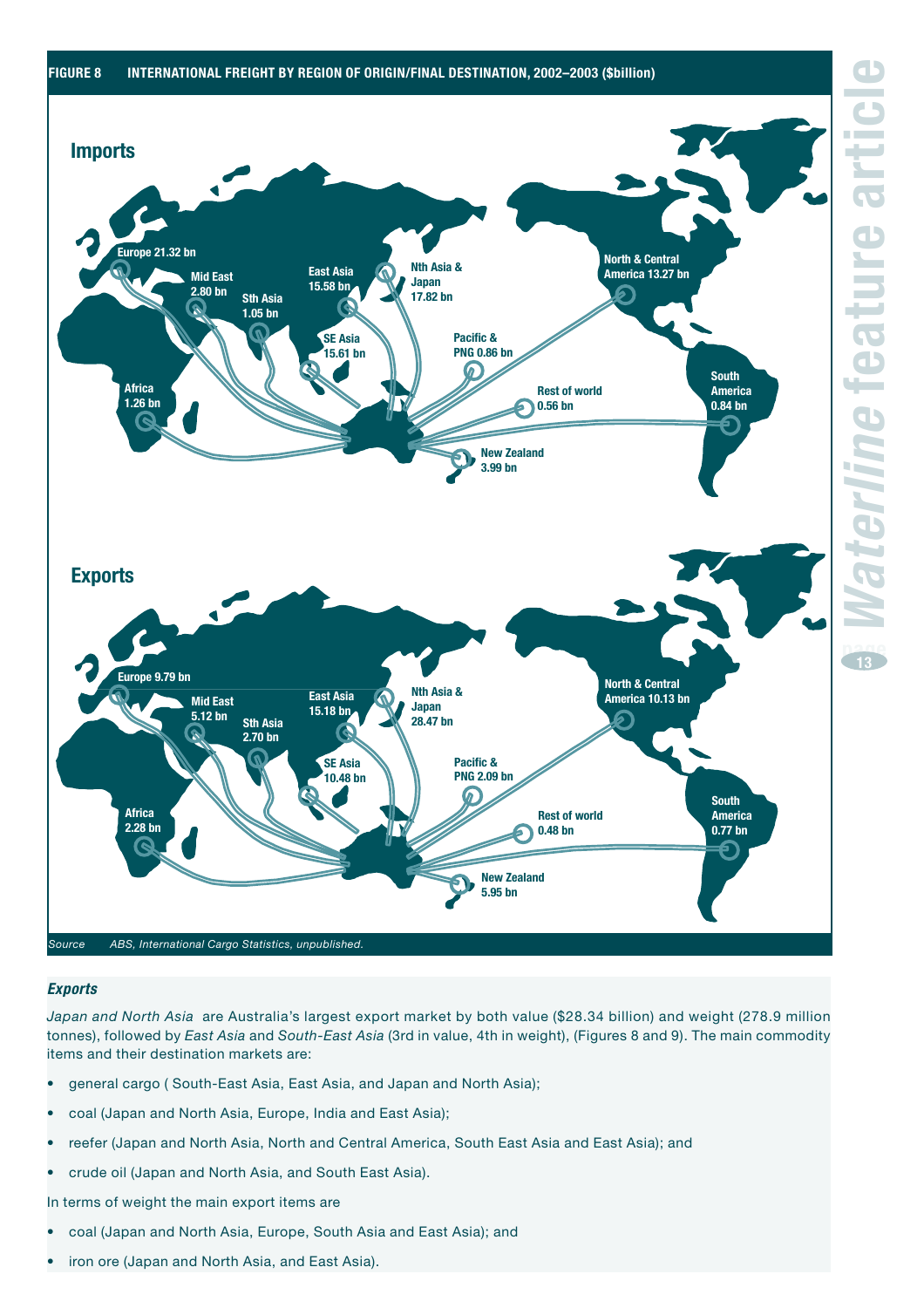#### **Imports**

In terms of region of origin of Australian imports, *Europe* maintains its place as our largest supplier by value, followed by *Japan/North Asia* and *South East Asia. South East Asia* also dominated our imports in terms of weight (Figures 8 and 9).

For imports the largest commodity groups by weight and value are:

- general cargo (Europe, Japan and North Asia, East Asia, North and Central America, and South East Asia);
- hazardous and noxious goods (Europe, and North and Central America); and
- crude oil (South East Asia, and Middle East).

#### **FIGURE 9 INTERNATIONAL FREIGHT BY REGION OF ORIGIN/FINAL DESTINATION, 2002–2003 (tonnes million)**

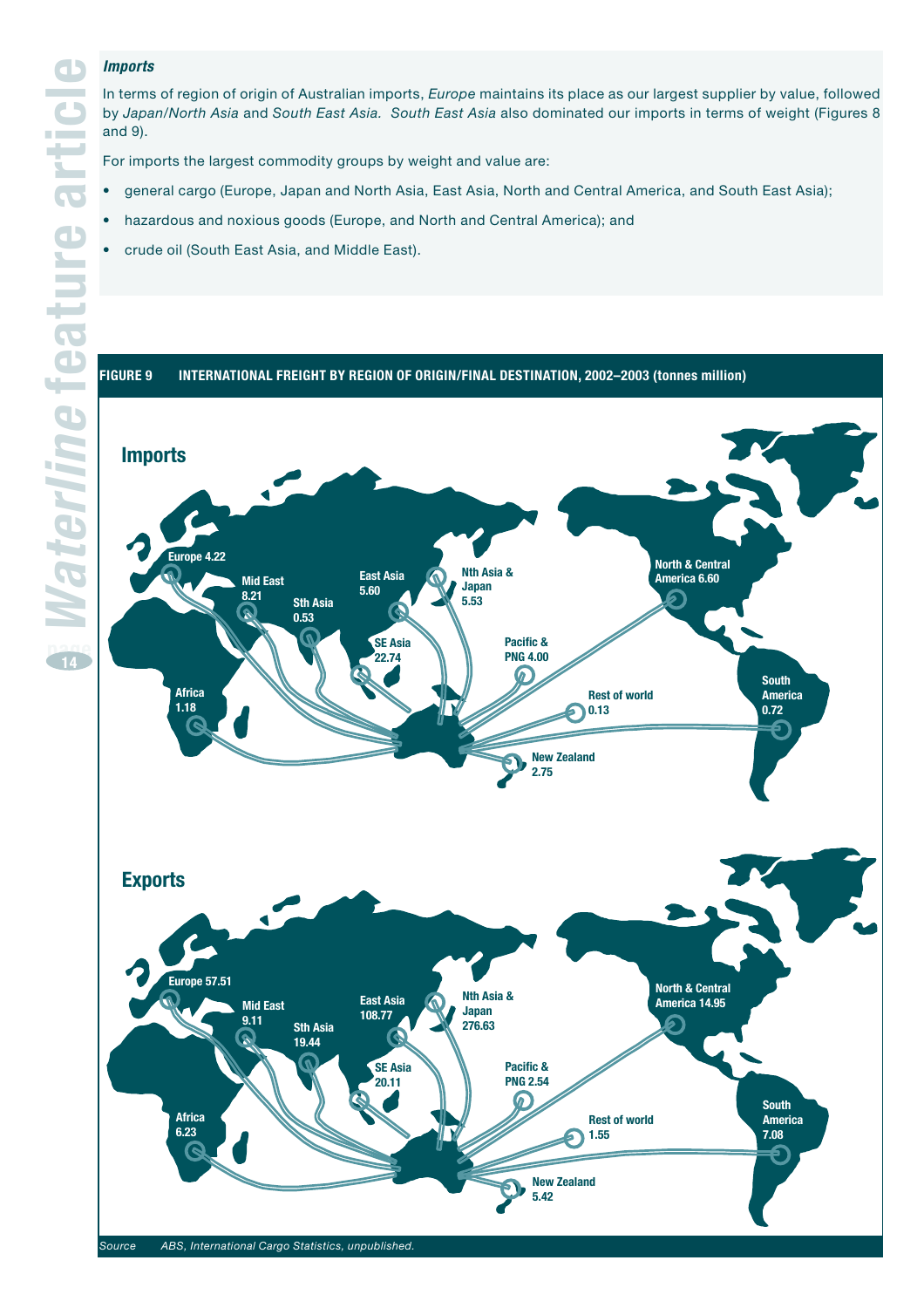#### **TABLE 11 TOP TWENTY TRADING PARTNERS BY SEA, 2002–2003**

|                                       |                       | <b>Imports</b>             |                                              | <b>Exports</b>        |                              |                |
|---------------------------------------|-----------------------|----------------------------|----------------------------------------------|-----------------------|------------------------------|----------------|
| <b>Country of origin</b><br>Japan     | \$'000s<br>14 702 841 | <b>Tonnes</b><br>4 182 617 | <b>Country of final destination</b><br>Japan | \$'000s<br>20 782 571 | <b>Tonnes</b><br>211 262 870 | 1              |
| China (including<br>Hong Kong& Macau) | 12 762 599            | 3724684                    | China (including<br>Hong Kong & Macau)       | 10 279 721            | 75 701 191                   | $\overline{2}$ |
| <b>USA</b>                            | 11 434 754            | 4 635 876                  | <b>USA</b>                                   | 7955717               | 7695573                      | 3              |
| Germany                               | 6 035 554             | 736 369                    | Korea, Republic of                           | 7 561 446             | 65 226 765                   | 4              |
| <b>New Zealand</b>                    | 3988608               | 2750415                    | New Zealand                                  | 5950830               | 5416394                      | 5              |
| Indonesia                             | 3 533 466             | 6454389                    | <b>Taiwan</b>                                | 3 861 179             | 31 737 635                   | 6              |
| <b>United Kingdom</b>                 | 3 2 1 4 9 7 5         | 770 178                    | Singapore                                    | 3 158 717             | 5969216                      | $\overline{7}$ |
| Italy                                 | 3 120 862             | 707 656                    | Indonesia                                    | 2996890               | 6 242 476                    | 8              |
| Korea, Republic of                    | 3 072 683             | 1 253 512                  | <b>United Kingdom</b>                        | 2 457 318             | 12 131 149                   | 9              |
| <b>Thailand</b>                       | 3 010 852             | 1503031                    | India                                        | 1940 108              | 16 800 241                   | 10             |
| Malaysia                              | 2 968 966             | 3 304 571                  | Saudi Arabia                                 | 1919263               | 969 123                      | 11             |
| Singapore                             | 2 924 006             | 3 9 5 9 7 4 4              | Malaysia                                     | 1877510               | 5 291 864                    | 12             |
| Vietnam                               | 2 482 709             | 5 675 832                  | Italy                                        | 1782966               | 7 447 780                    | 13             |
| Taiwan                                | 2 390 126             | 1 159 365                  | <b>Thailand</b>                              | 1723 266              | 1784 118                     | 14             |
| France                                | 1849378               | 294 215                    | Canada                                       | 1561159               | 3 164 874                    | 15             |
| Canada                                | 1 316 556             | 1859955                    | <b>Netherlands</b>                           | 1 173 203             | 10 354 342                   | 16             |
| Saudi Arabia                          | 1 283 246             | 4 272 996                  | South Africa                                 | 1 158 461             | 3 263 604                    | 17             |
| Sweden                                | 989 776               | 176 381                    | Philippines                                  | 977 268               | 1 324 893                    | 18             |
| South Africa                          | 958 938               | 481 996                    | <b>United Arab Emirates</b>                  | 967 076               | 1649291                      | 19             |
| <b>Netherlands</b>                    | 901828                | 255 417                    | France                                       | 914 327               | 8 967 312                    | 20             |
| <b>Rest of World</b>                  | 12 004 755            | 14 050 587                 | <b>Rest of World</b>                         | 12 429 632            | 46 954 981                   |                |
| <b>Total</b>                          | 94 947 476            | 62 209 786                 | <b>Total</b>                                 | 93 428 630            | 529 355 694                  |                |

In 2002–2003 there was an increase in the number of international trading ships entering Australia, the number of international voyages trading ships made to Australia and the number of ports they visited (Table 12). The number of international voyages increased by 1.8 per cent, while ship calls increased by 9.8 per cent.

In terms of the top Australian ports of loading/unloading, very little has changed since 1999–2000 (Table 13). Sydney continues to be the largest importer by weight and value, while Melbourne is the largest exporter by value and Dampier the largest exporter by weight.

#### **TABLE 12 SUMMARY OF AUSTRALIAN PORT VISITSa 1996–1997 TO 2002–2003**

| Year      | <b>Number of ships entering</b><br>Australia from overseasb | <b>Number of voyages</b><br>into Australia from overseasb | Number of ship calls<br>at Australian ports (includes coastal) <sup>c</sup> |
|-----------|-------------------------------------------------------------|-----------------------------------------------------------|-----------------------------------------------------------------------------|
| 1996-1997 | 2870                                                        | 8 1 3 8                                                   | 18643                                                                       |
| 1997-1998 | 3 2 3 9                                                     | 9706                                                      | 20 3 22                                                                     |
| 1998-1999 | 3 1 8 7                                                     | 9744                                                      | 20899                                                                       |
| 1999-2000 | 3 1 6 5                                                     | 9893                                                      | 21 683                                                                      |
| 2000-2001 | 3 1 6 2                                                     | 9738                                                      | 21542                                                                       |
| 2001-2002 | 3 1 0 3                                                     | 8779                                                      | 21 3 5 8                                                                    |
| 2002-2003 | 3 1 4 0                                                     | 8935                                                      | 23 4 54                                                                     |
|           |                                                             |                                                           |                                                                             |

*a. Standard visits, as defined by Lloyd's Marine Information Unit*

*b. Excludes ships that do not leave the Australian coast*

*c. Ship calls includes ships coasting around Australia*

*Note A ship which sails to Australia 3 times and makes a total of 15 port calls in Australia in a year, counts as 1 ship, 3 voyages and 15 ship calls or visits.*

*Source Lloyd's Marine Information Unit, Lloyd's Voyage Record, unpublished.*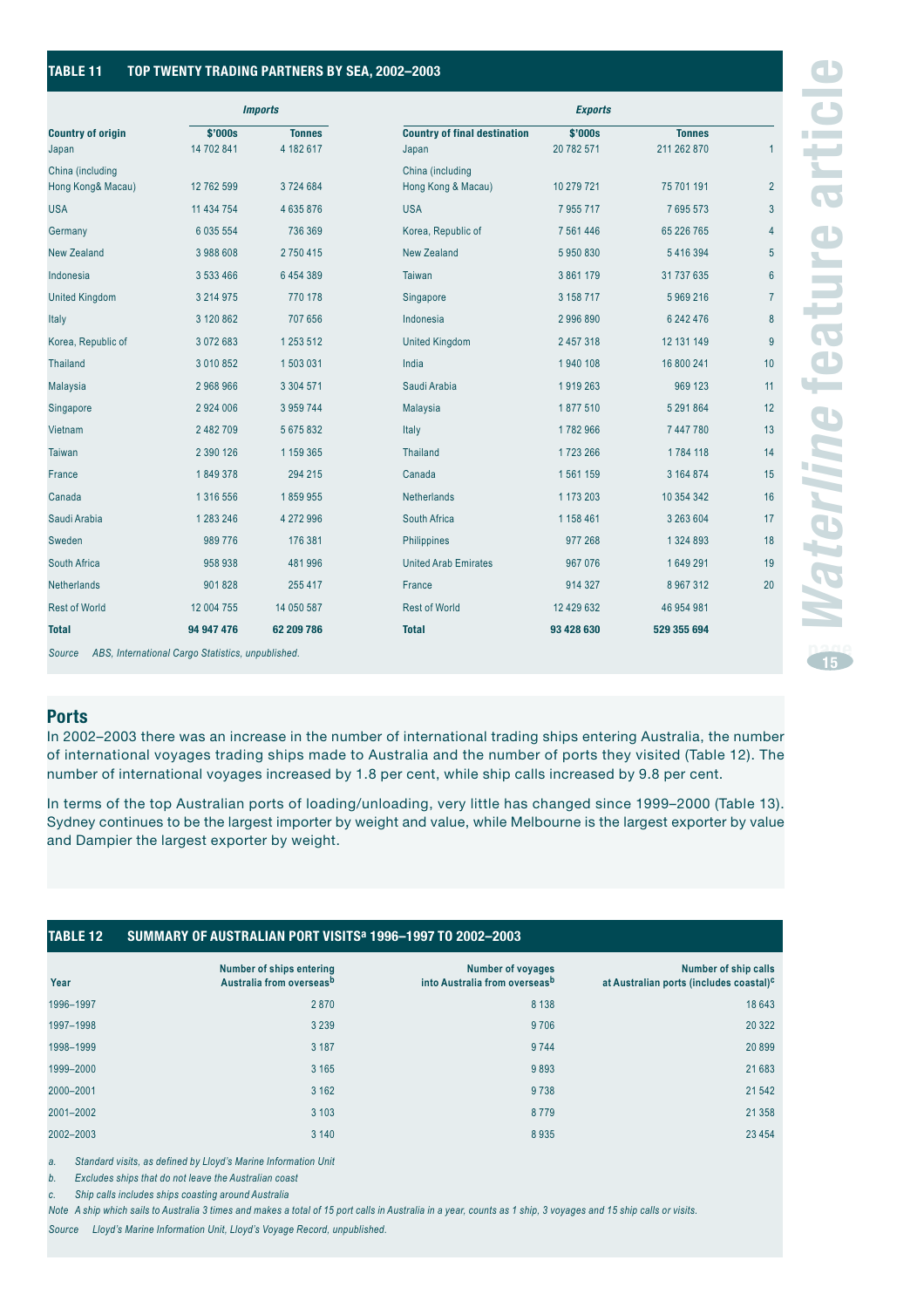#### **TABLE 13 TOP 20 PORTS BY WEIGHT AND VALUE 2002–03**

| <b>Australian port</b> | <b>Total international</b><br>value (\$,000s) | <b>Australian port</b> | <b>Total international</b><br>weight (tonnes) | <b>Australian port</b> | <b>International</b><br>and domestic<br>weight (tonnes) | Rank            |
|------------------------|-----------------------------------------------|------------------------|-----------------------------------------------|------------------------|---------------------------------------------------------|-----------------|
| Melbourne              | 49 967 218                                    | Dampier                | 101 217 015                                   | Dampier                | 101 928 968                                             |                 |
| Sydney                 | 43 091 533                                    | Port Hedland           | 77 390 731                                    | Port Hedland           | 81 842 503                                              | $\overline{2}$  |
| <b>Brisbane</b>        | 19631446                                      | <b>Hay Point</b>       | 76 018 545                                    | Newcastle              | 77 124 573                                              | 3               |
| Fremantle              | 15 356 119                                    | <b>Newcastle</b>       | 74 862 131                                    | <b>Hay Point</b>       | 76 083 545                                              | $\overline{4}$  |
| Dampier                | 11 069 262                                    | Gladstone              | 41 879 092                                    | Gladstone              | 54 942 286                                              | 5               |
| Adelaide               | 7 228 209                                     | <b>Port Walcott</b>    | 39 614 013                                    | <b>Port Walcott</b>    | 39 614 013                                              | $6\phantom{1}6$ |
| <b>Newcastle</b>       | 5 306 367                                     | <b>Brisbane</b>        | 18 644 298                                    | Melbourne              | 25 032 772                                              |                 |
| <b>Hay Point</b>       | 5 189 672                                     | Fremantle              | 17 881 561                                    | <b>Brisbane</b>        | 24 462 880                                              | 8               |
| Gladstone              | 3873523                                       | Melbourne              | 17 588 501                                    | Fremantle              | 24 243 113                                              | 9               |
| <b>Townsville</b>      | 3 115 839                                     | Sydney                 | 16 611 243                                    | Port Kembla            | 23 460 030                                              | 10              |
| Geelong                | 2690031                                       | Port Kembla            | 13 118 142                                    | Sydney                 | 23 057 540                                              | 11              |
| <b>Port Hedland</b>    | 2 5 2 4 8 3 0                                 | <b>Abbot Point</b>     | 10 783 432                                    | Weipa                  | 13 454 987                                              | 12              |
| <b>Bunbury</b>         | 2 344 327                                     | <b>Bunbury</b>         | 10 427 430                                    | Bunbury                | 10 929 061                                              | 13              |
| Port Kembla            | 1995255                                       | <b>Townsville</b>      | 8 396 358                                     | <b>Abbot Point</b>     | 10 783 432                                              | 14              |
| <b>Darwin</b>          | 1 511 869                                     | Geelong                | 7 990 307                                     | Adelaide               | 10 737 461                                              | 15              |
| Wyndham                | 1 306 461                                     | Adelaide               | 7 169 495                                     | Geelong                | 10 582 465                                              | 16              |
| Portland               | 1 272 397                                     | Esperance              | 5766803                                       | <b>Townsville</b>      | 10 314 014                                              | 17              |
| Launceston             | 1 1 2 9 4 6 8                                 | <b>Conf NT Ports</b>   | 5 5 1 5 3 4 5                                 | Launceston             | 6 5 6 7 5 0 1                                           | 18              |
| Geraldton              | 935 356                                       | Launceston             | 3780212                                       | Esperance              | 6 130 782                                               | 19              |
| <b>Conf NT Ports</b>   | 874 309                                       | Weipa                  | 3746568                                       | <b>Conf NT Ports</b>   | 5 5 1 5 3 4 5                                           | 20              |



#### End of feature article.

#### *Waterline* continues on next page.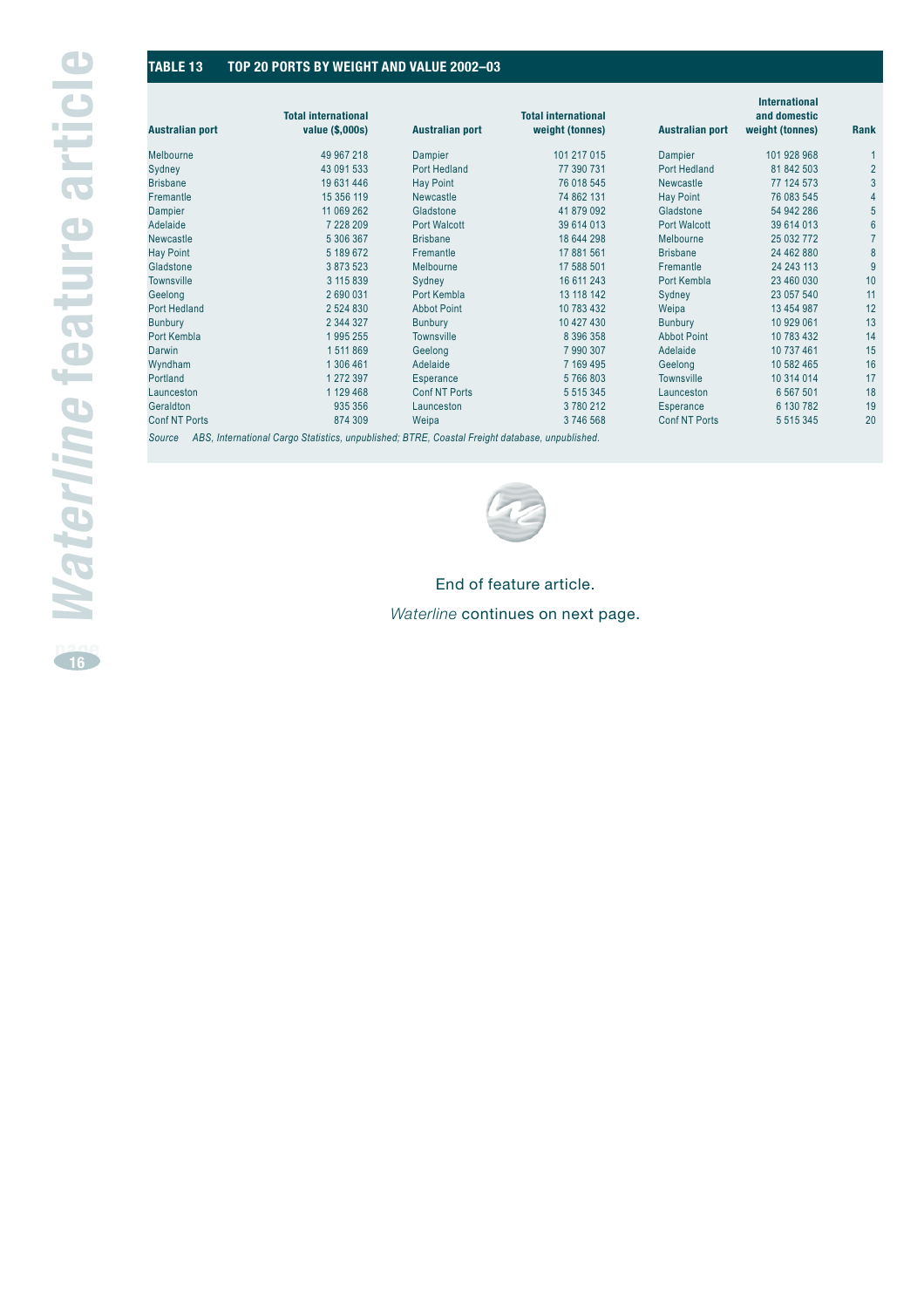#### **SHIP VISITS**

Table 14 provides the five-port total number of ship visits and the average number of teus exchanged per ship visit for container vessels with sizes ranging from 5 000–60 000 GT. Ship visits measures the number of times a ship calls at a port or ports, for example, a ship that sails to Australia 3 times and makes a total of 15 port calls in a year counts as 1 ship, 3 voyages and 15 ship visits.

Total ship visits increased marginally in the year ended December 20043 compared to the preceding year, with ship visits peaking at 1632 to December 2003. In most ranges, the number of ship visits varied in each period. The lowest variation was in the mid ranges, while the largest was in the 55 000–60 000 GT range. There were no visits in this category in the six month period to June 2004 and 6 in the December 2004 period. The average number of teus carried decreased in all ranges except the 25 000–30 000 GT range where they rose by 13 per cent.

On a national level, 15 per cent of all ship visits were vessels in the 25 000–30 000 GT range, and 82 per cent of ship visits fell within the 15 000–45 000 GT ranges. This pattern reflects the slow but steady range 'creep' that has been occurring in recent years as the number of older smaller ships are phased out and many mid–ranged ships are modified to take more 40-foot containers.

The average number of teus exchanged had grown in recent years, however the trend of increases shown in the June 2004 quarter has been replaced by a decline in the December 2004 quarter. The biggest decline has been in the 30 000–35 000 GT and the 40 000–45 000 GT ranges. In the 30 000–35 000 GT range average teus have decreased by 39 per cent and in the 40 000–55 000 GT range the average decrease has been 37 per cent.

#### **TABLE 14 FIVE PORT AVERAGE NUMBER OF TEUS EXCHANGED AND TOTAL SHIP VISITS PER 6 MONTH PERIOD FOR SELECTED GT RANGES, WEIGHTED BY NUMBER OF SHIPS**

| <b>GT</b>                                                                                                                        | <b>Dec-96</b>                |                           |                           |                      | Jun-97 Dec-97 Jun-98 Dec-98 Jun-99 Dec-99 Jun-00 Dec-00 |               |                       |                              |                                  |                                | <b>Jun-01 Dec-01</b>           | <b>Jun-02</b>  | <b>Dec-02</b>  | $Jun-03$       | $Dec-03$                     | <b>Jun-04 Dec-04</b> |                |
|----------------------------------------------------------------------------------------------------------------------------------|------------------------------|---------------------------|---------------------------|----------------------|---------------------------------------------------------|---------------|-----------------------|------------------------------|----------------------------------|--------------------------------|--------------------------------|----------------|----------------|----------------|------------------------------|----------------------|----------------|
| 5,000-10,000<br>average teus exchanged<br>total ship visits                                                                      | $\mathbf{0}$<br>$\pmb{0}$    | 302<br>189                | 321<br>159                | 347<br>130           | 323<br>145                                              | 217<br>143    | 369<br>123            | 380<br>88                    | 383<br>118                       | 456<br>93                      | 284<br>77                      | 239<br>66      | 187<br>78      | 161<br>75      | 193<br>72                    | 333<br>93            | 73<br>39       |
| 10,000-15,000<br>average teus exchanged<br>total ship visits                                                                     | 503<br>112                   | 513<br>141                | 569<br>204                | 473<br>172           | 530<br>143                                              | 546<br>146    | 660<br>183            | 683<br>152                   | 702<br>123                       | 702<br>106                     | 706<br>108                     | 712<br>79      | 424<br>59      | 405<br>53      | 485<br>54                    | 688<br>40            | 646<br>105     |
| 15,000-20,000<br>average teus exchanged<br>total ship visits                                                                     | 547<br>421                   | 547<br>337                | 605<br>329                | 539<br>361           | 678<br>309                                              | 656<br>349    | 768<br>363            | 776<br>255                   | 813<br>278                       | 825<br>330                     | 885<br>293                     | 763<br>285     | 839<br>223     | 839<br>181     | 826<br>191                   | 971<br>153           | 914<br>148     |
| 20,000-25,000<br>average teus exchanged<br>total ship visits                                                                     | 515<br>247                   | 425<br>219                | 518<br>217                | 506<br>200           | 598<br>278                                              | 629<br>280    | 790<br>249            | 754<br>270                   | 833<br>314                       | 838<br>276                     | 830<br>240                     | 762<br>233     | 818<br>241     | 902<br>182     | 990<br>214                   | 1014<br>199          | 994<br>324     |
| 25,000-30,000<br>average teus exchanged<br>total ship visits                                                                     | 566<br>105                   | 513<br>103                | 559<br>105                | 608<br>97            | 545<br>125                                              | 591<br>95     | 740<br>129            | 682<br>153                   | 636<br>132                       | 869<br>116                     | 777<br>129                     | 888<br>186     | 1070<br>252    | 1027<br>286    | 1031<br>323                  | 959<br>344           | 1081<br>224    |
| 30,000-35,000<br>average teus exchanged<br>total ship visits                                                                     | 782<br>130                   | 808<br>207                | 951<br>192                | 754<br>206           | 695<br>251                                              | 696<br>252    | 821<br>180            | 912<br>208                   | 1041<br>222                      | 991<br>187                     | 1061<br>196                    | 1014<br>216    | 1 1 4 9<br>232 | 1 2 6 2<br>175 | 1 3 7 4<br>257               | 1478<br>247          | 899<br>188     |
| 35,000-40,000<br>average teus exchanged<br>total ship visits                                                                     | 739<br>160                   | 746<br>188                | 799<br>205                | 793<br>235           | 807<br>246                                              | 831<br>239    | 945<br>207            | 071<br>1<br>193              | 1 1 4 9<br>224                   | 1 1 1 1<br>210                 | 1 2 2 3<br>197                 | 1 2 6 2<br>203 | 1403<br>223    | 1408<br>214    | 1445<br>189                  | 1474<br>225          | 1402<br>224    |
| 40,000-45,000<br>average teus exchanged<br>total ship visits                                                                     | 813<br>75                    | 716<br>84                 | 869<br>76                 | 759<br>91            | 894<br>146                                              | 878<br>137    | 013<br>1<br>148       | 1073<br>153                  | 1 1 3 3<br>140                   | 1 1 0 2<br>158                 | 1 2 4 6<br>176                 | 1 2 2 8<br>195 | 1465<br>172    | 1450<br>162    | 1558<br>186                  | 1601<br>181          | 1 0 9 6<br>154 |
| 45,000-50,000<br>average teus exchanged<br>total ship visits                                                                     | $\mathbf{0}$<br>$\mathbf{0}$ | $\pmb{0}$<br>$\mathbf{0}$ | 0<br>$\overline{0}$       | 35<br>$\overline{4}$ | 174<br>3                                                | 188<br>3      | 233<br>$\overline{1}$ | $\mathbf{0}$<br>$\mathbf{0}$ | $\overline{0}$<br>$\overline{0}$ | $\mathbf{0}$<br>$\overline{0}$ | $\mathbf{0}$<br>$\overline{0}$ | 808<br>5       | 938<br>38      | 1201<br>72     | 1270<br>77                   | 1379<br>75           | 872<br>47      |
| 50,000-55,000<br>average teus exchanged<br>total ship visits                                                                     | 295<br>$6\phantom{1}$        | 254<br>5                  | 678<br>28                 | 734<br>24            | 810<br>61                                               | 737<br>64     | 932<br>68             | 1 0 0 7<br>56                | 1 2 7 4<br>63                    | 1 1 4 3<br>55                  | 1062<br>56                     | 1 1 3 4<br>60  | 1 0 2 7<br>55  | 995<br>61      | 1 0 4 4<br>69                | 1 3 6 6<br>22        | 804<br>71      |
| 55,000-60,000<br>average teus exchanged<br>total ship visits                                                                     | 599<br>5                     | 513<br>5                  | 139<br>$\mathbf{1}$<br>36 | 991<br>36            | 1 0 26<br>25                                            | 1 0 4 6<br>31 | 1 2 4 8<br>28         | 1 0 9 9<br>29                | 1 2 2 3<br>21                    | 1072<br>13                     | 1019<br>17                     | 1069<br>15     | 1 1 6 6<br>14  | 1 2 5 2<br>3   | $\mathbf{0}$<br>$\mathbf{0}$ | 0<br>$\overline{0}$  | 1<br>6         |
| <b>Total ship visits</b><br>BTRE estimates based on ship call data supplied by relevant port authorities/corporations.<br>Source | 1 2 6 1                      | 1478                      | 1551                      | 1 5 5 6              | 1 7 3 2                                                 | 1 7 3 9       | 1679                  | 1 5 5 7                      | 1635                             | 1 5 4 4                        | 1489                           | 1543           | 1587           | 1464           | 1632                         | 1 579 1 530          |                |
|                                                                                                                                  |                              |                           |                           |                      |                                                         |               |                       |                              |                                  |                                |                                |                |                |                |                              |                      |                |



**Waterline 38 March 2005** 200  $\blacksquare$  $\bullet$ s.  $\overline{\mathbf{c}}$ Σ  $\infty$ က  $\bullet$ aterlin

5

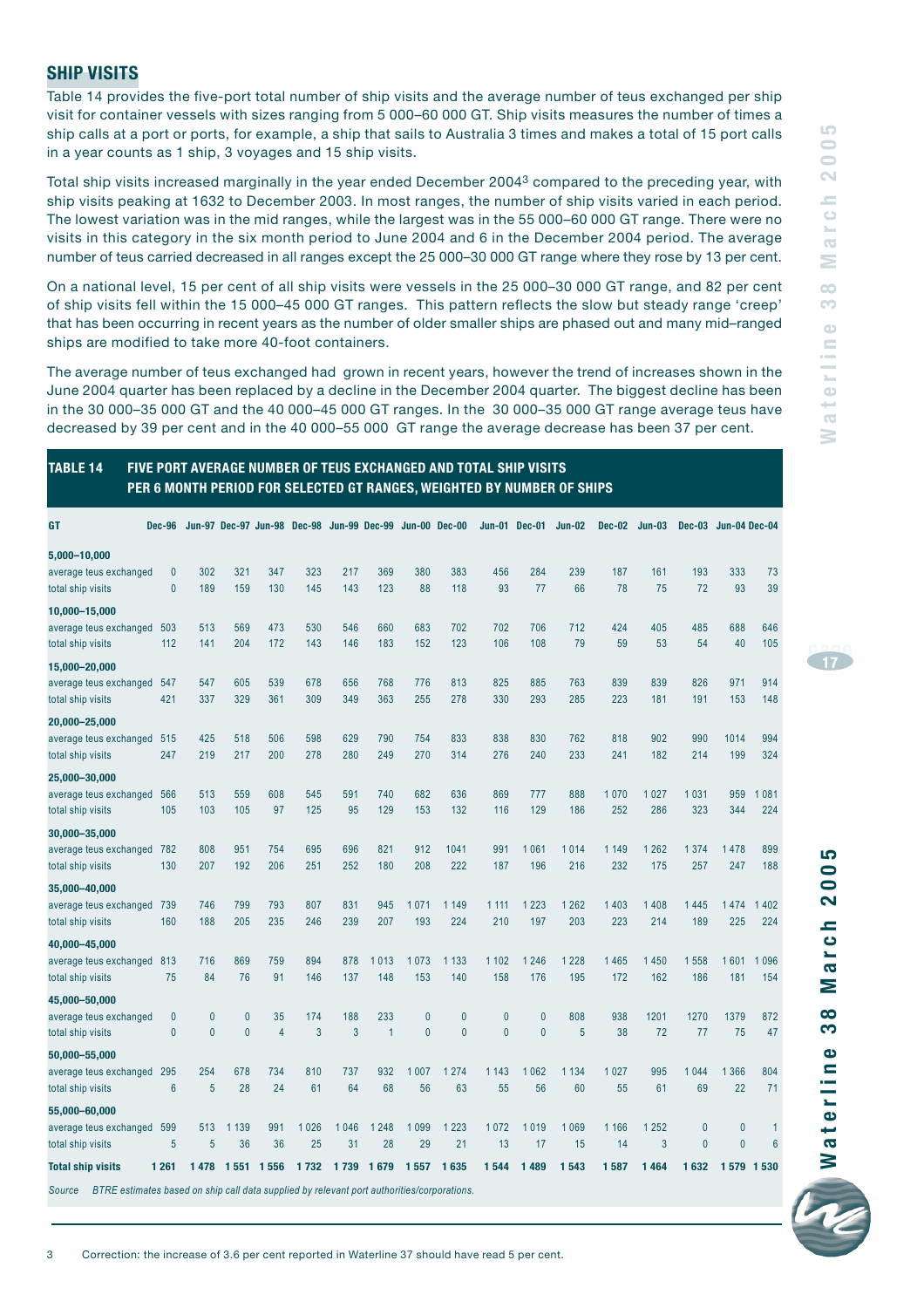#### **PORT PERFORMANCE—NON-FINANCIAL**

The July–December 2001 to July–December 2004 non-financial indicators for the five mainland capital city ports are presented in table 15.

#### **Cargo throughput**

Total cargo throughput at the five ports was a record 58.9 million tonnes for July–December 2004, compared with 57.7 million tonnes for the previous half-year and 54.3 million tonnes for July–December 2003 This represented an increase of 7.9 per cent in total cargo throughput for the five ports compared with July–December 2003 and an increase of 1.5 per cent compared with January–June 2004.

Compared with July–December 2003, total cargo throughput in July–December 2004 increased 2.0 per cent at Brisbane, 6.3 per cent at Sydney, 13.3 per cent at Melbourne, 17.7 per cent at Adelaide and 6.7 per cent at Fremantle.

Non-containerised general cargo throughput at the five ports was 2.338 million tonnes for July–December 2004, compared with 2.285 million tonnes for January–June 2004 and 2.316 million tonnes for July–December 2003. This represented an increase of 2.3 per cent from the previous half-year and an increase of 1 per cent from the corresponding previous half-year.

Total container traffic throughput for the five ports was 2.376 million teus for July–December 2004, compared with 2.139 million teus for January–June 2004 and 2.113 million teus for July–December 2003. This represented an increase of 11 per cent from the previous half-year and an increase of 12.4 per cent over July–December 2003.

Compared with July–December 2003, loaded teus at the five ports increased by 10.6 per cent, with loaded imports increasing by 10.4 per cent and loaded exports increasing by 10.7 per cent.

The annualised 2004 five-port total container traffic increased by 12.1 per cent from 2003, to 4.515 million teus.





#### **INTERNATIONAL SHIP PORT SECURITY CODE**

Of the 6482 vessels assessed by the Office of Transport Security as at 31 December 2004, 6 foreign vessels were issued with Control Directions in accordance with the International Ship and Port Facility Security Code introduced on 1 July 2004.

2 Security Directions were issued on Australian flagged ships and none on Australian ports over the same period.

The Port of Brisbane received the highest number of ships over this period (628 or 9.6 per cent of Australian total). Panamanian registered ships accounted for 1996 or 30.6 per cent of the total ships assessed.

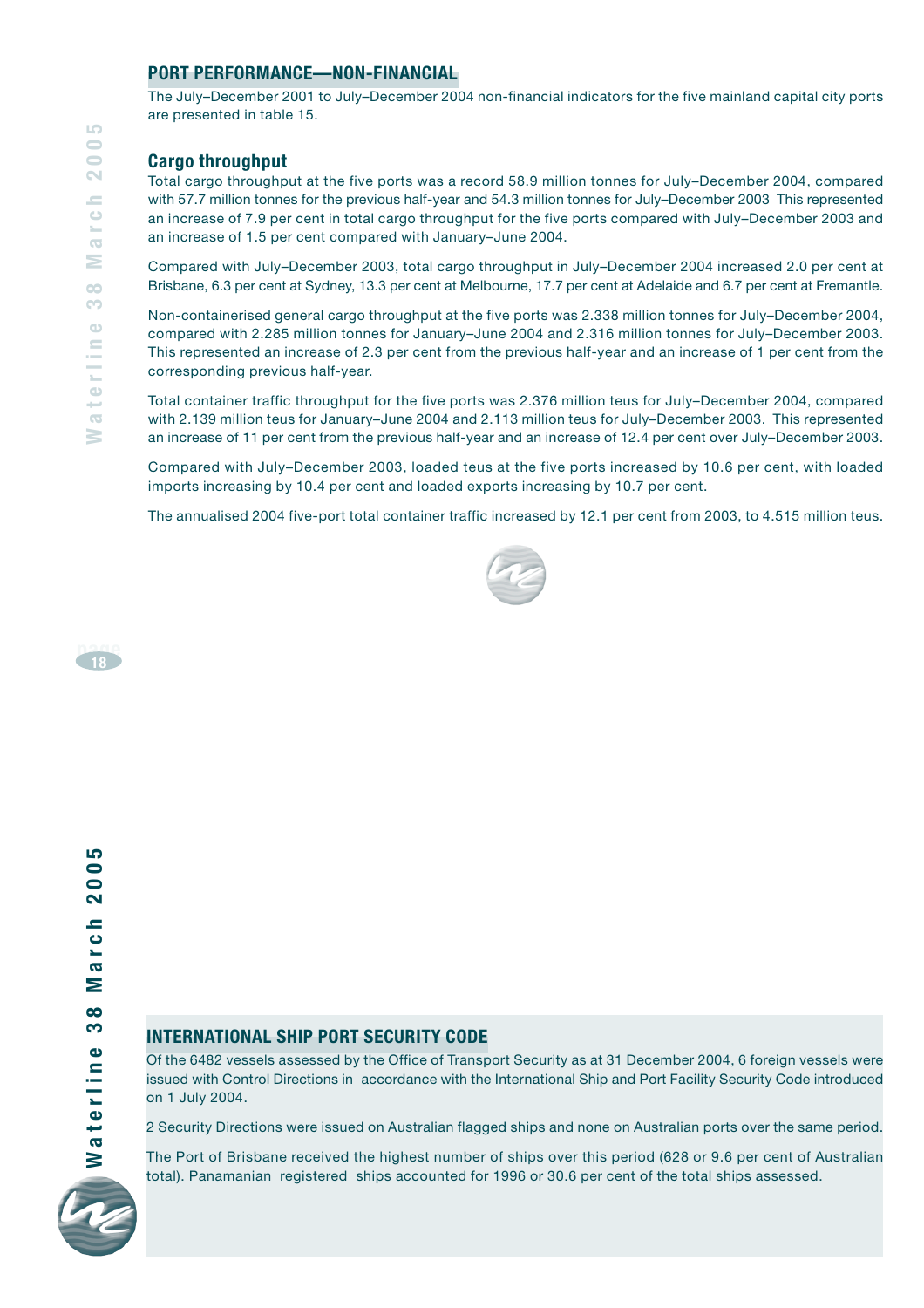| TABLE 15 | NON-FINANCIAL PERFORMANCE INDICATORS, SELECTED AUSTRALIAN PORTS, 2001-2004 |  |
|----------|----------------------------------------------------------------------------|--|
|          |                                                                            |  |

|                                                                                                                                            | Jul-Dec<br>2001                          | Jan-Jun<br>2002                          | Jul-Dec<br>2002                          | Jan-Jun<br>2003                          | Jul-Dec<br>2003                        | Jan-Jun<br>2004                          | Jul-Dec<br>2004                            |
|--------------------------------------------------------------------------------------------------------------------------------------------|------------------------------------------|------------------------------------------|------------------------------------------|------------------------------------------|----------------------------------------|------------------------------------------|--------------------------------------------|
| Five ports <sup>d</sup><br>Total cargo throughput ('000 tonnes)                                                                            | 50 638                                   | 51 4 22                                  | 52 110                                   | 51797                                    | 54 283                                 | 57 713                                   | 58 593                                     |
| Non-containerised<br>general cargo ('000 tonnes) <sup>a</sup>                                                                              | 1876                                     | 1964                                     | 2 1 4 3                                  | 2 0 6 0                                  | 2 3 1 6                                | 2 2 8 5                                  | 2 3 3 8                                    |
| Containerised cargo (teus exchanged)<br><b>Full import</b><br><b>Empty import</b><br>Full export<br><b>Empty export</b>                    | 767 239<br>144 929<br>640 288<br>192 083 | 714 041<br>134 785<br>632 229<br>213 298 | 898 549<br>127 665<br>659 965<br>302 462 | 834 191<br>117 616<br>618 896<br>344 846 | 972737<br>116 179<br>651772<br>373 294 | 952 302<br>129 114<br>694 261<br>364 000 | 1 074 324<br>115 887<br>721 595<br>464 271 |
| <b>TOTAL</b><br>Average total employment <sup>b</sup><br>Port turnaround time (hrs) <sup>c</sup>                                           | 1744 539<br>759                          | 1694353<br>795                           | 1988 641<br>803                          | 1915 549<br>816                          | 2 113 982<br>865                       | 2 139 677<br>914                         | 2 376 077<br>934                           |
| Median result<br>95th percentile                                                                                                           | ÷                                        |                                          |                                          |                                          | ÷                                      | ÷                                        |                                            |
| <b>Brisbane</b><br>Total cargo throughput ('000 tonnes)                                                                                    | 11 642                                   | 11 525                                   | 12 172                                   | 12 3 9 9                                 | 12745                                  | 12 3 26                                  | 13 006                                     |
| Non-containerised<br>general cargo ('000 tonnes) <sup>a</sup><br>Containerised cargo (teus exchanged)                                      | 306                                      | 304                                      | 316                                      | 304                                      | 412                                    | 392                                      | 373                                        |
| <b>Full import</b><br><b>Empty import</b><br>Full export                                                                                   | 88 281<br>37 675<br>102 634              | 85 688<br>32 112<br>95 966               | 114 878<br>35 7 19<br>101 229            | 107 977<br>28 5 65<br>91 4 4 6           | 137 111<br>31 633<br>104 279           | 124 773<br>31 676<br>100 760             | 158 781<br>37 37 9<br>114 029              |
| <b>Empty export</b><br><b>TOTAL</b>                                                                                                        | 17874<br>246 464                         | 21 3 9 3<br>235 159                      | 41 581<br>293 407                        | 48 809<br>276 797                        | 56 923<br>329 946                      | 52 117<br>309 326                        | 73 4 95<br>383 684                         |
| Average total employment <sup>b</sup><br>Port turnaround time (hrs) <sup>c</sup>                                                           | 206                                      | 212                                      | 215                                      | 209                                      | 214                                    | 225                                      | 238                                        |
| Median result<br>95th percentile                                                                                                           | 34<br>53                                 | 32<br>52                                 | 32<br>55                                 | 31<br>49                                 | 35<br>59                               | 32<br>59                                 | 36<br>72                                   |
| <b>Sydney</b><br>Total cargo throughput ('000 tonnes)<br>Non-containerised                                                                 | 12462                                    | 11838                                    | 12 073                                   | 11 4 8 5                                 | 12 4 29                                | 12738                                    | 13 2 15                                    |
| general cargo ('000 tonnes) <sup>a</sup><br>Containerised cargo (teus exchanged)                                                           | 291                                      | 279                                      | 319                                      | 316                                      | 320                                    | 307                                      | 299                                        |
| <b>Full import</b><br><b>Empty import</b>                                                                                                  | 270 691<br>13 3 4 1                      | 236 594<br>8853                          | 309 070<br>8 0 7 1                       | 277860<br>6 0 0 5                        | 320 061<br>4 5 0 3                     | 323 051<br>7 2 2 2                       | 336 037<br>5 2 6 2                         |
| <b>Full export</b><br><b>Empty export</b><br><b>TOTAL</b>                                                                                  | 159 494<br>78 535<br>522 061             | 147 918<br>94 0 27<br>487 392            | 154 314<br>123 810<br>595 265            | 139 456<br>141 927<br>565 248            | 149 314<br>154 189<br>628 067          | 154 195<br>157 721<br>642 189            | 161 310<br>185 558<br>688 167              |
| Average total employment <sup>b</sup><br>Port turnaround time (hrs) <sup>c</sup>                                                           | 195                                      | 199                                      | 198                                      | 199                                      | 198                                    | 198                                      | 198                                        |
| <b>Median result</b><br>95th percentile                                                                                                    | 32<br>68                                 | 30<br>55                                 | 36<br>63                                 | 32<br>58                                 | 32<br>66                               | 32<br>55                                 | 33<br>55                                   |
| <b>Melbourne</b><br>Total cargo throughput ('000 tonnes)                                                                                   | 11 4 5 2                                 | 12 138                                   | 12 3 8 8                                 | 12 2 8 3                                 | 12 4 5 8                               | 14 2 22                                  | 14 11 5                                    |
| Non-containerised<br>general cargo ('000 tonnes) <sup>a</sup><br>Containerised cargo (teus exchanged)                                      | 753                                      | 834                                      | 896                                      | 930                                      | 984                                    | 1 0 3 2                                  | 1015                                       |
| <b>Full import</b><br><b>Empty import</b><br><b>Full export</b>                                                                            | 310 034<br>60 384<br>273 910             | 295 343<br>58 936<br>279 866             | 358 818<br>52 600<br>291 272             | 337 671<br>52 238<br>277 392             | 388 339<br>48 478<br>276 401           | 386 413<br>57 082<br>315 000             | 446 960<br>51 113<br>323 454               |
| <b>Empty export</b><br><b>TOTAL</b><br>Average total employment <sup>b</sup>                                                               | 68761<br>713 089<br>93                   | 73 547<br>707 692<br>96                  | 104 266<br>806 956<br>95                 | 119 541<br>786 842<br>102                | 127 967<br>841 185<br>142              | 118 038<br>876 533<br>170                | 152 055<br>973 582<br>171                  |
| Port turnaround time (hrs) <sup>c</sup><br>Median result<br>95th percentile                                                                | 36<br>68                                 | 35<br>63                                 | 37<br>68                                 | 36<br>62                                 | 35<br>57                               | 38<br>65                                 | 39<br>78                                   |
| <b>Adelaide</b>                                                                                                                            |                                          |                                          |                                          |                                          |                                        |                                          |                                            |
| Total cargo throughput ('000 tonnes)<br>Non-containerised general cargo ('000 tonnes) <sup>a</sup><br>Containerised cargo (teus exchanged) | 3934<br>189                              | 4 4 4 6<br>239                           | 4 1 3 0<br>251                           | 3524<br>171                              | 4 4 7 8<br>238                         | 4 9 8 2<br>213                           | 5 2 7 3<br>263                             |
| Full import<br><b>Empty import</b>                                                                                                         | 21 097<br>11 7 14                        | 19591<br>15 0 55                         | 21 8 64<br>11 7 15                       | 19 0 15<br>13 050                        | 22 214<br>15 8 95                      | 19 317<br>14 0 73                        | 20 5 64<br>7 5 0 3                         |
| Full export<br><b>Empty export</b>                                                                                                         | 34 482<br>4 1 1 7                        | 35 793<br>3 3 7 7                        | 37 358<br>5 6 6 0                        | 33 4 68<br>6 203                         | 43 874<br>6757                         | 41734<br>5 2 4 4                         | 39 277<br>16774                            |
| <b>TOTAL</b><br>Average total employment <sup>b</sup><br>Port turnaround time (hrs) <sup>c</sup>                                           | 71410<br>98                              | 73816<br>95                              | 76 597<br>97                             | 71736<br>95                              | 88740<br>94                            | 80 368<br>95                             | 84 118<br>97                               |
| <b>Median result</b><br>95th percentile                                                                                                    | 22<br>43                                 | 21<br>43                                 | 19<br>29                                 | 21<br>40                                 | 23<br>41                               | 24<br>43                                 | 23<br>60                                   |
| <b>Fremantle</b><br>Total cargo throughput ('000 tonnes)<br>Non-containerised general cargo ('000 tonnes) <sup>a</sup>                     | 11 147<br>337                            | 11 4 7 6<br>309                          | 11 348<br>361                            | 12 105<br>338                            | 12 173<br>361                          | 13 4 4 5<br>341                          | 12984<br>389                               |
| Containerised cargo (teus exchanged)<br>Full import                                                                                        | 77 136                                   | 76 825                                   | 93 919                                   | 91 668                                   | 105 012                                | 98748                                    | 111 982                                    |
| <b>Empty import</b><br>Full export<br><b>Empty export</b>                                                                                  | 21815<br>69768<br>22796                  | 19829<br>72 686<br>20 954                | 19 560<br>75 792<br>27 145               | 17758<br>77 134<br>28 366                | 15 670<br>77 904<br>27 458             | 19 061<br>82 572<br>30 880               | 14 630<br>83 525<br>36 389                 |
| <b>TOTAL</b><br>Average total employment <sup>b</sup>                                                                                      | 191 515<br>167                           | 190 294<br>193                           | 216 416<br>199                           | 214 926<br>211                           | 226 044<br>217                         | 231 261<br>226                           | 246 526<br>230                             |
| Port turnaround time (hrs) <sup>c</sup><br>Median result<br>95th percentile                                                                | 21<br>46                                 | 22<br>52                                 | 25<br>60                                 | 25<br>52                                 | 28<br>57                               | 29<br>63                                 | 31<br>60                                   |

*- not applicable*

*a Excludes bulk cargoes.*

*b. Comparisons between ports are not appropriate because each port authority/corporation has a different structure.*

c. Port turnaround times refer only to ships calling at container terminals. Comparisons between ports are not appropriate because each port has a different set of<br>parameters to measure the turnaround time. Normally, onl

*d. Components may not sum to totals due to rounding.*

*Source AAPMA*



**Waterline 38 March 2005**

Σ  $\infty$  $\overline{3}$ 

arch

2005

**page <sup>19</sup>**

**Waterline 38 March 2005**

 $\frac{8}{3}$ 

 $\bigcirc$ 

aterlin

 $\geq$ 

 $\geq$ 

arch

2005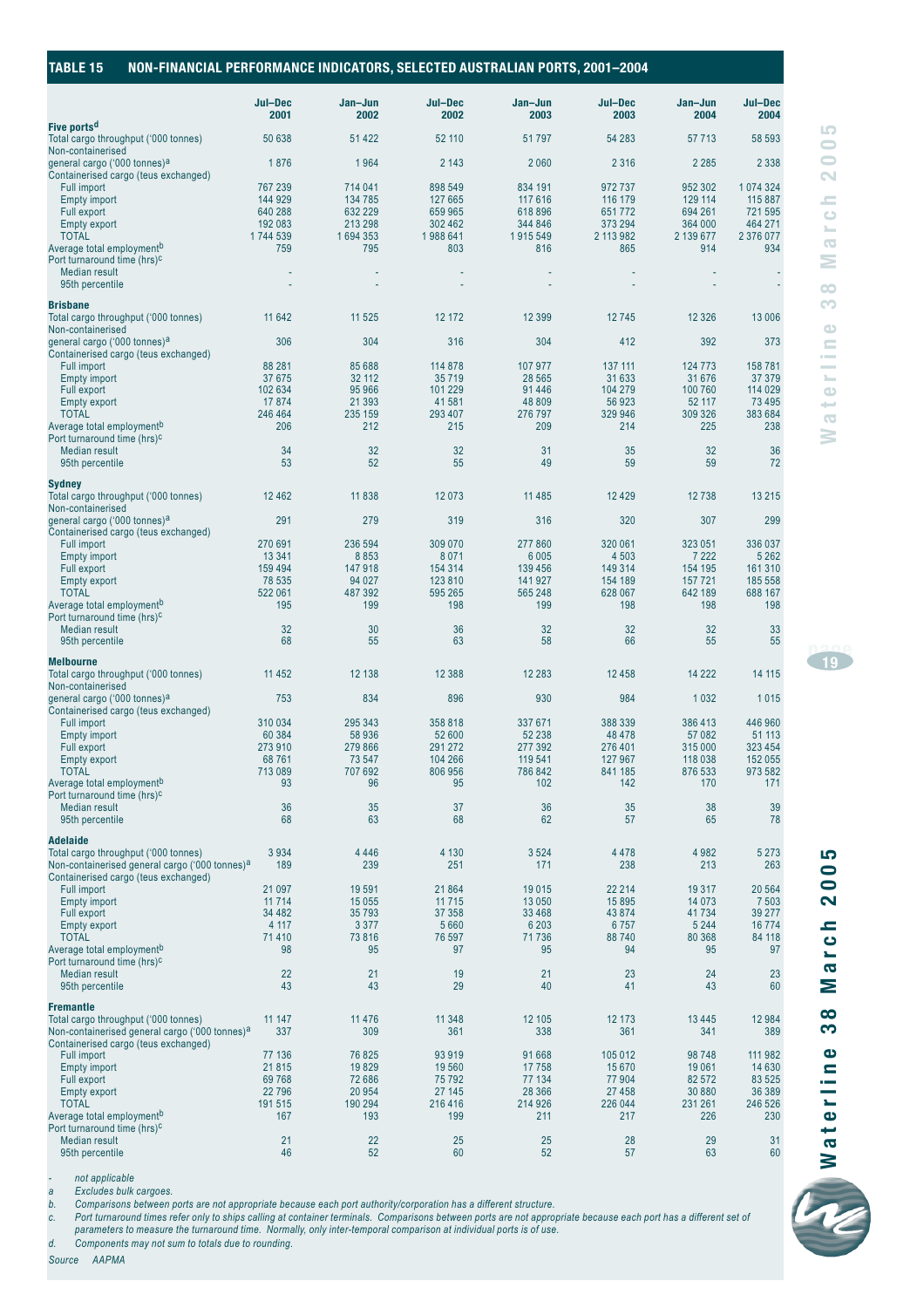#### **COASTAL SHIPPING PERMITS**

Total tonnages of cargo allowed as issued to applicants under SVPs and CVPs increased by 12.1 per cent from 13.4 million tonnes in 2003 to 15.0 million tonnes in 2004.

#### **Single voyage permits**

Figure 10 illustrates the number of SVPs issued, and the pre-voyage estimation of tonnes of cargo to be carried, between July–December 1990 and July–December 2004. The number of SVPs issued in July–December 2004 increased by 8.3 per cent compared with January–June 2004, and decreased by 5.9 per cent compared with July–December 2003. The associated estimated tonnes of cargo to be carried increased by 10.1 per cent compared with January–June 2004, and increased by 0.3 per cent compared with July–December 2003.



On a calendar year basis the total number of SVPs issued in 2004 was 702, compared with 746 in 2003. This represented a decrease of 5.9 per cent. Over the same period, estimated SVP cargo increased by 5.8 per cent from 11.0 million tonnes to 11.7 million tonnes.

Table 16 gives a breakdown of SVPs by cargo types for July-December 2004. General cargo (including containerised cargo) permits no longer lead the tally for SVPs issued. They make up only

| TABLE 16 | ' Summary of Single võyage permits issued, , |
|----------|----------------------------------------------|
|          | <b>JULY-DECEMBER 2004</b>                    |

| <b>Cargo Category</b>                                                                                           | <b>Permits</b>                                                                                                | <b>Tonnes</b>                             |
|-----------------------------------------------------------------------------------------------------------------|---------------------------------------------------------------------------------------------------------------|-------------------------------------------|
| <b>Bulk Cargo</b><br><b>Petroleum Products</b><br><b>Liquefied Gas</b><br><b>Other Bulk Liquids</b><br>Dry Bulk | 67<br>30<br>14<br>135                                                                                         | 1918570<br>106 770<br>47 310<br>3 903 728 |
| <b>General Cargo</b>                                                                                            | 119                                                                                                           | 142 271                                   |
| <b>Total</b>                                                                                                    | 365                                                                                                           | 6 118 649                                 |
| $\cdots$<br>$\cdot$                                                                                             | $\mathbf{r}$ , and the second contribution of the second contribution of the second contribution $\mathbf{r}$ |                                           |

*Note Tonnages are the pre-voyage estimation of the tonnes to be carried. Source Office of Transport Security, Department of Transport & Regional Services.*

32.6 per cent of total permits issued. Also bulk cargo accounts for over 98 per cent of the total tonnage applied to be moved under issued SVPs.

#### **Continuing voyage permits**

Figure 11 illustrates the number of CVPs issued, and the pre-voyage estimation of tonnes of cargo to be carried, between July–December 1998 and July–December 2004. Although CVPs were available prior to 1998, they were rarely requested or issued during this period. However, since 1998 there have been significant fluctuations in both the number of permits issued and the tonnage to be carried. In July–December 2004, a total of 1.9 million tonnes were carried under CVPs, compared with 1.4 million tonnes in January–June 2004 and 1.4 million tonnes in July–December 2003. CVPs issued since the start of 2004 have been for 3 months maximum duration rather than the 6 months allowed previously. One CVP is estimated to be equivalent to three SVPs on average.



aterlin

₹

In 2004 there were 147 CVPs issued compared with 129 in 2003. A total of 3.3 million tonnes of coastal trade were to be moved using CVPs in 2004, representing an increase of 42.2 per cent over the previous year.

More information on coastal permits can be found on the Department of Transport and Regional Services' internet site at http://www.dotars.gov.au/transreg/str\_permits.htm.

**page20**

LO 200

arch

Σ  $\infty$ က  $\bullet$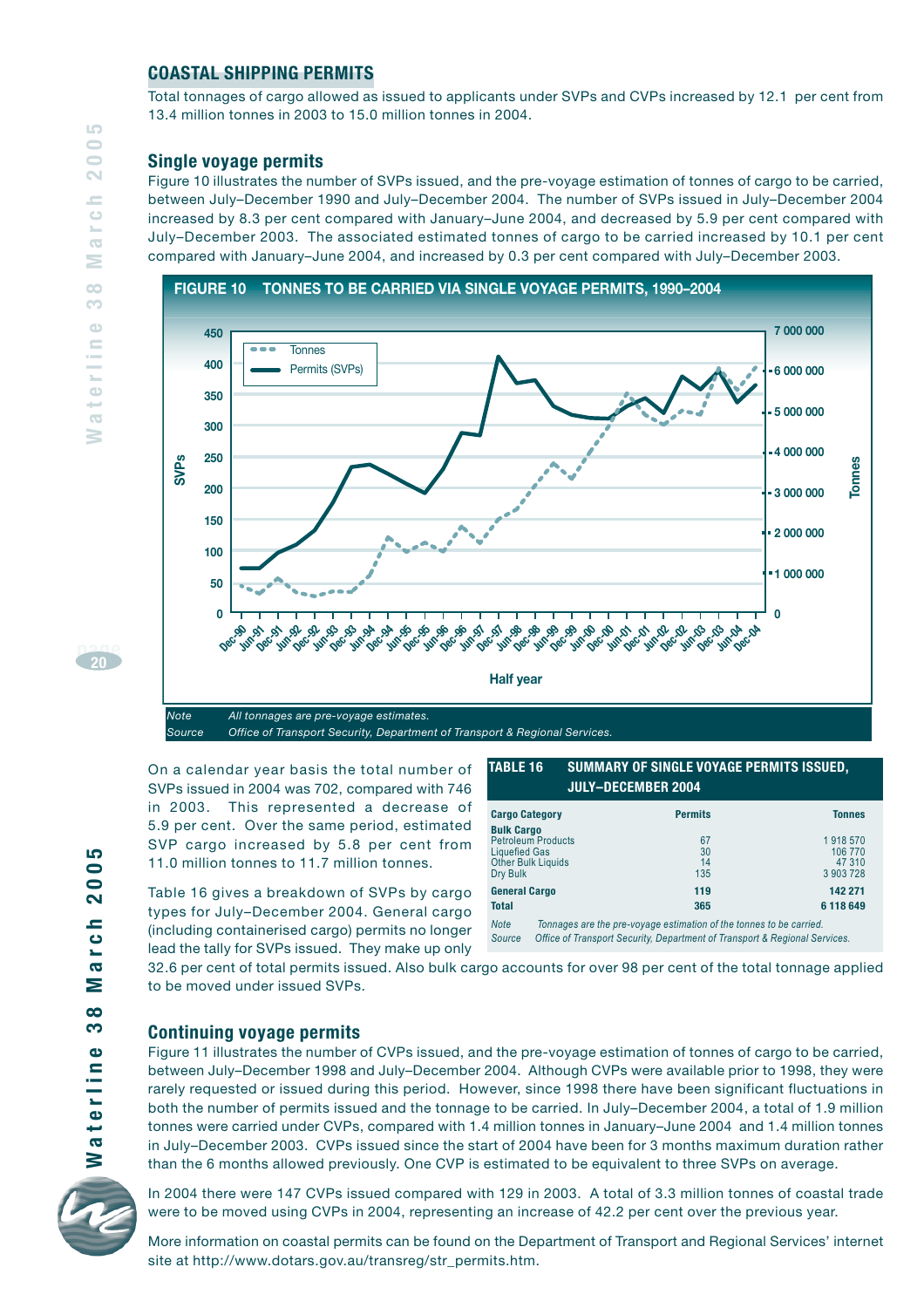



*Sources BTRE estimates and the Office of Transport Security, Department of Transport & Regional Services.*



**page <sup>21</sup>**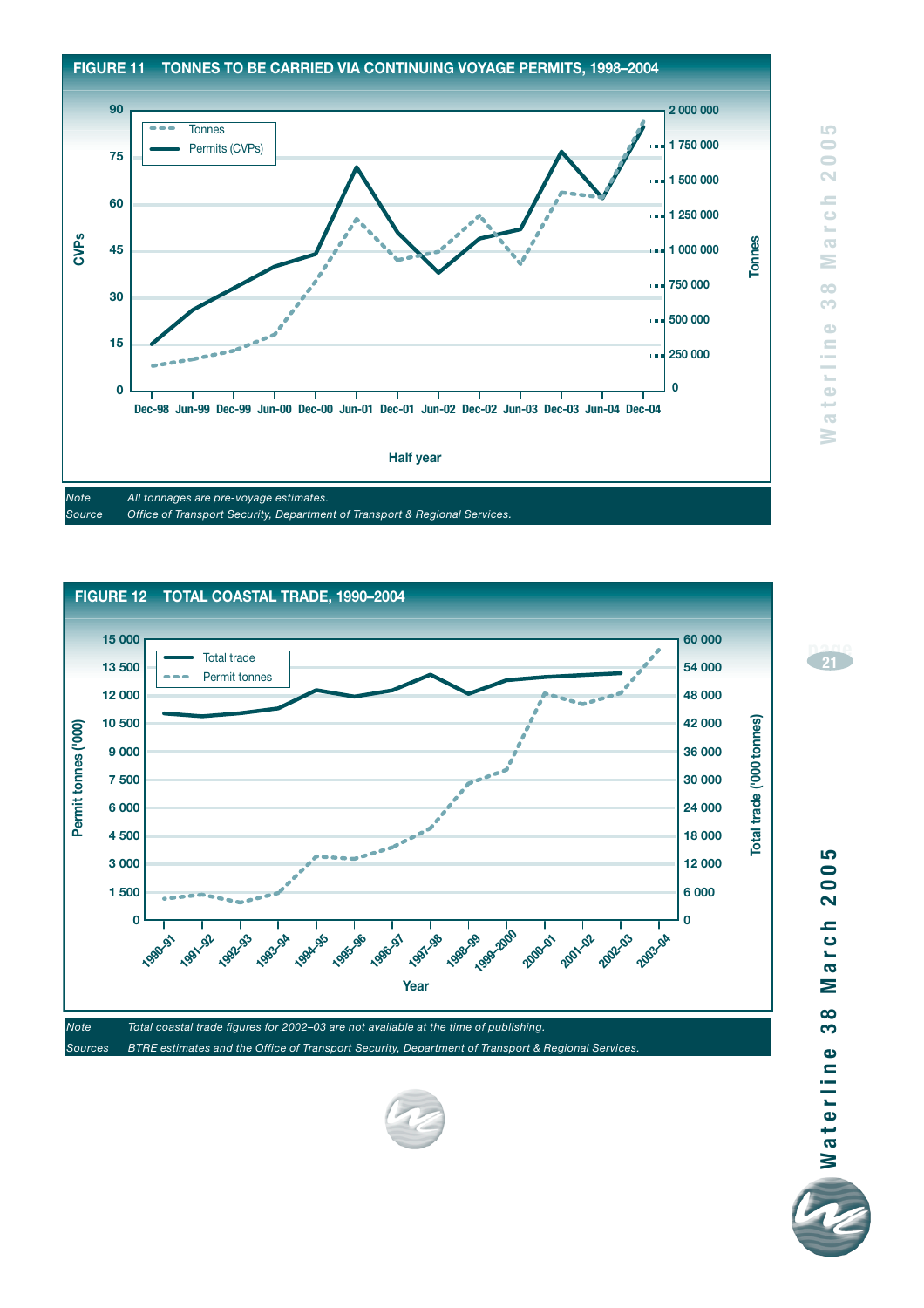#### **WATERFRONT RELIABILITY**

*Waterline* reliability indicators provide partial measures of the variability of waterfront performance for container movements at major Australian ports. They cover the timeliness of selected port services, factors contributing to ship waiting time, aspects of stevedoring performance and the accuracy of ship arrival advice.

#### **Berth availability, pilotage, towage**

Table 17 presents information on berth availability, pilotage and towage services for samples of ship calls in the September and December quarters 2004, and indicates the extent to which selected port services were available at the scheduled or confirmed time.

#### **TABLE 17 AVAILABILITY OF BERTH, PILOTAGE AND TOWAGE SERVICES AT THE SCHEDULED/CONFIRMED TIME, SEPTEMBER AND DECEMBER QUARTERS 2004**

|                                                                     |                            |                                     |                                     |                                                  |                                               |                                      |                                             |                                          |                       | Number of ship calls-Delay in hours |                                           |                                               |                                       |                                                                  |                                             |                                                      |                                                      |                                               |
|---------------------------------------------------------------------|----------------------------|-------------------------------------|-------------------------------------|--------------------------------------------------|-----------------------------------------------|--------------------------------------|---------------------------------------------|------------------------------------------|-----------------------|-------------------------------------|-------------------------------------------|-----------------------------------------------|---------------------------------------|------------------------------------------------------------------|---------------------------------------------|------------------------------------------------------|------------------------------------------------------|-----------------------------------------------|
|                                                                     |                            |                                     |                                     | <b>September Quarter 2004</b>                    |                                               |                                      |                                             |                                          |                       |                                     |                                           |                                               | <b>December Quarter 2004</b>          |                                                                  |                                             |                                                      |                                                      |                                               |
| <b>Port/operation</b>                                               | $\bf{0}$                   | 1                                   | $\overline{2}$                      | 3                                                | 4                                             |                                      | $5-10$ 11-20                                | $>20$                                    | <b>Total</b><br>calls | $\bf{0}$                            | $\mathbf{1}$                              | $\overline{2}$                                | 3                                     | 4                                                                |                                             | $5-10$ 11-20                                         | $>20$                                                | <b>Total</b><br>calls                         |
| <b>Five ports</b><br>Berth availability<br>Pilotage<br>Towage       | 116<br>142<br>144          | $\mathbf 0$<br>$\mathbf{0}$         | $\pmb{0}$<br>$\mathbf{0}$           | $\pmb{0}$<br>$\mathbf{0}$                        | 4<br>$\overline{2}$<br>$\mathbf{0}$           | 8<br>$\pmb{0}$<br>$\overline{0}$     | 5<br>$\pmb{0}$<br>$\mathbf{0}$              | 8<br>$\mathbf 0$<br>$\mathbf{0}$         | 144<br>144<br>144     | 122<br>156<br>158                   | $\pmb{0}$<br>$\mathbf{0}$                 | 4<br>$\begin{matrix} 0 \\ 0 \end{matrix}$     | $\mathbf{1}$<br>$\overline{0}$        | 4<br>$\mathbf{1}$<br>$\mathbf{0}$                                | 15<br>$\pmb{0}$<br>$\mathbf{0}$             | 5<br>$\pmb{0}$<br>$\overline{0}$                     | 5<br>$\pmb{0}$<br>$\mathbf{0}$                       | 159<br>159<br>159                             |
| <b>Brisbane</b><br><b>Berth availability</b><br>Pilotage<br>Towage  | 15<br>23<br>23             | 0<br>$\mathbf 0$<br>$\overline{0}$  | 0<br>$\pmb{0}$<br>$\mathbf{0}$      | $\boldsymbol{0}$<br>$\mathbf{0}$<br>$\mathbf{0}$ | $\boldsymbol{0}$<br>$\pmb{0}$<br>$\mathbf{0}$ | 3<br>$\pmb{0}$<br>$\overline{0}$     | $\overline{2}$<br>$\pmb{0}$<br>$\mathbf{0}$ | 3<br>$\pmb{0}$<br>$\mathbf{0}$           | 23<br>23<br>23        | 17<br>21<br>23                      | $\mathbf{0}$<br>$\pmb{0}$<br>$\mathbf{0}$ | $\boldsymbol{0}$<br>$\pmb{0}$<br>$\mathbf{0}$ | 0<br>1<br>$\mathbf{0}$                | $\mathbf{0}$<br>$\mathbf{1}$<br>$\mathbf{0}$                     | $\overline{2}$<br>$\pmb{0}$<br>$\mathbf{0}$ | $\overline{\mathbf{c}}$<br>$\pmb{0}$<br>$\mathbf{0}$ | $\begin{matrix} 2 \\ 0 \\ 0 \end{matrix}$            | $\begin{array}{c} 23 \\ 23 \\ 23 \end{array}$ |
| <b>Sydney</b><br><b>Berth availability</b><br>Pilotage<br>Towage    | 40<br>46<br>46             | $\mathbf{0}$<br>$\overline{0}$      | 0<br>$\pmb{0}$<br>$\mathbf{0}$      | $\pmb{0}$<br>$\Omega$                            | $\mathbf{0}$<br>$\mathbf{0}$                  | $\begin{matrix} 0 \\ 0 \end{matrix}$ | $\overline{c}$<br>$\pmb{0}$<br>$\Omega$     | $\bf{0}$<br>$\mathbf 0$<br>$\mathbf{0}$  | 46<br>46<br>46        | 43<br>57<br>57                      | $\bf{0}$<br>$\mathbf{0}$<br>$\mathbf{0}$  | $\begin{matrix} 0 \\ 0 \end{matrix}$          | 0<br>$\overline{0}$<br>$\overline{0}$ | 1<br>$\begin{smallmatrix} 0\\0 \end{smallmatrix}$                | 9<br>$\pmb{0}$<br>$\Omega$                  | $\begin{bmatrix} 2 \\ 0 \\ 0 \end{bmatrix}$          | $\mathbf{1}$<br>$\begin{matrix} 0 \\ 0 \end{matrix}$ | 57<br>$rac{57}{57}$                           |
| <b>Melbourne</b><br><b>Berth availability</b><br>Pilotage<br>Towage | 42<br>54<br>55             | 0<br>$\mathbf{0}$<br>$\overline{0}$ | 1<br>$\pmb{0}$<br>$\overline{0}$    | $\boldsymbol{0}$<br>$\overline{0}$<br>$\Omega$   | $\frac{3}{1}$<br>$\mathbf{0}$                 | 4<br>$\pmb{0}$<br>$\overline{0}$     | 0<br>$\pmb{0}$<br>$\overline{0}$            | $\frac{5}{0}$<br>$\mathbf{0}$            | 55<br>55<br>55        | 45<br>58<br>58                      | $\mathbf{1}$<br>$\pmb{0}$<br>$\mathbf{0}$ | $\frac{2}{0}$<br>$\mathbf{0}$                 | 0<br>$\overline{0}$<br>$\overline{0}$ | $\begin{smallmatrix} 3 \\ 0 \end{smallmatrix}$<br>$\overline{0}$ | $\frac{3}{0}$<br>$\mathbf{0}$               | $\pmb{0}$<br>$\overline{0}$                          | $\frac{2}{0}$<br>$\overline{0}$                      | 58<br>58<br>58                                |
| <b>Adelaide</b><br><b>Berth availability</b><br>Pilotage<br>Towage  | 10<br>11<br>11             | 0<br>$\mathbf{0}$<br>$\mathbf{0}$   | 0<br>$\mathbf 0$<br>$\overline{0}$  | $\boldsymbol{0}$<br>$\mathbf{0}$<br>$\theta$     | $\mathbf{0}$<br>$\mathbf{0}$<br>$\mathbf{0}$  | 0<br>$\pmb{0}$<br>$\mathbf{0}$       | $\pmb{0}$<br>$\mathbf{0}$                   | $\bf{0}$<br>$\pmb{0}$<br>$\mathbf{0}$    | 11<br>11<br>11        | 12<br>12<br>12                      | $\pmb{0}$<br>$\pmb{0}$<br>$\mathbf{0}$    | $\bf{0}$<br>$\pmb{0}$<br>$\mathbf{0}$         | 0<br>$\overline{0}$<br>$\mathbf{0}$   | $\bf{0}$<br>$\pmb{0}$<br>$\mathbf{0}$                            | $\mathbf{0}$<br>$\mathbf 0$<br>$\mathbf{0}$ | 0<br>$\pmb{0}$<br>$\mathbf{0}$                       | $\pmb{0}$<br>$\pmb{0}$<br>$\mathbf{0}$               | 13<br>$\frac{13}{13}$                         |
| <b>Fremantle</b><br><b>Berth availability</b><br>Pilotage<br>Towage | 9<br>$\boldsymbol{8}$<br>9 | 0<br>0<br>$\mathbf{0}$              | $\mathbf{0}$<br>0<br>$\overline{0}$ | $\mathbf{0}$<br>$\mathbf{0}$<br>$\mathbf{0}$     | $\mathbf{0}$<br>$\mathbf{0}$                  | $\mathbf{0}$<br>0<br>$\overline{0}$  | 0<br>$\mathbf 0$<br>$\overline{0}$          | $\mathbf{0}$<br>$\bf{0}$<br>$\mathbf{0}$ | 9<br>9<br>9           | 5<br>8<br>8                         | $\mathbf{0}$<br>$\pmb{0}$<br>$\mathbf{0}$ | $\pmb{0}$<br>$\mathbf{0}$                     | 0<br>$\overline{0}$                   | $\bf{0}$<br>$\pmb{0}$<br>$\mathbf{0}$                            | $\mathbf{0}$<br>$\mathbf{0}$                | $\mathbf{0}$<br>$\bf{0}$<br>$\mathbf{0}$             | $\mathbf{0}$<br>$\mathbf{0}$<br>$\overline{0}$       | $\frac{8}{8}$                                 |

*Note Inter-port comparisons should be interpreted with caution as there is significant variation between ports in factors such as sample sizes and ship call patterns. Sources Data for a sample of ship calls provided by shipping lines.*

**page22**

LO  $\Rightarrow$  $\bar{\bullet}$  $\sim$  $=$  $\overline{\circ}$  $\mathcal{L}_{\mathcal{A}}$  $\overline{\mathbb{C}}$  $\geq$  $\circ$ Ô

aterline

The sample for the September quarter 2004 covers 144 ship calls, equivalent to around 16 per cent of total ship calls at the five major container terminals during the period. The proportion of ship calls covered at individual ports ranges from 8 per cent at Fremantle to 21 per cent at Melbourne. The sample for the December quarter 2004 covers 159 ship calls, equivalent to around 17 per cent of total ship calls at the five major container terminals during the period. The proportion of ship calls covered at individual ports ranges from 7 per cent at Fremantle to 23 per cent at Adelaide. The figures for Fremantle should be treated with caution due to the low percentage of calls captured in the sample. The samples include calls by container ships operating to and from Europe, the Mediterranean, the Middle East, North America, Asia and New Zealand.

The berth availability indicator measures the proportion of ship arrivals where a berth is available within four hours of the scheduled berthing time. Figure 14 shows that berth availability for the sample of ship calls was 85 per cent in the September quarter 2004. This was lower than in the previous quarter. Berth availability was 83 per cent in the December quarter 2004. Caution should be used in undertaking inter-port comparisons of the berth availability data, as there is significant variation between ports in sample sizes and ship call patterns.

Average waiting time for ships unable to obtain a berth within four hours of the scheduled berthing time was 14 hours in the December quarter 2004, a decrease from 18 hours in the June quarter 2004. Average waiting time was 21 hours in the September quarter 2004.

The pilotage and towage indicators reported in *Waterline* measure the proportion of ship movements where the service is available to the ship within one hour of the confirmed ship arrival/departure time. The proportion for the pilotage indicator in the September quarter 2004 was 99 per cent, lower than in the previous quarter, and 100 per cent for the towage indicator, the same as in the previous quarter. In the December quarter 2004, the proportion for the pilotage was 98 per cent and the towage indicator was 99 per cent. Performance has been at similar levels since the first data (covering the March quarter 1997) were published in *Waterline*.

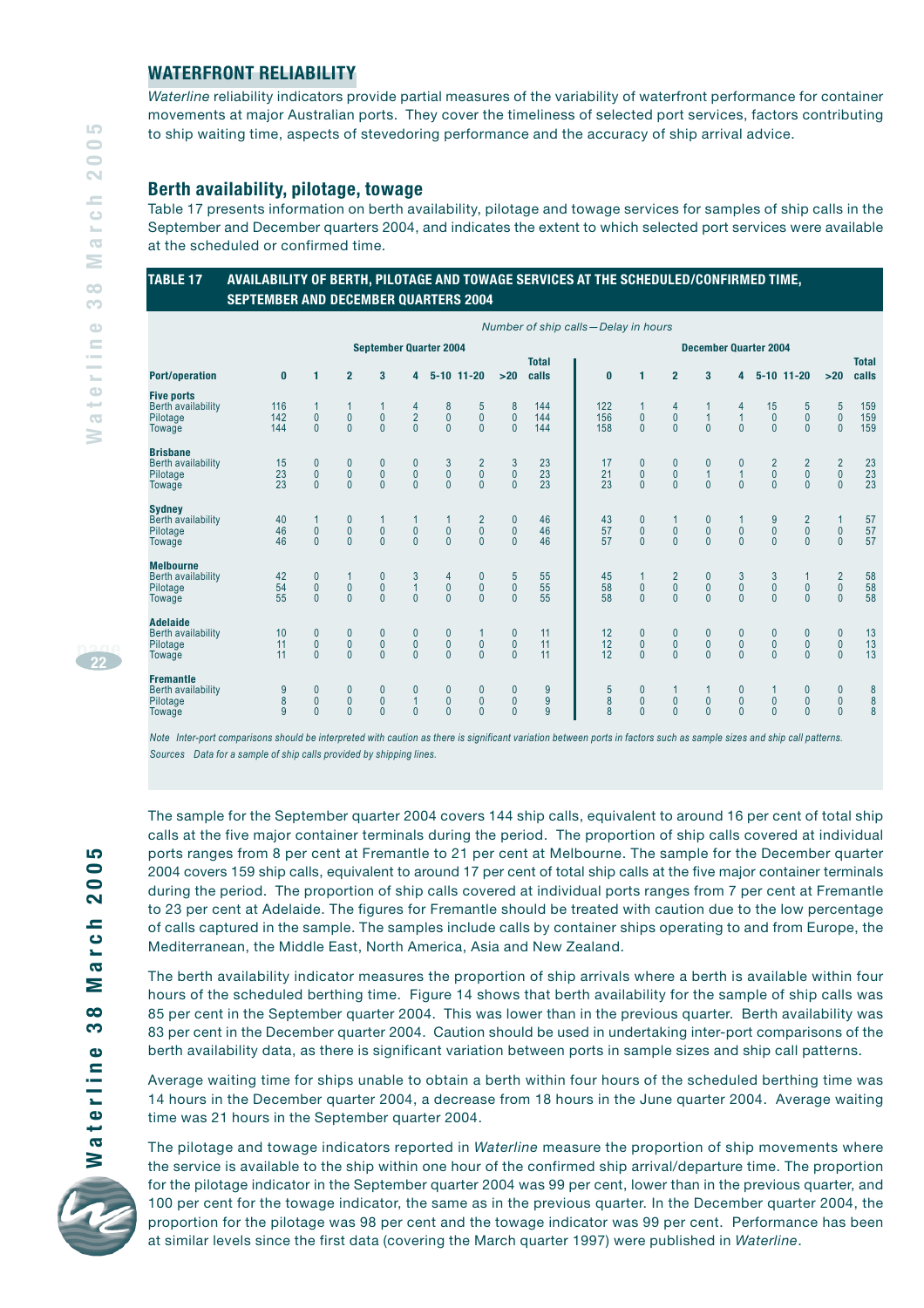#### LO **Waterline 38 March 2005**  $\Rightarrow$  $\bigcirc$  $\overline{\mathbf{C}}$  $\equiv$  $\bigcirc$  $\bar{\Sigma}$  $\overline{\sigma}$  $\geq$  $\infty$ CO  $\bigoplus$  $\equiv$  $\mathbf{R}$  $\oplus$  $\overline{a}$ ₹

#### **Other ship waiting time**

The five shipping lines that supplied information for table 17 also provided data on other ship waiting time. This category incorporates waiting time that is attributable to factors other than the unavailability of a berth, pilot or towage service at the scheduled/confirmed time. The data on other ship waiting time reported in *Waterline* exclude ship schedule adjustments.

Table 18 summarises the data on other waiting time incidents which had a duration of at least one hour in the September and December quarters 2004. The shipping lines identified a total of 102 incidents (affecting 144 ship calls) for the sample of ship calls over the September quarter 2004, and 99 incidents (affecting 159 ship calls) in the December quarter 2004. These incidents involved both ship-related and waterfront factors.

| <b>SEPTEMBER AND DECEMBER QUARTERS 2004</b> |    |  |   |          |                               |       |                                                 |  |   |   |    |                              |           |     |                 |
|---------------------------------------------|----|--|---|----------|-------------------------------|-------|-------------------------------------------------|--|---|---|----|------------------------------|-----------|-----|-----------------|
|                                             |    |  |   |          |                               |       | Number of incidents - Ship waiting time (hours) |  |   |   |    |                              |           |     |                 |
|                                             |    |  |   |          | <b>September Quarter 2004</b> |       |                                                 |  |   |   |    | <b>December Quarter 2004</b> |           |     |                 |
| Incident type                               |    |  | 4 | $5 - 10$ | $11 - 20$                     | $>20$ | <b>Total</b>                                    |  |   |   | 4  | $5 - 10$                     | $11 - 20$ | >20 | <b>Total</b>    |
| Awaiting labour                             |    |  |   |          |                               |       | 19                                              |  |   |   |    |                              |           |     | 31              |
| Early ship arrival                          |    |  |   |          |                               |       |                                                 |  |   |   |    |                              |           |     |                 |
| Stevedoring finished early                  |    |  |   |          |                               |       |                                                 |  |   |   |    |                              |           |     | 11              |
| Crane breakdown                             |    |  |   |          |                               | 0     | 12                                              |  |   |   |    |                              |           |     |                 |
| Pilot/tug booking not<br>at preferred time  |    |  |   |          |                               | 0     |                                                 |  |   |   |    |                              |           |     |                 |
| Stevedoring finished late                   |    |  |   |          |                               |       | 15                                              |  |   |   |    |                              |           |     |                 |
| Late ship arrival                           |    |  |   |          |                               |       | 16                                              |  |   |   |    |                              |           |     |                 |
| Industrial action                           |    |  |   |          |                               |       |                                                 |  |   |   |    |                              |           |     |                 |
| Ship repairs or maintenance                 |    |  |   |          |                               |       |                                                 |  |   |   |    |                              |           |     |                 |
| Weather or tides                            |    |  |   |          |                               |       |                                                 |  |   |   |    |                              |           |     |                 |
| Other                                       |    |  |   |          |                               |       |                                                 |  |   |   |    |                              |           |     | 10              |
| <b>Total incidents</b>                      | 13 |  | 6 | 38       | 25                            | 12    | 108 <sup>a</sup>                                |  | g | я | 10 | 29                           | 15        | 8   | 90 <sup>a</sup> |
|                                             |    |  |   |          |                               |       |                                                 |  |   |   |    |                              |           |     |                 |

**TABLE 18 OTHER SHIP WAITING TIME INCIDENTS AT THE FIVE MAINLAND CAPITAL CITY PORTS,**

*a. These incidents affected 102 of the 144 ship calls covered in the September Quarter. b. These incidents affected 99 of the 159 ship calls covered in the December Quarter.*

*Sources Data for a sample of ship calls provided by shipping lines.*

The total waiting time attributable to particular incident types reflects the number of incidents and the waiting time associated with individual incidents. The largest single source of other ship waiting time in the September quarter 2004 was the category awaiting labour, which accounted for 17.6 per cent of total waiting time. Late ship arrival accounted for 14.8 per cent of total waiting time, and stevedoring finished late was related to a further 13.9 per cent of total waiting time. The largest single source of other ship waiting time in the December quarter 2004 was again the category of awaiting labour, which accounted for 34.4 per cent of total waiting time. Stevedoring finished early accounted for 12.2 per cent of total waiting time, and crane breakdown was related to a further 10.0 per cent of total waiting time.

In the September quarter 2004, 71 per cent of ship calls in the sample were affected by other waiting time incidents that had a duration of at least one hour, up from 70 per cent in the June quarter 2004. The average duration of other waiting time incidents was 13 hours per affected ship call in the September quarter 2004, up from 9.5 hours per affected ship call in the previous quarter.

In the December quarter 2004, 62 per cent of ship calls in the sample were affected by other waiting time incidents that had a duration of at least one hour. The average duration of other waiting time incidents was 9 hours per affected ship call in the December quarter 2004.

Figure 13 provides information on other ship waiting time over the period since the December quarter 1997. It indicates the proportion of ship calls affected and the average duration of other waiting time per affected ship call in each quarter.

#### **Stevedoring—Cargo Receival**

Table 19 presents the available information on an aspect of stevedoring reliability at major container terminals—cargo receival. Data were not available for Adelaide.

Cargo receival is the proportion of receivals (exports) completed by the stevedore's cut-off time. It provides a partial measure of one factor that can affect container terminal performance. Cargo receival in the September quarter 2004 increased at Sydney and Fremantle and fell at Brisbane and Melbourne compared with the previous quarter. Cargo receival in the December quarter 2004 decreased at Sydney and Melbourne remained the same at Brisbane and Fremantle, compared with the previous quarter.



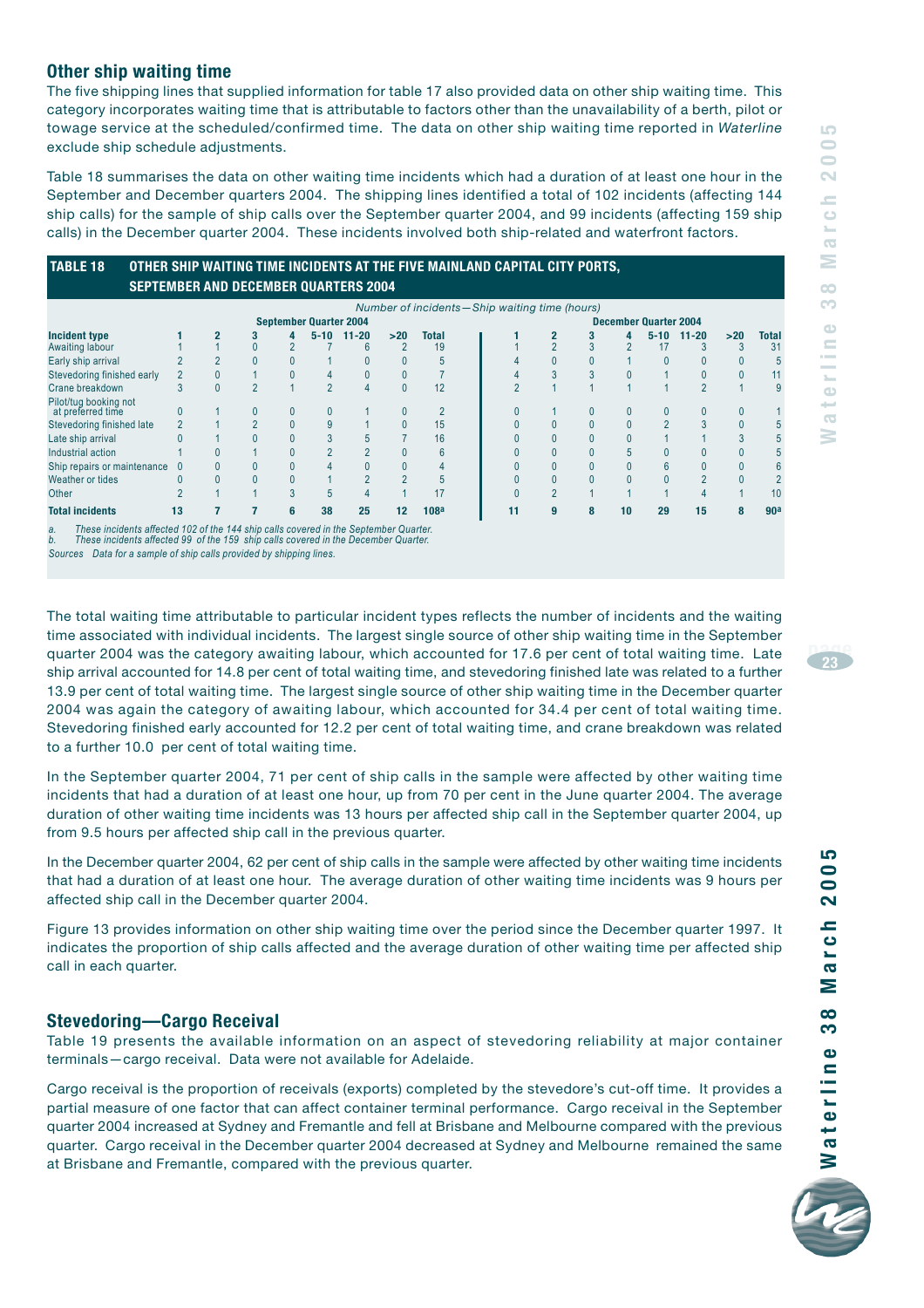#### **FIGURE 13 OTHER SHIP WAITING TIME INCIDENTS AT MAJOR CONTAINER TERMINALS, 1997–2004**



*Source Data for a sample of ship calls provided by shipping lines.*

#### **TABLE 19 STEVEDORING AND SHIP ARRIVAL RELIABILITY INDICATORS, SEPTEMBER AND DECEMBER QUARTERS 2004**

|                                       |                 |                 |                 | (per cent) |          |                  |                 |          |                 |                  |
|---------------------------------------|-----------------|-----------------|-----------------|------------|----------|------------------|-----------------|----------|-----------------|------------------|
|                                       |                 | <b>Brisbane</b> |                 | Sydney     |          | <b>Melbourne</b> |                 | Adelaide |                 | <b>Fremantle</b> |
| <b>Indicator</b>                      | <b>Jul-Sept</b> | Oct-Dec         | <b>Jul-Sept</b> | Oct-Dec    | Jul-Sept | Oct-Dec          | <b>Jul-Sept</b> | Oct-Dec  | <b>Jul-Sept</b> | Oct-Dec          |
| <b>Stevedoring</b>                    |                 |                 |                 |            |          |                  |                 |          |                 |                  |
| Cargo receival                        | 92              | 92              | 93              | 90         | 84       | 79               | na              | na       | 98              | 98               |
| <b>Ship arrival</b>                   |                 |                 |                 |            |          |                  |                 |          |                 |                  |
| Advice at 24 hrs                      | 48              | 45              | 43              | 40         | na       | na               | na              | 94       | 55              | 52               |
| Advice inside 24 hrs                  | 96              | 94              | 94              | 91         | na       | na               | na              | 96       | 92              | 86               |
| not available<br>na                   |                 |                 |                 |            |          |                  |                 |          |                 |                  |
| Sources AAPMA, Patrick and P&O Ports. |                 |                 |                 |            |          |                  |                 |          |                 |                  |

#### **Ship arrival**

Table 18 also includes data for two indicators of ship arrival advice. Data were not available for Melbourne for the September and December quarters 2004.

The first indicator is the proportion of ship arrivals within one hour (plus or minus) of the most recently advised arrival time available to the port authority/corporation at 24 hours prior to actual arrival. Compared with the previous quarter, this indicator rose at Fremantle, and fell at Sydney and Brisbane, in the September quarter 2004. It was not available for Melbourne and Adelaide. The indicator fell at Brisbane, Sydney and Fremantle, in the December quarter 2004.

The second indicator is the proportion of ship arrivals within one hour (plus or minus) of the last scheduled arrival time advised inside the 24 hours prior to actual arrival. In the September quarter 2004 this indicator increased at Sydney and Fremantle, and fell at Brisbane compared to the previous quarter. In the December quarter 2004 this indicator fell at Brisbane, Sydney and Fremantle, complete figures for the other ports were not available for comparison.



**page24**

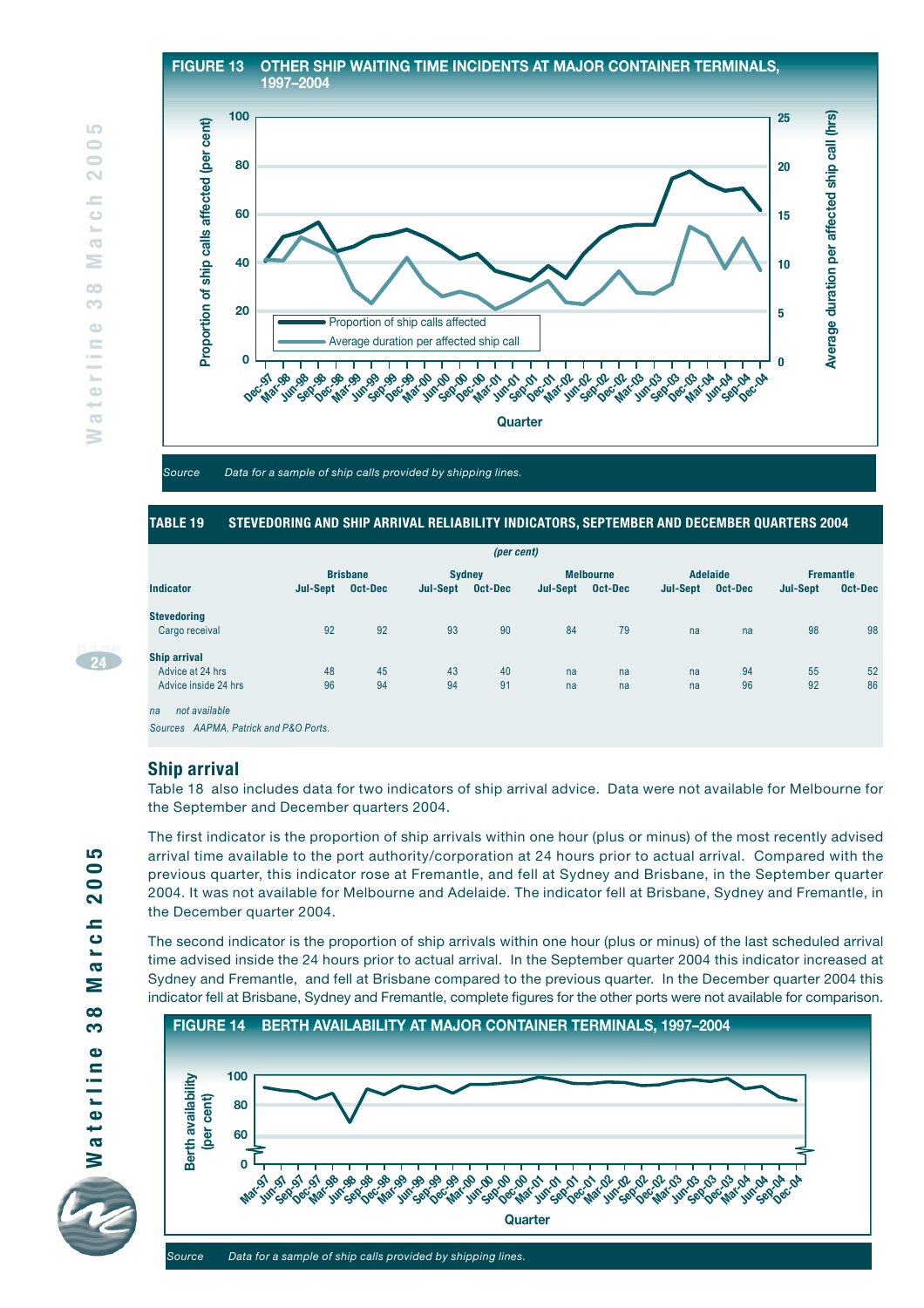#### **ABBREVIATIONS AND OTHER PORT SERVICE PROVIDERS**

| <b>AAPMA</b>  | Association of Australian Ports and Marine Authorities                                  |
|---------------|-----------------------------------------------------------------------------------------|
| ABS           | <b>Australian Bureau of Statistics</b>                                                  |
| <b>ACCC</b>   | Australian Competition and Consumer Commission                                          |
| <b>BTRE</b>   | Bureau of Transport and Regional Economics                                              |
| <b>CVP</b>    | <b>Continuing Voyage Permit</b>                                                         |
| <b>DOTARS</b> | Department of Transport and Regional Services                                           |
| Five-port     | The five mainland capital city ports (Brisbane, Sydney, Melbourne, Adelaide, Fremantle) |
| GT            | Gross Tons, formerly GRT                                                                |
| <b>SVP</b>    | Single Voyage Permit                                                                    |
| Teu           | Twenty-foot equivalent unit                                                             |
| <b>UCC</b>    | Fully cellular container vessel                                                         |
|               |                                                                                         |

#### **STEVEDORING PRODUCTIVITY DEFINITIONS**

| <b>Containers Handled</b>  | The total number of containers lifted on/off fully cellular ships.                                                                                                                                                                                                             |
|----------------------------|--------------------------------------------------------------------------------------------------------------------------------------------------------------------------------------------------------------------------------------------------------------------------------|
| Crane Intensity            | The total number allocated crane hours, divided by the elapsed time from labour first boarding the ship and labour<br>last leaving the ship.                                                                                                                                   |
| <b>Crane Rate</b>          | The total containers/teus handled divided by the Elapsed Crane Time.                                                                                                                                                                                                           |
| <b>Elapsed Crane Time</b>  | The total allocated crane hours, less operational and non-operational delays.                                                                                                                                                                                                  |
| <b>Elapsed Labour Time</b> | The elapsed time between labour first boarding the ship and labour last leaving the ship, less non-operational<br>delays.                                                                                                                                                      |
| <b>Ship Rate</b>           | The Crane Rate multiplied by Crane Intensity (as defined above).                                                                                                                                                                                                               |
| <b>Ships</b>               | Only fully cellular ships are included in calculations. Fully cellular ships are defined as purpose-built container ships<br>equipped with 40-foot cell guides below deck as a minimum, and exclude such vessels if used for mixed cargoes of<br>containers and general cargo. |
| <b>TEUs Handled</b>        | The total 40-foot containers lifted on/off fully cellular ships multiplied by 2, plus the total 20-foot containers lifted<br>on/off fully cellular ships.                                                                                                                      |
| <b>Vessel Working Rate</b> | The total containers/teus handled divided by the Elapsed Labour Time.                                                                                                                                                                                                          |

#### **Waterline 38 March 2005**  $\overline{0}$  $\overline{\mathbf{N}}$  $=$  $\overline{\circ}$  $\mathbb{L}_{\mathbb{R}}$  $\overline{\infty}$ Ξ  $\infty$  $\mathcal{O}^{\bullet}$  $\bigcirc$ aterlin  $\leq$

LO

**page <sup>25</sup>**

#### **NEW WATERLINE WEB ADDRESS**

Current and back issues of Waterline are easily accessible from the one-stop Waterline home page, which also includes highlights from the latest issue. Check out our BTRE website and add the new Waterline address http://www.btre.gov.au/docs/waterline/wline.aspx to your list of "Favourites".

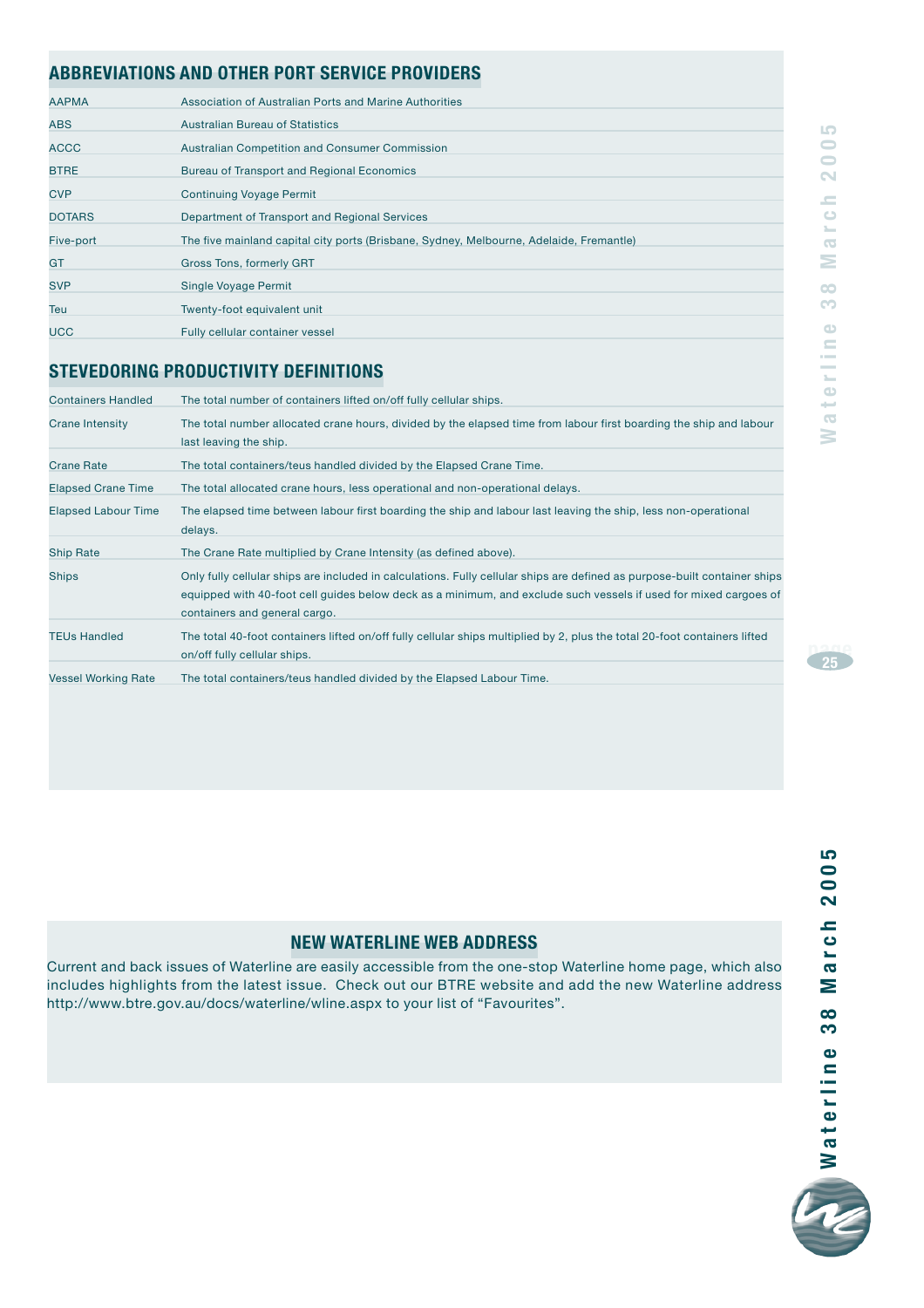# Transport<br>ColloquiumQG

## Transport Infrastructure Tomorrow's

18-19 May 2005 Mural Hall, Parliament House, Canberra

The Bureau of Transport and Regional Economics is pleased to invite you to its 5th Transport Colloquium, with the theme Tomorrow's Transport Infrastructure. The Colloquium fosters discussion and debate on issues fundamental to Australian transport and, by extension, to Australia's economic and social well being. It provides a forum for the business community, policy advisers, consultants and industry to discuss the key issues that will affect transport policy in the future.

The two day programme includes the following topics:

- Regulating infrastructure the tension between competing objectives
- Managing infrastructure use pricing and other approaches
- Funding infrastructure PPPs in context
- Airports and other terminal infrastructure planning, provision, regulation
- Infrastructure investment and economic growth
- Future pressures on infrastructure moving people and goods

For further information email us at Btre.Colloquium@dotars.gov.au or via telephone at 02 6274 7210

Registration is open via our website: www.berger.com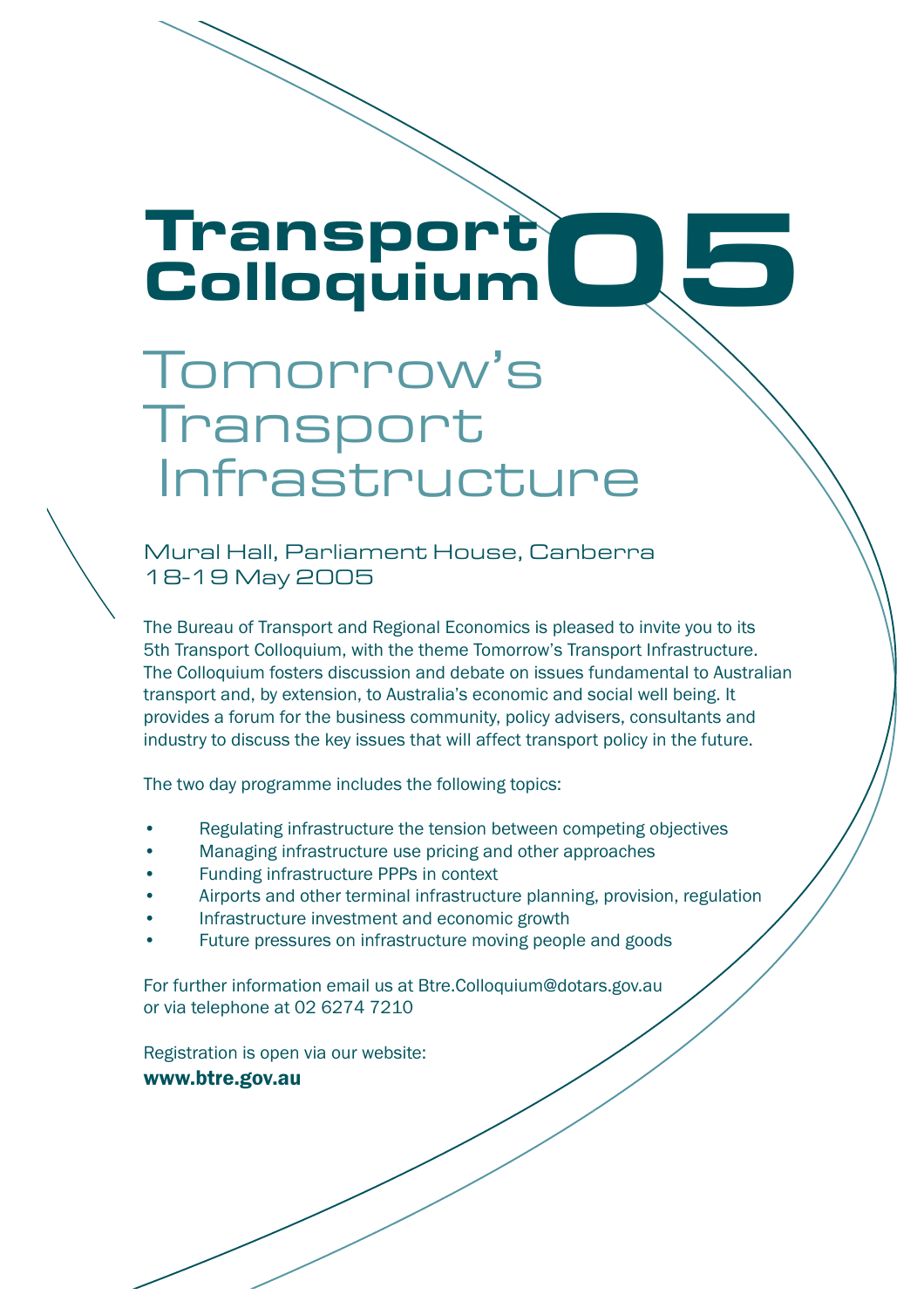| $349040$<br>$790040$<br>846<br>948<br>948<br>198<br>112 586<br>112 52 1<br>45 5<br>10 1<br>70 1<br>$\begin{array}{r} 206 \\ 252 \\ 35.2 \\ 42.7 \\ 60.2 \\ 130.0 \\ \end{array}$<br>294 753<br>35.0<br>41.9<br>57.1<br>161.4<br>36 633<br>32.8<br>36 44 7<br>36 633<br>136<br>Dec-01<br>249<br>57<br>$349000$<br>$39000$<br>$0000$<br>175<br>105 746<br>32.7<br>46.8<br>46.8<br>46.8<br>208<br>242 823<br>34.4<br>42.5<br>125.0<br>125.0<br>243<br>285 947<br>33.9<br>40.7<br>56.2<br>156.6<br>34 867<br>32.14<br>38.6<br>74.2<br>74.2<br>$Sep-01$<br>825<br>762 202<br>142<br>57<br>813<br>661 326<br>661 35.2<br>53.3<br>53.7<br>108 810<br>35.1<br>30.2<br>46.5<br>67.7<br>205 126<br>34.0<br>38.2<br>105.6<br>105.6<br>215<br>228 400<br>41.0<br>41.0<br>57.3<br>125.1<br>202<br>151<br>Jun-01 | CONTAINER TERMINAL PERFORMANCE INDICATORS, SELECTED AUST<br>Mar-02<br>$75000$<br>$75000$<br>$7500$<br>196<br>228723<br>36.8<br>43.9<br>43.9<br>117.8<br>274 108<br>35.1<br>42.0<br>57.9<br>150.1<br>$300000$<br>$00000$<br>$00000$<br>100 033<br>54<br>31 815<br>4467<br>4467<br>824<br>724 311<br>234<br>33 | $J$ un-02<br>$\begin{array}{c} 211 \\ 219 \\ 35.2 \\ 36.3 \\ 48.9 \\ 75.9 \\ \end{array}$<br>251<br>295 284<br>42 4 5 5<br>58 4 5 5<br>161 7<br>59<br>41829<br>41829<br>41829<br>41829<br>203<br>235 664<br>37.4<br>46.7<br>46.7<br>121.4<br>868<br>788 090<br>35.9<br>41.1<br>56.3<br>110.4 | 250<br>325 945<br>36 45.5<br>45.6<br>178.5<br>$Sep-02$<br>858<br>876 522<br>876 534 9.8<br>876 59.8<br>216<br>136 771<br>136 34.0<br>85.1<br>85.1<br>$27773336.249.465.5143.0$<br>37 317<br>30.2<br>31 317<br>55<br>55<br>55<br>55<br>55<br><b>ALIAN PORTS</b> | PRODUCTIVIT<br>Dec-02<br>216<br>2882<br>143 882<br>143 883<br>39.3<br>856<br>938 913<br>936 92 2<br>42 39 4<br>131.6<br>$\begin{array}{c} 210 \\ 202 \\ 267 \\ 35.2 \\ 45.8 \\ 61.7 \\ 61.7 \\ 61.7 \\ 155.6 \\ \end{array}$<br>58<br>59 354<br>59 354<br>59 35.7<br>58 35.7 | $Mar-03$<br>206<br>130 384<br>130 383 6<br>50 4 4 5<br>81 5<br>81 5<br>$3777780$<br>$3777780$<br>$3677780$<br>$3777780$<br>$377790$<br>$377990$<br>$377990$<br>$377990$<br>$3890$<br>$39900$<br>$871$ $871$ $089$ $42.9$ $12.8$ $12.7$ $12.7$<br>211<br>278 456<br>35.7<br>46.2<br>443.4 | $Jun-03$<br>58<br>501219.85<br>400144585.1<br>870 861<br>37.4<br>37.4<br>44.3<br>42.7<br>122.0<br>$12485412485435.335.377.7$<br>$271501$ $49.5$ $67.2$ $138.0$ $67.2$ $139.8$<br>235<br>327 822<br>45.1<br>61.6<br>179.5<br>$7873776$<br><b>TEUS PER HOUR</b><br>$\overline{8}$<br>$\begin{array}{r} 125 \\ 106 \\ 80 \\ 36 \\ 7 \\ 37 \\ 24 \\ 32 \\ 7 \\ 82 \\ \end{array}$<br>$110 726$ $110 726$ $38.5$ $56.7$ $56.5$<br>$\begin{array}{c} 133 \\ 98 \\ 36.8 \\ 36.0 \\ 51.5 \\ 76. \\ \end{array}$<br>$333800747$ $39300747$ $39300747$ | $\begin{array}{r} 192 \\ 147 \\ 25.0 \\ 35.0 \\ 53.7 \\ 91.6 \\ \hline \end{array}$<br>$113 779113 74 038.742.368.138.1$<br>$Sep-03$<br>841<br>952 273<br>952 273<br>47.93.4<br>133.4<br>228<br>303 745<br>39.4<br>53.3<br>73.0<br>156.4 | Dec-03<br>850<br>1023 224<br>37.8<br>46.5<br>443.4<br>238<br>336 988<br>47.1<br>47.1<br>64.8<br>173.5<br>$\begin{array}{c} 241 \\ 361 \\ 225 \\ 53.0 \\ 53.0 \\ 71.8 \\ 197.8 \end{array}$<br>$475744902$ $475744902$ $475744902$<br>$119 375$ $36.7$ $36.7$ $36.7$ $36.7$ $36.7$ $36.7$ | $351\,753\n40.6\n50.4\n192.6\n192.6$<br><b>Mar-04</b><br>$963667\n38.2\n46.7\n64.6\n135.0$<br>906<br>146 104<br>16 36 1<br>16 104<br>16 104<br>179<br>$\begin{array}{r} 221 \\ 206 \\ 306 \\ 51.7 \\ 51.0 \\ 67.8 \\ 157.6 \\ \end{array}$<br>60<br>43 768<br>40.9<br>47.3<br>47.3 | <b>Jun-04</b><br>$151$<br>$37.5$<br>$37.5$<br>$40.7$<br>$61.5$<br>$61.5$<br>60<br>44 335,7<br>44 380,7<br>45 39 45 31<br>$\begin{array}{r} 231 \\ 227 \ 661 \\ 39.0 \\ 51.0 \\ 67.7 \\ 68.7 \\ \end{array}$<br>$379\,0002\\ 40.3\\ 72.1\\ 72.1\\ 72.1\\ 8\\ 207.6$<br>$1018\begin{array}{l} 825 \\ 623 \\ 39.0 \\ 47.3 \\ 66.1 \\ 142.7 \end{array}$<br>116 | <b>TABLE 20</b> | $63400335.4635.4654.354.388.3$<br>Mar-01<br>814<br>81936<br>$347900$<br>$37900$<br>$9900$<br>$Dec-00$<br>/essel working rate<br>Throughput pbm<br>Ships handled<br><b>Five Ports</b><br>Crane rate<br><b>Total teus</b><br>Ship rate | $107812$ $34.0$ $34.0$ $44.5$ $67.1$<br>/essel working rate<br>Throughput pbm<br>Brisbane<br>Ships handled<br>Crane rate<br>otal teus<br>Ship rate | 203 217<br>34.7<br>39.7<br>56.6<br>104.6<br>$240\,720\n33.2\n55.0\n124.0$<br>/essel working rate<br>Throughput pbm<br>Ships handled<br>Crane rate<br><b>Total teus</b><br>Ship rate<br>Sydney | $226614$<br>$35.3$<br>$41.5$<br>$57.5$<br>$124.1$<br>218<br>255 022<br>34.7<br>57.6<br>57.6<br>57.6<br>/essel working rate<br>hroughput pbm<br>Ships handled<br>Melbourne<br>Crane rate<br>Total teus<br>Ship rate | 32 251<br>33.46<br>46.45<br>46.45<br>68.6<br>57<br>63<br>/essel working rate<br>Throughput pbm<br>Ships handled<br>Crane rate<br>otal teus<br>Adelaide<br>Ship rate | 148<br>90 059<br>97 7 4 5<br>90 059<br>69 7<br>69 7<br>$33043$<br>$39506$<br>$3950$<br>$720$<br>$720$<br>Vessel working rate<br>Ships handled<br>Fremantle<br>Crane rate<br><b>Total teus</b> |
|----------------------------------------------------------------------------------------------------------------------------------------------------------------------------------------------------------------------------------------------------------------------------------------------------------------------------------------------------------------------------------------------------------------------------------------------------------------------------------------------------------------------------------------------------------------------------------------------------------------------------------------------------------------------------------------------------------------------------------------------------------------------------------------------------|--------------------------------------------------------------------------------------------------------------------------------------------------------------------------------------------------------------------------------------------------------------------------------------------------------------|----------------------------------------------------------------------------------------------------------------------------------------------------------------------------------------------------------------------------------------------------------------------------------------------|----------------------------------------------------------------------------------------------------------------------------------------------------------------------------------------------------------------------------------------------------------------|------------------------------------------------------------------------------------------------------------------------------------------------------------------------------------------------------------------------------------------------------------------------------|------------------------------------------------------------------------------------------------------------------------------------------------------------------------------------------------------------------------------------------------------------------------------------------|----------------------------------------------------------------------------------------------------------------------------------------------------------------------------------------------------------------------------------------------------------------------------------------------------------------------------------------------------------------------------------------------------------------------------------------------------------------------------------------------------------------------------------------------|------------------------------------------------------------------------------------------------------------------------------------------------------------------------------------------------------------------------------------------|------------------------------------------------------------------------------------------------------------------------------------------------------------------------------------------------------------------------------------------------------------------------------------------|------------------------------------------------------------------------------------------------------------------------------------------------------------------------------------------------------------------------------------------------------------------------------------|-------------------------------------------------------------------------------------------------------------------------------------------------------------------------------------------------------------------------------------------------------------------------------------------------------------------------------------------------------------|-----------------|--------------------------------------------------------------------------------------------------------------------------------------------------------------------------------------------------------------------------------------|----------------------------------------------------------------------------------------------------------------------------------------------------|-----------------------------------------------------------------------------------------------------------------------------------------------------------------------------------------------|--------------------------------------------------------------------------------------------------------------------------------------------------------------------------------------------------------------------|---------------------------------------------------------------------------------------------------------------------------------------------------------------------|-----------------------------------------------------------------------------------------------------------------------------------------------------------------------------------------------|
|                                                                                                                                                                                                                                                                                                                                                                                                                                                                                                                                                                                                                                                                                                                                                                                                    |                                                                                                                                                                                                                                                                                                              |                                                                                                                                                                                                                                                                                              |                                                                                                                                                                                                                                                                |                                                                                                                                                                                                                                                                              |                                                                                                                                                                                                                                                                                          |                                                                                                                                                                                                                                                                                                                                                                                                                                                                                                                                              |                                                                                                                                                                                                                                          |                                                                                                                                                                                                                                                                                          |                                                                                                                                                                                                                                                                                    |                                                                                                                                                                                                                                                                                                                                                             |                 |                                                                                                                                                                                                                                      |                                                                                                                                                    |                                                                                                                                                                                               |                                                                                                                                                                                                                    |                                                                                                                                                                     |                                                                                                                                                                                               |
|                                                                                                                                                                                                                                                                                                                                                                                                                                                                                                                                                                                                                                                                                                                                                                                                    |                                                                                                                                                                                                                                                                                                              |                                                                                                                                                                                                                                                                                              |                                                                                                                                                                                                                                                                |                                                                                                                                                                                                                                                                              |                                                                                                                                                                                                                                                                                          |                                                                                                                                                                                                                                                                                                                                                                                                                                                                                                                                              |                                                                                                                                                                                                                                          |                                                                                                                                                                                                                                                                                          |                                                                                                                                                                                                                                                                                    |                                                                                                                                                                                                                                                                                                                                                             |                 |                                                                                                                                                                                                                                      |                                                                                                                                                    |                                                                                                                                                                                               |                                                                                                                                                                                                                    |                                                                                                                                                                     | 92819<br>37.4<br>37.8<br>52.3<br>71.9                                                                                                                                                         |
|                                                                                                                                                                                                                                                                                                                                                                                                                                                                                                                                                                                                                                                                                                                                                                                                    |                                                                                                                                                                                                                                                                                                              |                                                                                                                                                                                                                                                                                              |                                                                                                                                                                                                                                                                |                                                                                                                                                                                                                                                                              |                                                                                                                                                                                                                                                                                          |                                                                                                                                                                                                                                                                                                                                                                                                                                                                                                                                              |                                                                                                                                                                                                                                          |                                                                                                                                                                                                                                                                                          |                                                                                                                                                                                                                                                                                    |                                                                                                                                                                                                                                                                                                                                                             |                 |                                                                                                                                                                                                                                      |                                                                                                                                                    |                                                                                                                                                                                               |                                                                                                                                                                                                                    |                                                                                                                                                                     | 90 600<br>37.6<br>90 36.00<br>90 20 30                                                                                                                                                        |
| $\begin{array}{r} 905 \\ 906 \\ 38.9 \\ 46.2 \\ 65.0 \\ 153.7 \end{array}$<br>$\begin{array}{r} 219 \\ 219 \\ 37.7 \\ 36.9 \\ 36.9 \\ 117.0 \\ \end{array}$<br>253<br>347 047<br>48.5<br>48.51<br>65.1<br>178.7<br>266<br>397 048<br>40.5<br>50.9<br>717.4<br>217.4<br>54<br>44 741<br>44 740<br>4009<br>5002<br>54<br>54 7<br>$119883\n119683\n36.1\n40.1\n57.0\n57.0$<br>$P0-04$<br>$115967$ $3677$ $36749$ $589854$ $589858$                                                                                                                                                                                                                                                                                                                                                                    |                                                                                                                                                                                                                                                                                                              |                                                                                                                                                                                                                                                                                              |                                                                                                                                                                                                                                                                |                                                                                                                                                                                                                                                                              |                                                                                                                                                                                                                                                                                          |                                                                                                                                                                                                                                                                                                                                                                                                                                                                                                                                              |                                                                                                                                                                                                                                          |                                                                                                                                                                                                                                                                                          |                                                                                                                                                                                                                                                                                    |                                                                                                                                                                                                                                                                                                                                                             |                 | 936<br>1161 451<br>38.4<br>38.4<br>46.6<br>46.8<br>46.2<br>Dec-04                                                                                                                                                                    | $\begin{array}{r} 227 \\ 191414 \\ 37.8 \\ 53.1 \\ 68.9 \\ 119.1 \end{array}$                                                                      | 262<br>371 243<br>38 56 66<br>40 40<br>191 2.0                                                                                                                                                | $\begin{array}{r} 272 \\ 275 \\ 38.7 \\ 50.1 \\ 67.2 \\ 67.2 \\ 232.9 \\ \end{array}$                                                                                                                              | 56<br>43 850<br>43 7 7 7<br>49 6<br>49 83 3                                                                                                                         | $\begin{array}{r} 119 \\ 129 \\ 697 \\ 883 \\ 446 \\ 617 \\ 76 \\ 814 \\ 611 \\ \end{array}$                                                                                                  |

*pbm per berth metre*

pbm per berth metre<br>Notes 1. Data from CSX World Terminals at Brisbane are incorported from the December quarter 1999 until June quarter 2001.<br>2. For data back to the December quarter 1993, refer to Waterline 34." *Notes 1. Data from CSX World Terminals at Brisbane are incorported from the December quarter 1999 until June quarter 2001.*

*2. For data back to the December quarter 1993, refer to Waterline 34."*

Sources Patrick, P&O Ports and CSX World Terminals. *Sources Patrick, P&O Ports and CSX World Terminals.*



**page <sup>27</sup>**

March 2005

 $\frac{8}{3}$ 

# 2005 **Waterline 38 March 2005** March  $38$ Waterline